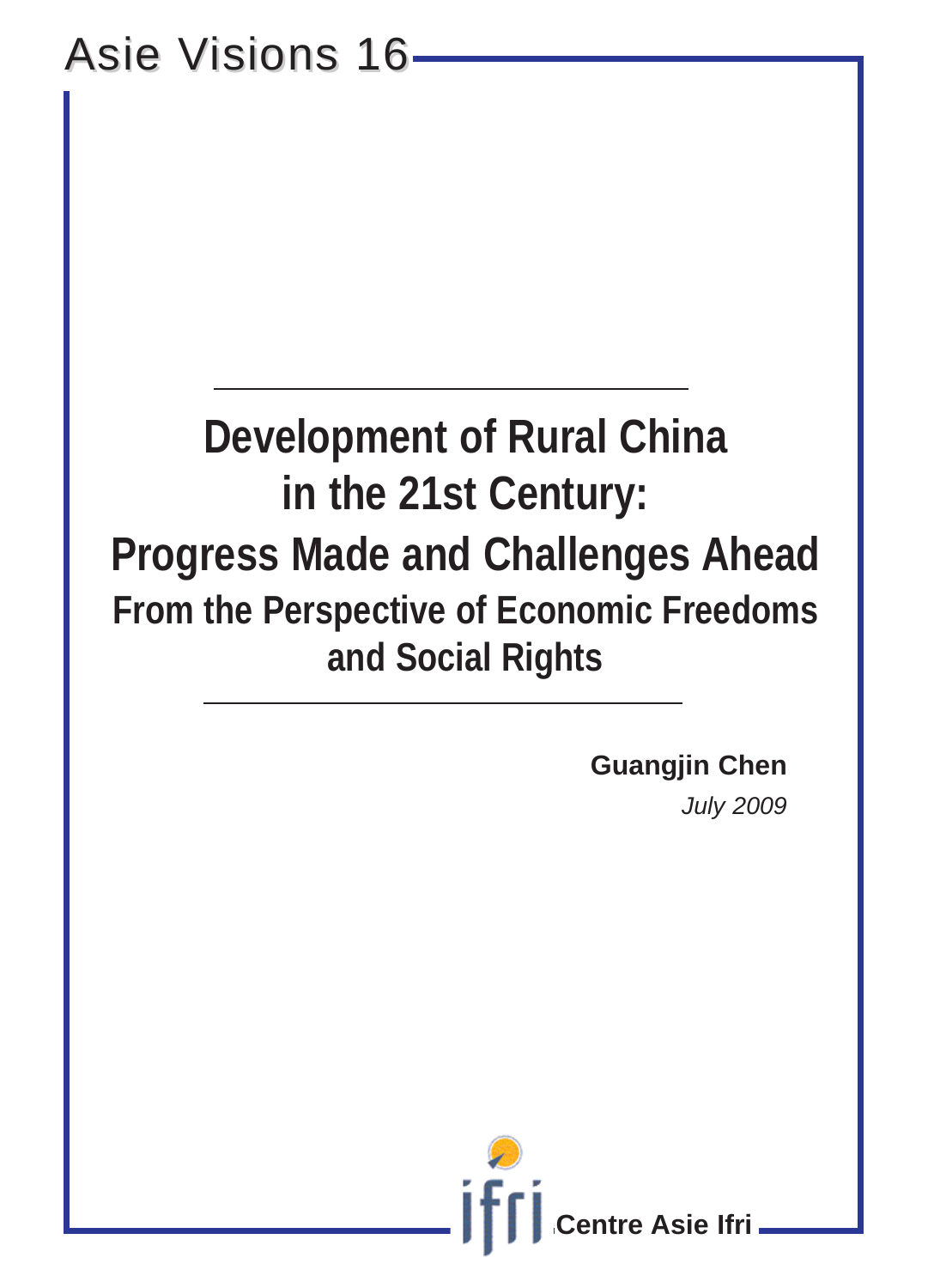The Institut Français des Relations Internationales (Ifri) is a research center and a forum for debate on major international political and economic issues. Headed by Thierry de Montbrial since its founding in 1979, Ifri is a non-governmental and a non-profit organization.

As an independent think tank, Ifri sets its own research agenda, publishing its findings regularly for a global audience.

Using an interdisciplinary approach, Ifri brings together political and economic decision-makers, researchers and internationally renowned experts to animate its debate and research activities.

With offices in Paris and Brussels, Ifri stands out as one of the rare French think tanks to have positioned itself at the very heart of European debate.

*The opinions expressed in this text are the responsibility of the author alone*.

> ISBN : 978-2-86592-587-2 © All rights reserved, Ifri, 2009

IFRI

27 RUE DE LA PROCESSION 75740 PARIS CEDEX 15 - FRANCE PH. : +33 (0)1 40 61 60 00 FAX: +33 (0)1 40 61 60 60 Email: ifri@ifri.org

IFRI-BRUXELLES RUE MARIE-THÉRÈSE, 21 1000 - BRUXELLES, BELGIQUE PH. : +32 (2) 238 51 10 Email: info.bruxelles@ifri.org

WEBSITE: *Ifri.org*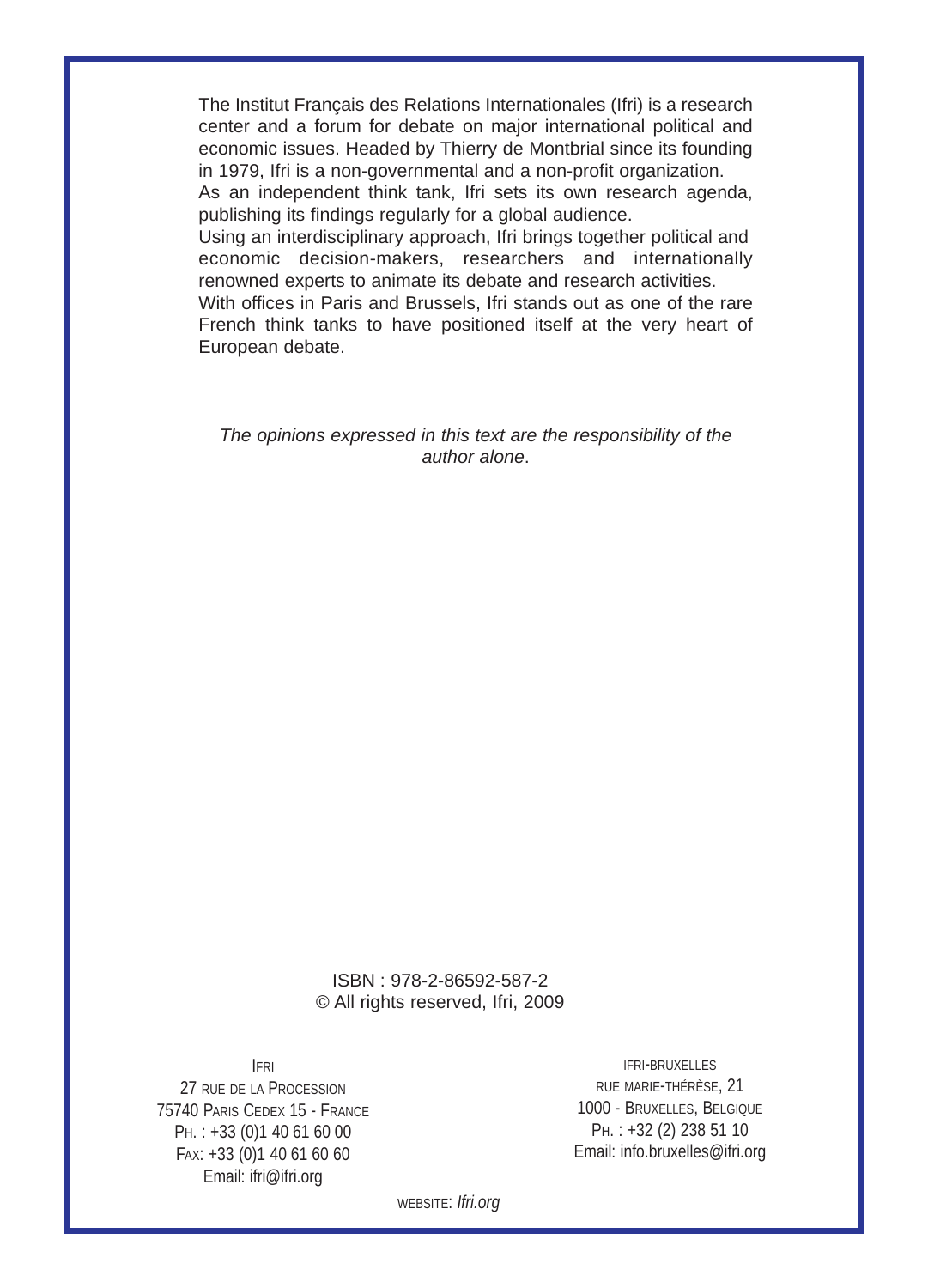# **China Project – Centre Asie/Ifri**

The Ifri China Program's objectives are:

To organize regular exchanges with Chinese elites and enhance mutual trust through the organization of 4 annual seminars in Paris or Brussels around Chinese participants.

To develop expertise and a sophisticated understanding through the writing of 8 Policy Papers published in French and English in the electronic collection Asie. Visions.

To build a China-France partnership through the organization of an annual conference in cooperation with a leading Chinese research Institute in Beijing, Shanghai, Wuhan, Guangzhou or Tianjin.



# *Asie. Visions*

*Asie.Visions.* is an electronic collection dedicated to Asia. Written up by French and international experts, *Asie.Visions.* deals with economic, strategic, and political issues. The collection aims to contribute to the public debate and to a better understanding of Asian issues. *Asie.Visions.* is published in French and in English.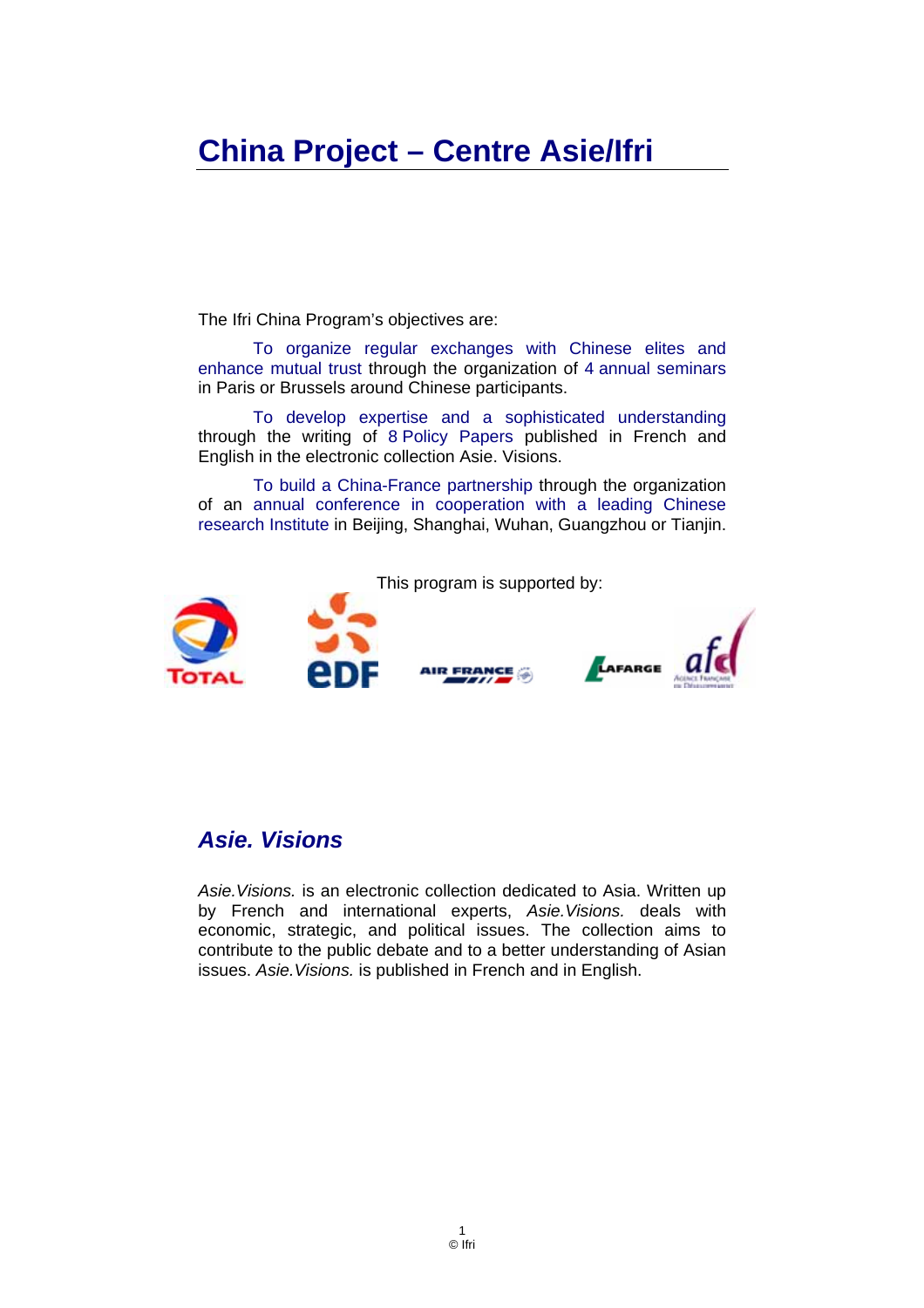# **Contents**

| The Widening Income Gap:<br>How to Alleviate Social Conflicts and Maintain Stability6     |
|-------------------------------------------------------------------------------------------|
|                                                                                           |
|                                                                                           |
|                                                                                           |
|                                                                                           |
|                                                                                           |
| RURAL REFORMS AND DEVELOPMENT IN CHINA 14                                                 |
| Rural Reforms in China: Nature and Significance  14                                       |
| Rural Economic Change in the Past Thirty Years 15                                         |
| <b>Change in Chinese Farmers' Living Conditions</b>                                       |
| <b>Social Development of Rural China</b>                                                  |
|                                                                                           |
| The Right to Choose One's Professional Occupation24                                       |
|                                                                                           |
|                                                                                           |
|                                                                                           |
| THE CONTRADICTIONS AND CHALLENGES<br>OF CHINA'S RURAL ECONOMIC AND SOCIAL DEVELOPMENT  29 |
| <b>Chinese Peasants' Dire Situation</b>                                                   |
|                                                                                           |
| Manifestation of Rural Social Differentiation 31                                          |
| The Increasing Gap of Income Between Urban and Rural Areas32                              |
|                                                                                           |
|                                                                                           |
| Social Exclusion of Rural Population From Cities and Towns 35                             |
|                                                                                           |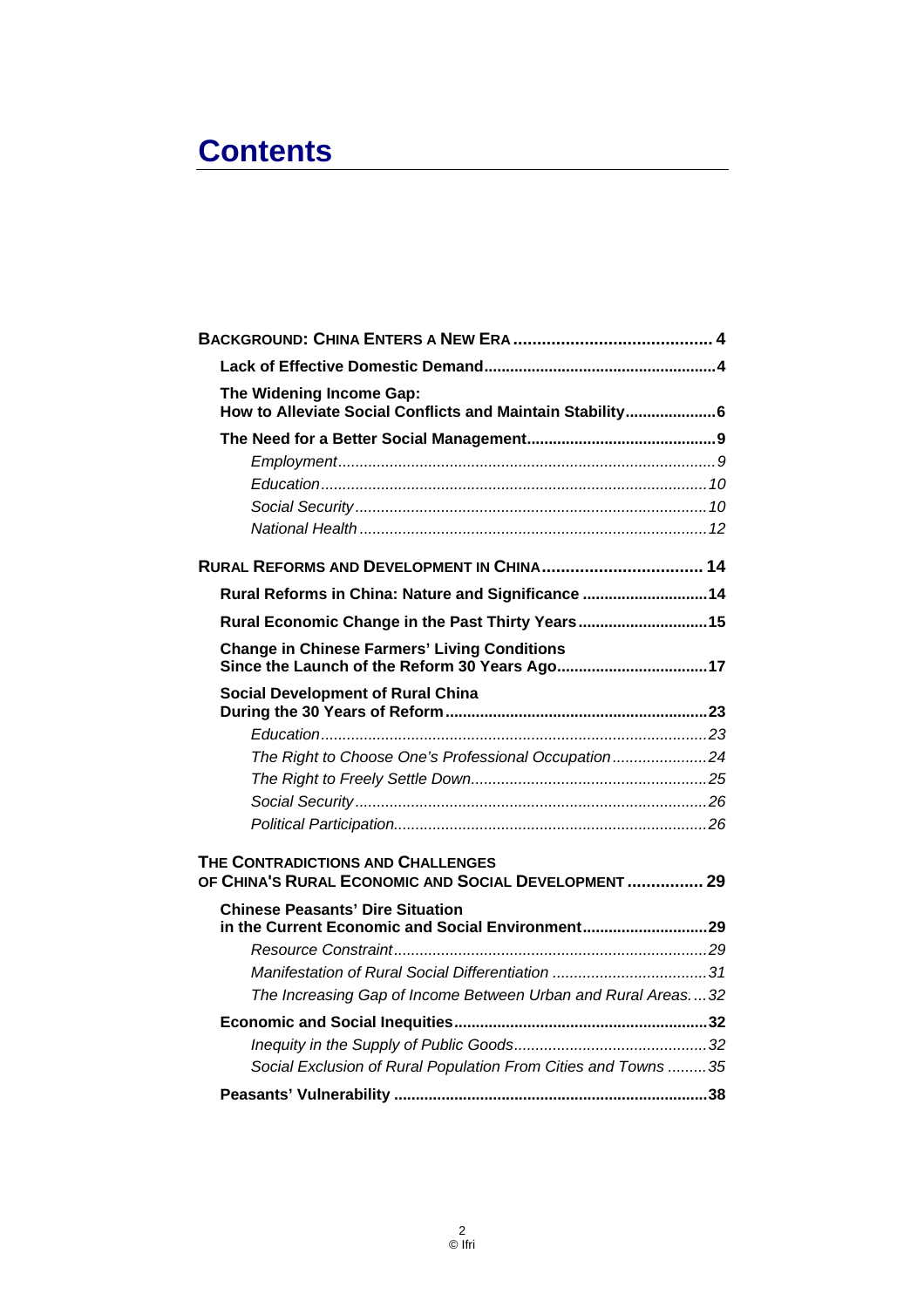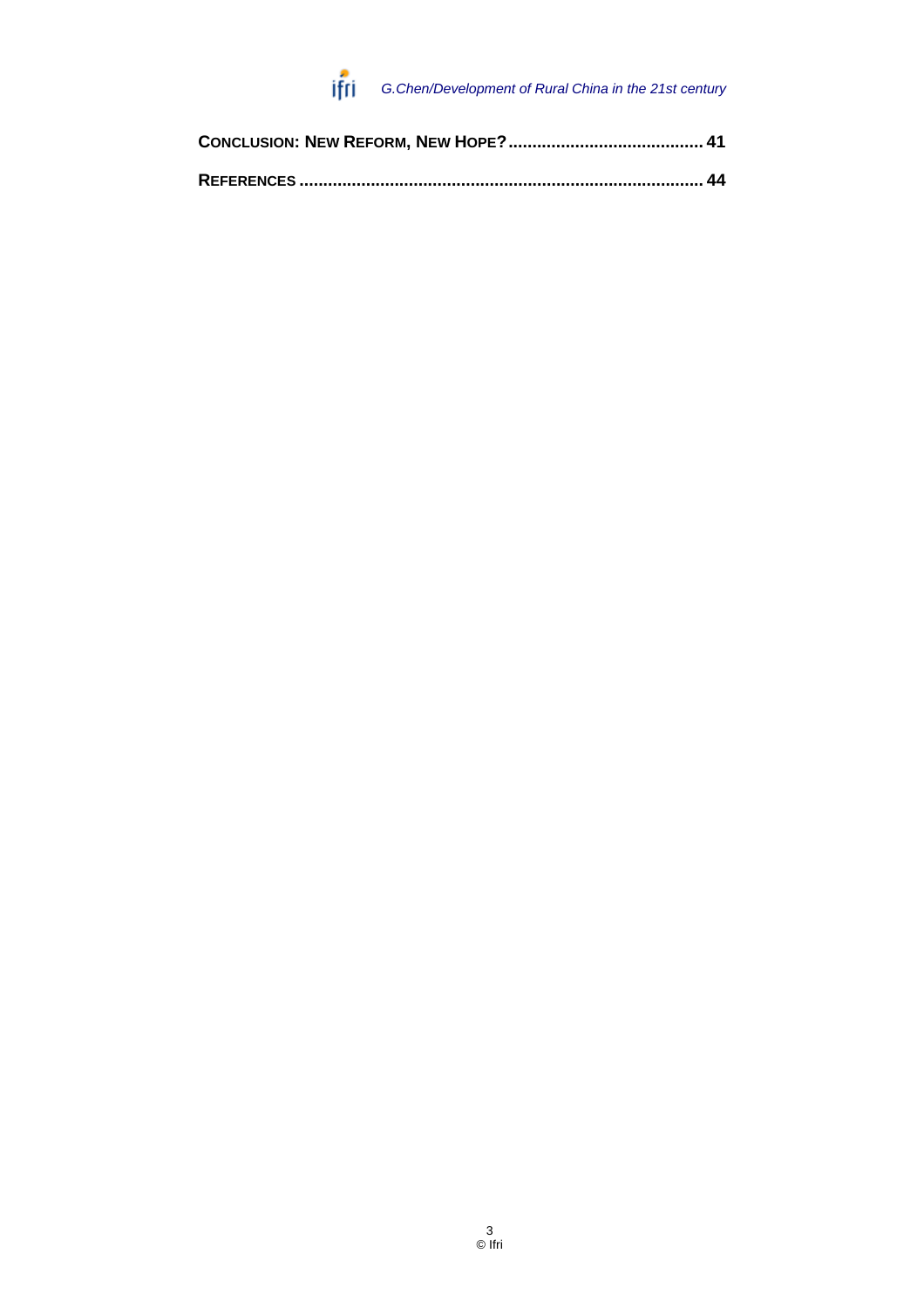

# **Background: China Enters a New Era**

Upon entering into the  $21<sup>st</sup>$  century, China began another stage of its development. At the macro-economic level, three factors are worth paying attention to.

# *Lack of Effective Domestic Demand*

Lack of effective domestic demand has become the major obstacle which is hindering China's sustainable economic growth. Thus it is necessary for China to stimulate domestic demand and consumption, as the basis for a new dynamic of economic growth. Such issues have come out since the mid-1990s. In approximately 1994, China's domestic market experienced a transition from a seller's market into the so-called buyer's market, and the domestic market's weak demand began to affect the growth of the national economy. At that time, China's strategy consisted in the large-scale introduction of foreign investment and in the active expansion of exports so as to maintain the continued growth of the national economy at its fast pace through increased investment and foreign trade. This strategy was rather effective until 2008 (see figure 1).

Guangjin CHEN is a researcher at the Institute of Sociology at the Chinese Academy of Social Sciences.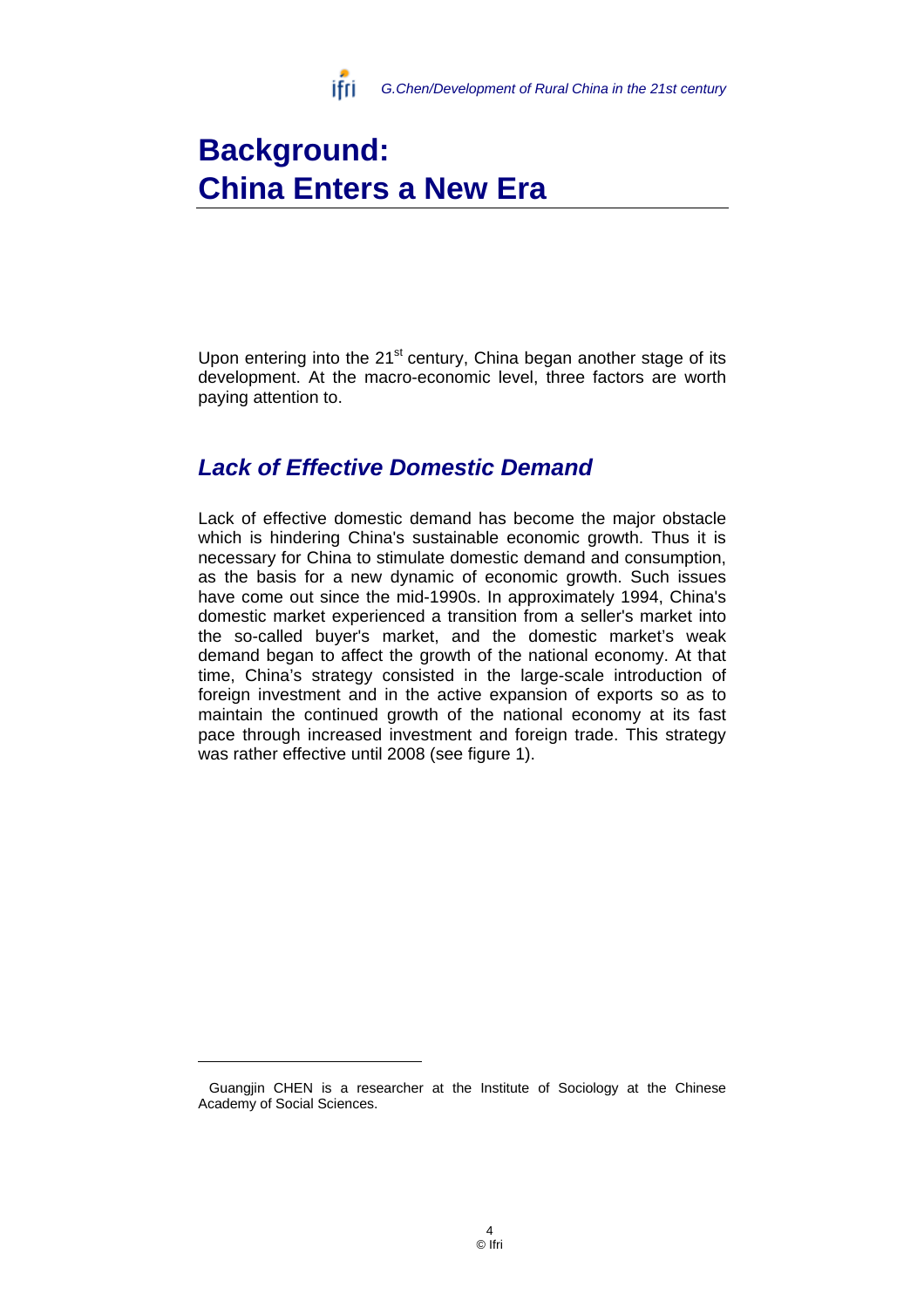

**Figure 1: The contribution of consumption, investment, and net exports to China's economic growth**



Source: Yearbook of China's Statistics, 2008.

After the second half of 2008, economic growth slowed down greatly due to the drop of China's export caused by international financial crisis. Actually, the real growth rate was only 8% to 9%. A considerable number of small and medium-sized enterprises entered a difficult situation. In such a context, stimulating domestic demand becomes the most important priority. In fact, since 1996, the Chinese government began to consider how to increase domestic demand to stimulate growth. Some measures were taken by the government. Between May  $1<sup>st</sup>$ , 1996 and June  $10<sup>th</sup>$ , 1999, China's central bank cut down the deposit and loan interest rates seven times and levied taxes on interest in order to drive money out of the banks and into consumption and investment, so as to increase economic growth. However, the effect was very limited, and bank deposits continued to increase rapidly (figure 2). Chinese residents both in urban areas and rural areas tended to put their money in banks. Why do they do so? Do they have too much money to be spent? I don't think so. The reason is that they want to prepare for their children's education or their children's purchase of a house before marriage as well as preparing for other uncertainties in their future lives (figure 3). Moreover, there is a huge imbalance between the rich depositors and the other depositors. It is generally admitted that 80 percent of the depositors are rich people who only represent 20 percent of the total national population, and that the other 20 percent of depositors belongs to the remaining classes.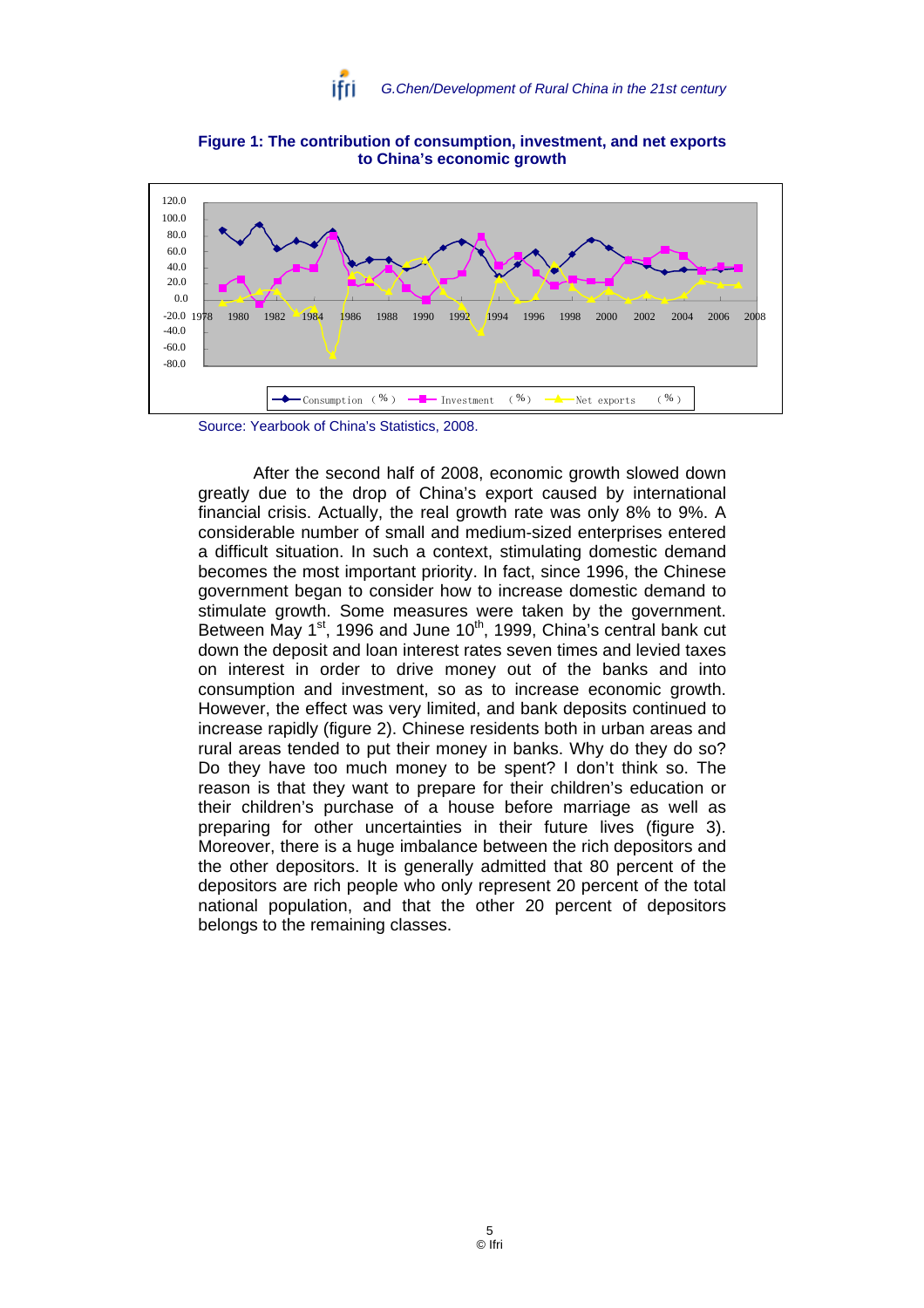

### **Figure 2: Savings deposits of urban and rural households (100 million yuan)**



Note: It is estimated that about 30 percent of the total bank balance at year end is public money owned by governments or companies but deposited under personal names.

Source: *Yearbook of China's Statistics,* 2008.



#### **Figure 3: The distribution of saving purposes of rural and urban residents in China today**

Note: the purposes under the protective item include preparation for the aged supports, treatment of illness and the unemployed supports; those under the education item include education at home or abroad; those under preparation for bulky expenditures includes housing and marriages of children; those under the common consumption item include car purchasing, durable consumer goods purchasing, house finishing and tourism; those under the investment item include commercial and industrial investments and bond transactions. Source: Yan, 2003.

# *The Widening Income Gap: How to Alleviate Social Conflicts and Maintain Stability*

Imbalances in income distribution are among the highest in the world (figure 4). Generally speaking, The evolution of China's income distribution can be described in four periods. Before 1984, the difference in the distribution was reduced, and in 1984, reached its lowest point at 0.257. However, between 1985 and 1994, the difference ratio increased, and reached 0.433 in 1994, but still under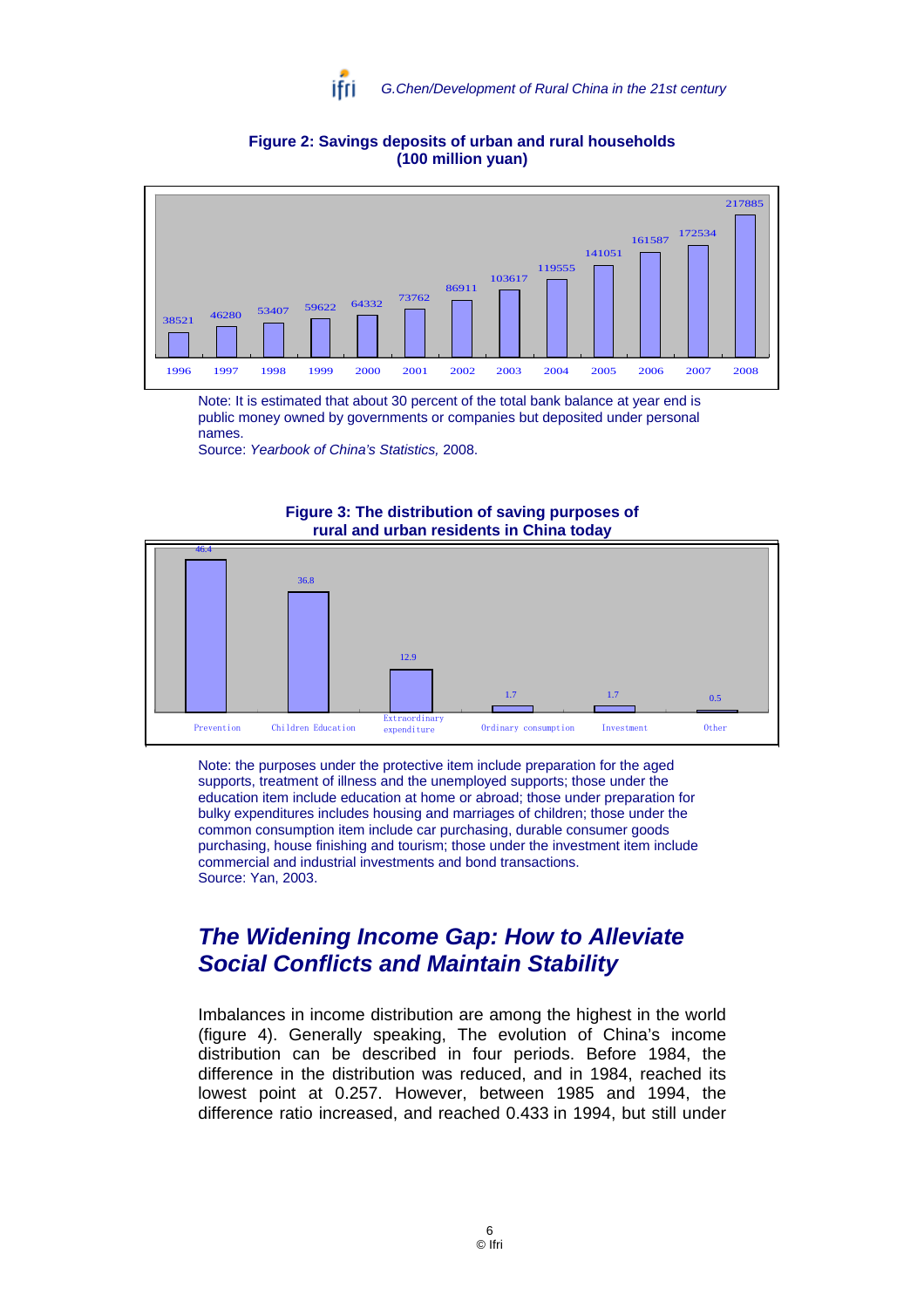

the danger zone of 0.45 as stipulated by Chinese scholars. Between 1995 and 1998, there was only a slight fluctuation in terms of Gini coefficient. But since 1999, China's resident income distribution gap has greatly increased, with a Gini coefficient reaching 0.45 in 2003, and 0.5 in 2007.

**Figure 4: The changing tendency of the income gap (Gini coefficient) among Chinese habitants since 1980** 



Sources: the data before 2003 was announced by the official authority, the data for 2006 and 2008 were calculated based on the national household sampling survey of CASS.

The widening income distribution gap results in a lack of effective consumption demand, which limits the room for economic growth. Hence it also has social consequences and thus is the cause of various conflicts. In today's China, various social conflicts break out frequently, which are mostly related to the distribution of benefits. For instance, there is a sharp increase in the number of incidents involving at least five persons, related directly to the distribution of benefits (Table 1).

| <b>Question: what is</b><br>the degree of<br>conflicts of<br>interest? | 2008 | 2006 | <b>Question: will</b><br>conflicts of<br>interest be<br>intensified or not<br>in the future? | 2008 | 2006 |
|------------------------------------------------------------------------|------|------|----------------------------------------------------------------------------------------------|------|------|
| <b>Serious conflicts</b>                                               | 4.7  | 4.8  | <b>Absolutely to be</b>                                                                      | 4.5  | 5.0  |
| <b>Large scale</b><br>conflicts                                        | 15.7 | 18.2 | <b>Possibly to be</b>                                                                        | 31.8 | 33.6 |
| A little conflict                                                      | 45.1 | 44.9 | <b>Possibly not to be</b>                                                                    | 28.5 | 30.4 |
| No conflicts                                                           | 17.3 | 16.3 | <b>Absolutely not to</b><br>be                                                               | 10.1 | 8.6  |
| <b>Uncertain</b>                                                       | 17.1 | 15.8 | <b>Uncertain</b>                                                                             | 25.1 | 22.4 |
| <b>Samples</b>                                                         | 7139 | 7061 | <b>Samples</b>                                                                               | 7139 | 7061 |

#### **Table 1: The distribution of opinions of respondents about conflicts of interest in Chinese society today (%)**

Sources: national household sample surveys by CASS in 2006 and 2008.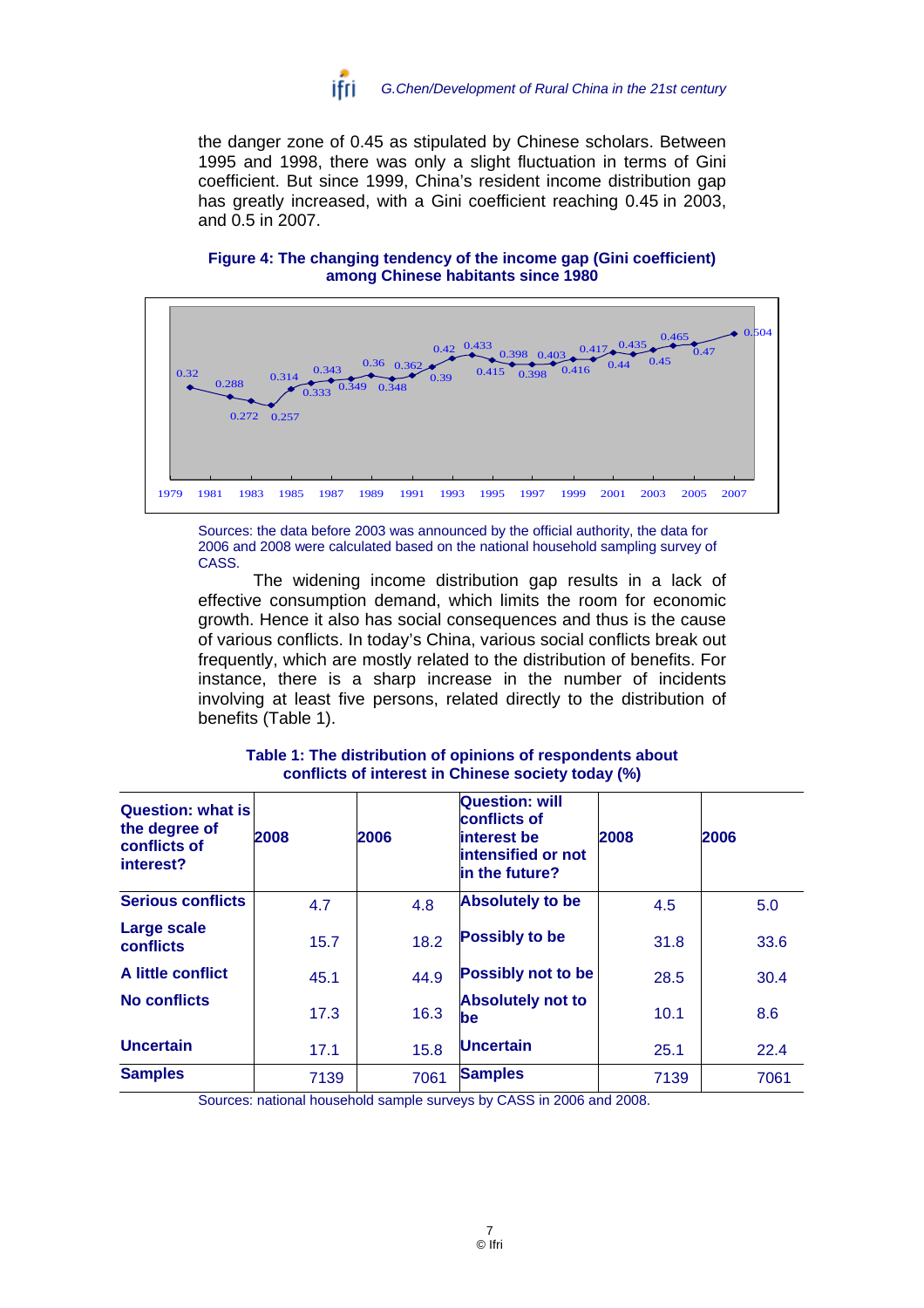

Concerning the reasons for a widening income distribution gap, scholars have their own views. Some scholars attribute it to the current unfair redistribution. Some scholars, especially neo-liberalistic economists, attribute it to the high salaries of workers in state-owned enterprises, especially in the State-owned monopoly sectors of the economy, which deteriorate the situation of distribution as a whole. Hence they make a strong indictment of China's state-owned monopoly sectors. Indeed, in China, compared to the private sector, employees of state-owned enterprises have relatively higher income levels, but we can also argue that, precisely because the private sector employment wage level is too low, the pattern of income distribution in China is so appalling. However the neo-liberal scholars also acknowledge that the persistence of large-scale cheap labor is an important factor of the 30 years of China's economic growth; they continue to defend this form of "comparative advantage" argument against the Chinese Government's desire to implement a minimum wage system and Labor Contract Law effected in 2008. In our view, China's structural imbalance of the initial distribution of income is the main reason for the widening income gap (figure 5). From figure 5, we can see that since entering the 21st century, in terms of GDP, the proportion of salaries declines continuously, while the operating surplus (return on capital) began to rise greatly. Especially after 2003, this trend became very apparent. Even in America, this kind of income distribution structure never appeared. Income gap caused by the imbalance structure of initial distribution may come from the liberalization of labor. In China this kind of liberalization takes place in private sectors, not in the state-owned sectors. This supports the argument that the high income level in state-owned sectors is not the main reason for the widening income gap.



### **Figure 5: Income approach components of gross domestic product (%)**

Given this social reality, adjusting income distribution and narrowing income gap have now become the most difficult and pressing task for the authorities. In fact, as soon as the mid 1990s,

Source: Yearbook of China's Statistics, 2008.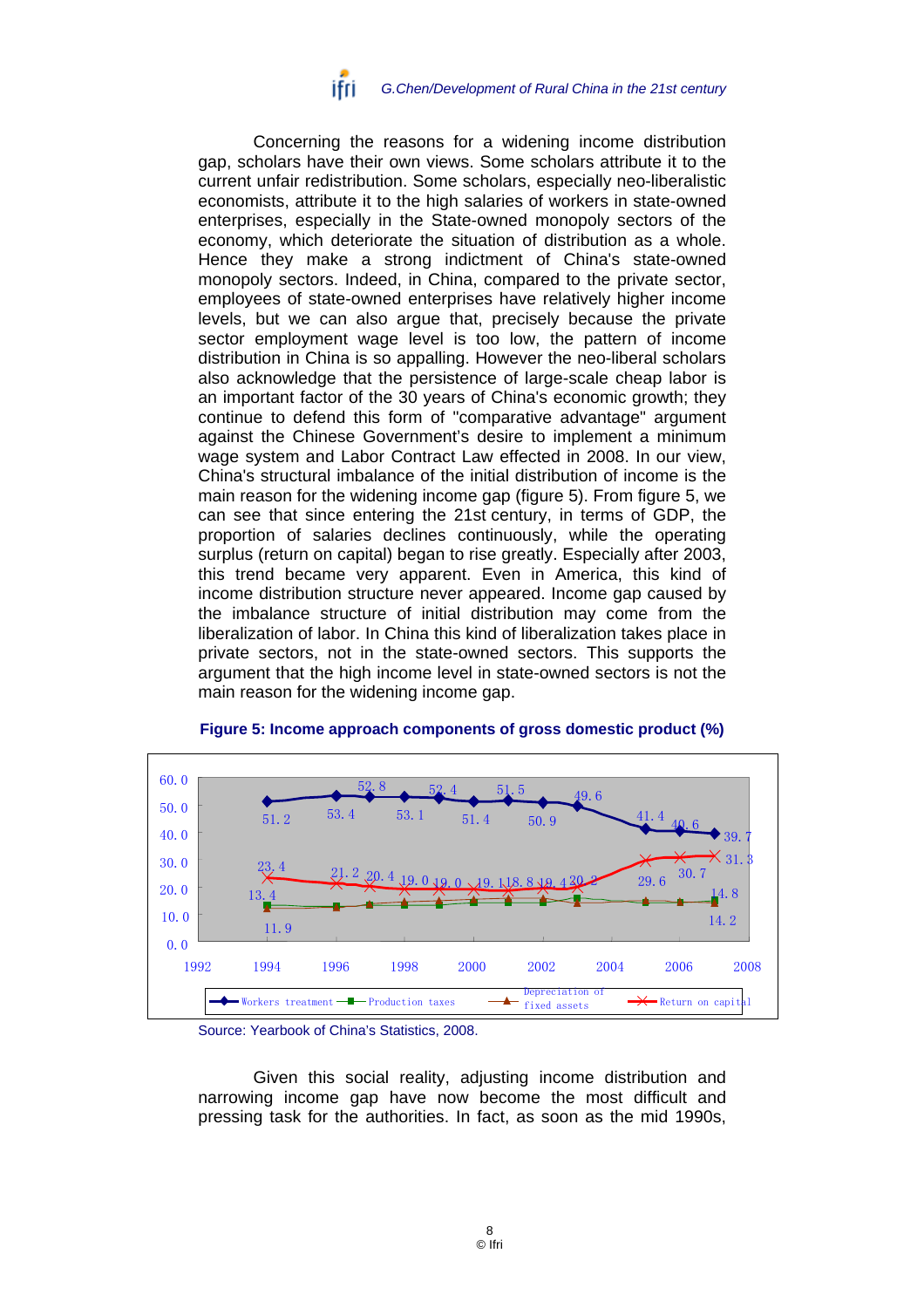

Deng Xiaoping began to express his concern about China's widening income distribution gap, and said that Chinese government should put the issue of income distribution gap on its agenda no later than 2000. However, interest differentiation in Chinese society is now very strong, The government efforts to adjust income distribution gap will be faced with a strong resistance from various interest groups, and there is no voice for the vulnerable groups. This Deng Xiaoping did not expect.

# *The Need for a Better Social Management*

People's livelihood has become China's most urgent dilemma. The problem is due to public service development lagging behind economic development and a social management system unfit for economic and social development. In the context of China, livelihood means employment, growth of resident income, education, and social security.

# **Employment**

Concerning issues of employment, there are many different factors to consider including excessive labor supply, structural shortages and employment of the recent graduates from colleges. Regarding excessive supply of labor, the present position in academic circles and at the government level is that, at present, the annual labor increase for the urban population reaches 10 million and that there are about 12 million laid-off workers who are in need of reemployment. In addition there are about 150 million surplus labor workers in rural areas under the category of hidden unemployment or half-employment. Concerning China's economic growth in terms of employment, GDP growth of 1 percentage point represents employment of about one million people. Therefore, one can infer that the supply of labor is very excessive compared to labor needs. However, at the same time, there exists a kind of structural shortage of labor. The most urgent needs is for skilled labor, technicians and senior engineers. The proportion in terms of supply to demand is 1 to 4.05 ; 1 to 2.02 ; and 1 to 1.86 respectively. Moreover there is a problem concerning young graduates from university or college. China's university graduates' employment rate is around 70%, according to official statistic data. A survey by MYCOS in 2008, with a sample size of 202 651, shows that the percentage of students out of the total graduating class who find work immediately after graduation is 55.8% and, half year later, it's 87.5%. However, 12,1 % lose their employment again after 6 months. (Li Chunling, Wang Boqing, 2008).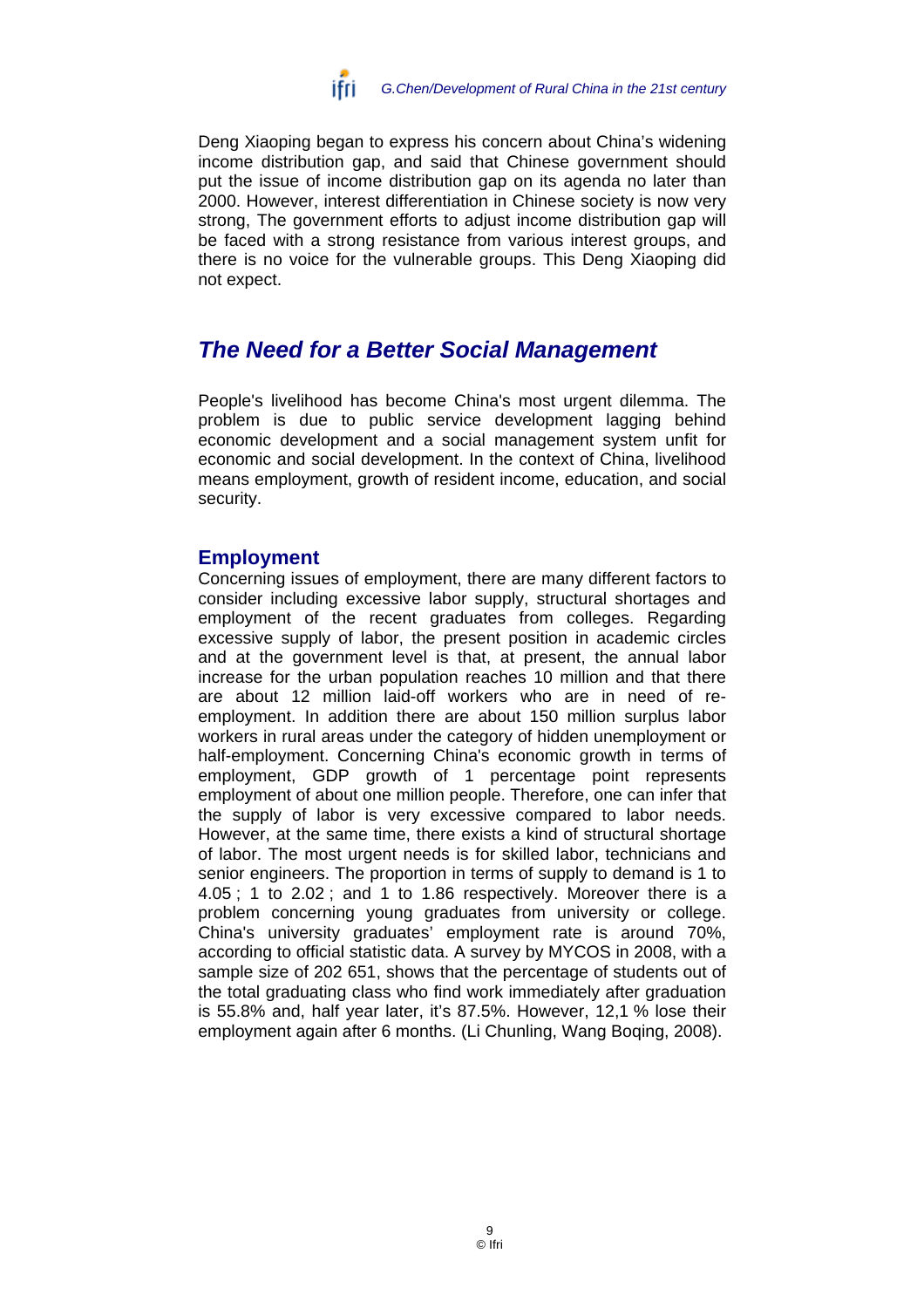

# **Education**

Since its reform and opening, China has made great achievements in education. Nine-year compulsory education in urban and rural areas has been mostly generalized and there is a significant drop in the illiteracy rate, according to official statistics. The illiteracy rate of the country's population went down from 15.88% in 1990 to 8.33% in 2004. The enrollment rate for higher education rose from 2% in the earlier stage of the reform and opening to 23% by 2008. However there remain many problems concerning education, such as, for example, the lack of investment at the government level, the unfair allocation of education resources and the high costs of education. China's national funding for education should have reach 4% of GDP at the end of the 20th century, as stipulated by *China's Reform and Development Program on Education,* but this target has still not been reached (figure 6). For a long period, there existed a situation of unfairness and injustice in the allocation of public resources, caused by lack of government investment and the focus on efficiency instead of justice. Moreover, the cost levels for education increased year per year, which created a heavy financial burden for families. A survey of household by CASS in 2006 shows that education cost covers 18.2% of total family costs.

**Figure 6: The proportion of China's fiscal expenditure on education (of GDP)** 



Source: Statistical Bulletin of the Implementation of National Education Funding (1994-2008), China Statistical Yearbook 2008.

# **Social Security**

Concerning social security, the system has gone through a painful process of transition from "State-unit security system" (国家-单位采草林) during the planned economy era to a "State-social security system" (国家-社会保障株). This transition began in 1986 and thereafter until 1997, China's social security system has been in a period of test. Government has denied its responsibility by maintaining that "Social Security is not a free lunch" and "giving priority to efficiency with due consideration to fairness". This reform mixed the concept of social security with the concept of economic policy. For some people, the objective of the reform is to minimize the principle of government responsibility and to enhance the principle of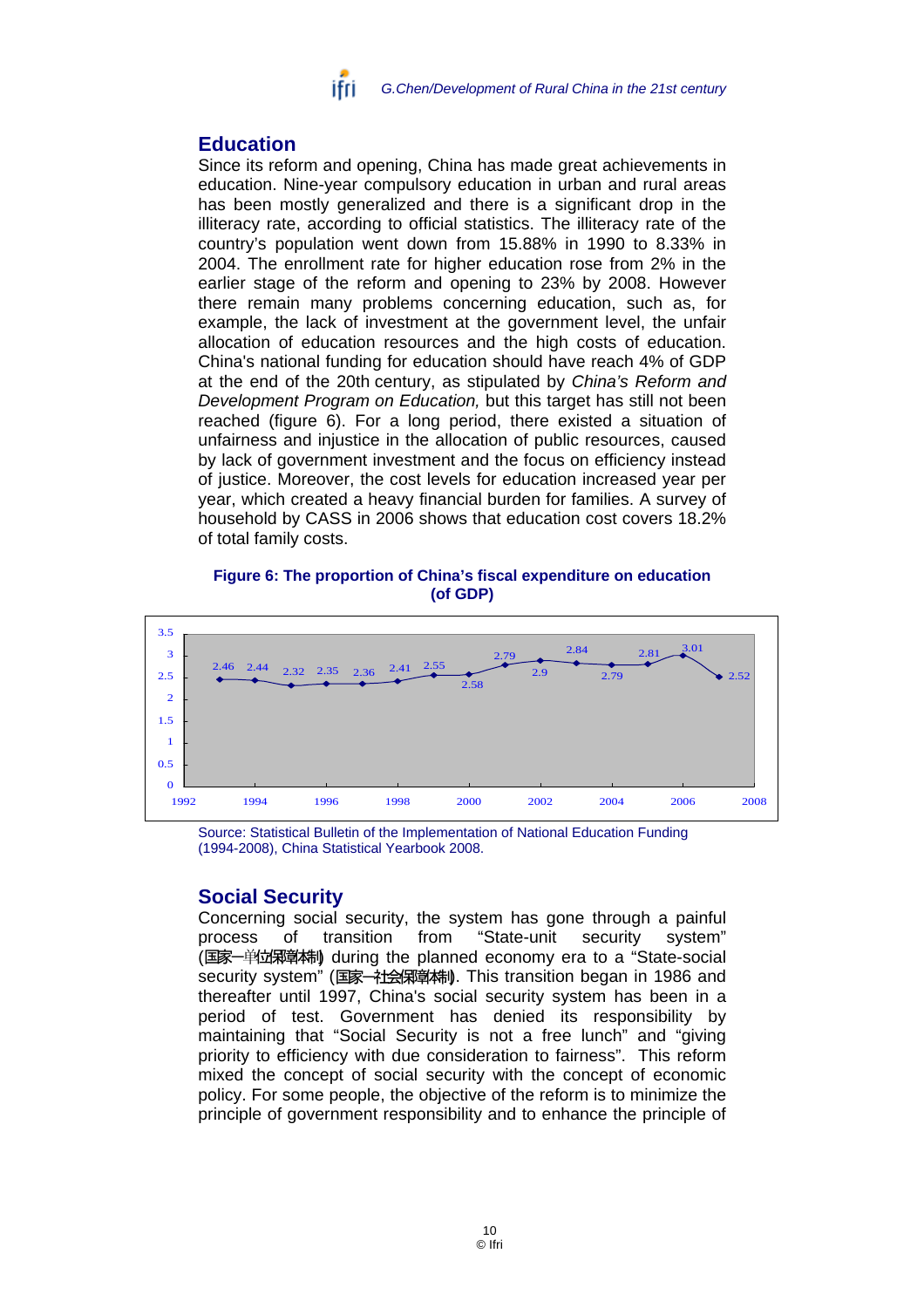![](_page_12_Picture_0.jpeg)

personal responsibility to the greatest level. After 1998, this orientation began to be reversed. The new social security system was expected to seek balance between fairness and efficiency by establishing a "social pooling account and individual accounts system" (社会统第加个人账户). Currently, a Chinese-style social security system generally speaking has been basically established which covers basic old-age insurance, basic medical insurance, unemployment insurance, industrial injury insurance and maternity insurance, in addition to minimum subsistence a guarantee system for urban and rural areas and a rural new cooperative medical care system. By 2007, those above-mentioned insurance programs reached 201.07 million, 220.51 million, 116.45 million, 121.55 million, 77.55 million people respectively. The Minimum subsistence guarantee system for urban areas concerns 22.7 million, for rural areas 34.5 million; and rural new cooperative medical care system concerns over 700 million Chinese.

However, in China's current social security system there still exist many problems, among which are four major problems.

> The first is the issue of small coverage. For example, in 2007, China's total active population reached 769.9 million, if we add the unemployed and the elderly population, the total number may be close to 10 billion people, then, the national basic insurance for the aged and the basic medical insurance cover no more than 20 percent of the population and unemployment insurance and industrial injury insurance cover around 15%.

> Secondly, the level of social security is very low. So-called "low-level, wide coverage" has been the principle of the social security system in China.

> Thirdly, there is an imbalance between different social groups. These groups have different levels of participation in social security. The main groups targeted by the existing social security belong to the "insider system" groups, including town authorities and state-owned enterprises workers. However those who belong to flexible workers, unemployed and rural workers categories are excluded from the social security "safety net".

> Fourthly, there exists a tendency of fragmentation. Different social groups have different arrangements for the social security system. Peasants, migrant workers from rural areas, urban residents and urban workers have their own security arrangements. In urban areas, public servants and enterprise's workers has different security arrangements. It is also different from province to province; the so-called social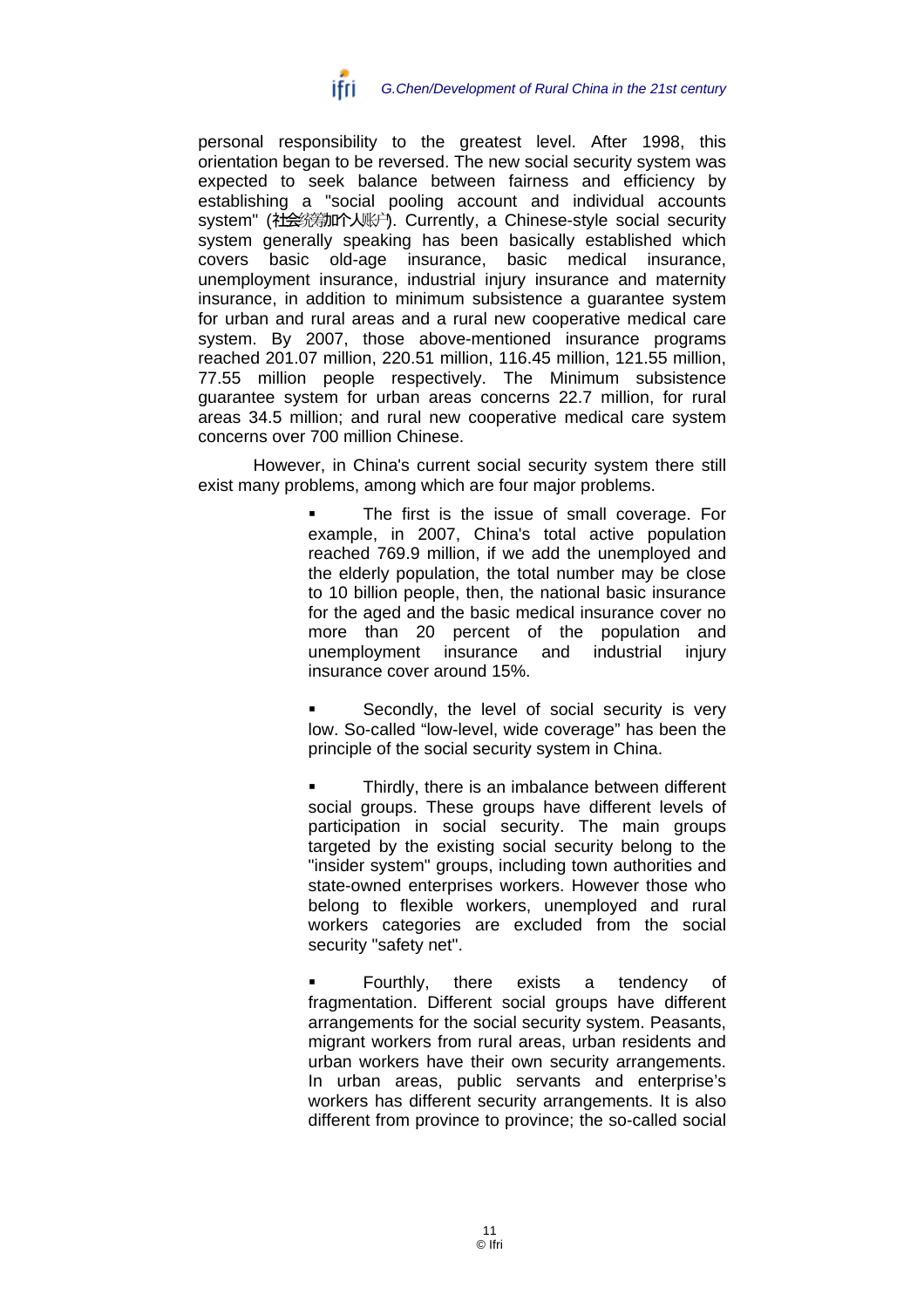![](_page_13_Picture_0.jpeg)

pooling is limited to the provincial level. Migrant peasant workers can't transfer their security fund to another province if they want to move to other province.

# **National Health**

Concerning national health system reform with "market" orientation, in some places, all public health institutions are privatized. Hence the government escaped the responsibility by investing less in public service and increasing personal cost for medical coverage (see figure 7). For the ordinary people, the difficulty to see a doctor and the high cost have become an unbearable burden. "Expensive to go to school", "expensive to see a doctor", "expensive to have a house", have been regarded as the new "three big mountains".

![](_page_13_Figure_4.jpeg)

![](_page_13_Figure_5.jpeg)

Source: Ministry of Health, PRC: *China Health Yearbook 2008*; "Reform and Development of Health in China in 2008".

The above-mentioned significant changes in development marks China's passage into a new stage. In fact, social development lags behind economic development. When reviewing China's 30 year's reform, we can see that the real meaning of reform, in the economic field is basically in terms of power-sharing and decentralization, which allow local governments to become powerful forces for economic development. The Government gave the people greater economic freedom which led to the implementation of the rural contract responsibility system. In the area of social development, the Government's market-oriented reforms neglected their own responsibility to society, and disregarded their obligation to promote social justice; or refused to reform social management system so as to give more power to the people, and even continued to maintain inequality in terms of the social rights of citizens. When the social rights of citizens are not well protected, their economic rights are also vulnerable to. At this stage, all the while continuing to promote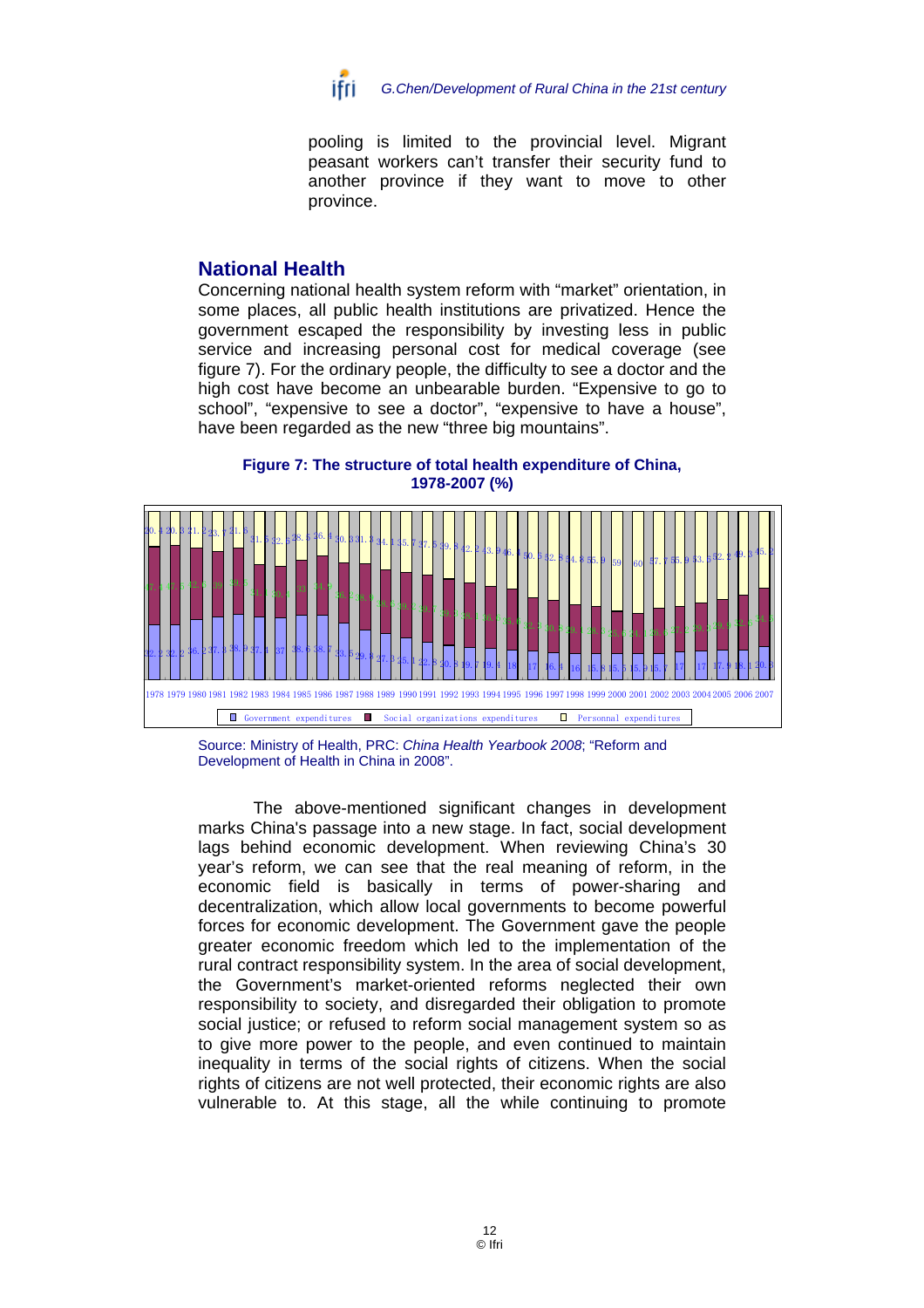![](_page_14_Picture_0.jpeg)

economic development, China should also at the same time speed up the process of social development. Let us turn to the following description of China's rural areas over the past 30 years and the development of major problems and challenges.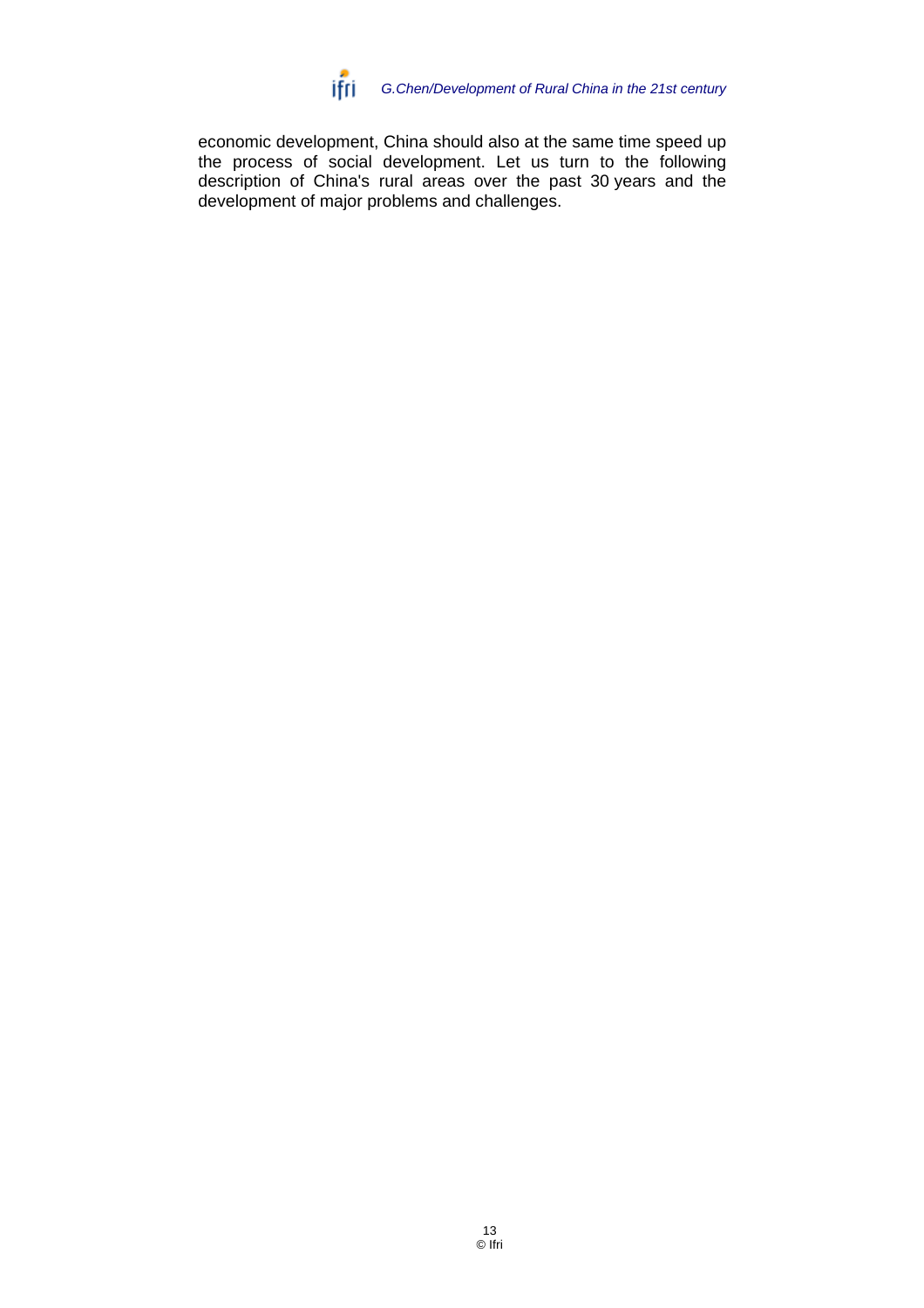![](_page_15_Picture_0.jpeg)

# **Rural Reforms and Development in China**

# *Rural Reforms in China: Nature and Significance*

Chinese rural areas experienced rapid development in the past 30 years. It begins with China's agriculture reform in the early 1980s. As a result of the reform, the household contract responsibility system was established. The nature of the system was to transfer the decision-making power in production and operation to the household. Most scholars in the field of China's rural development research believe that rural areas were changed by the household contract system, which greatly enhanced peasants' enthusiasm for production (see Lin, Cai and Li, *The China Miracle, Development Strategy and Economic Reform*, 1994). There's some truth in this explanation but it remains incomplete.

Reviewing the process of the reform, it is not difficult to see that with the transfer of decision-making power, peasants became relatively free. Peasants were able to decide independently what to produce, they also could sell their surplus product at restored rural fairs in urban and rural areas, the goods they sold were not just farm products but also non-farm necessaries of life; Moreover, they could start their own industrial enterprises in manufacturing and in the construction business.

The whole rural reforms provided Chinese peasants the space and opportunity for development. The reform began with "fixing farm output quotas for each household" in 1978. Township enterprises emerged in the early 1980s and developed quickly starting in 1984. They represented peasant collectives' desire to be part of the industrialization process and to promote the migration process. Since 1988, the emergence of private enterprises and self-employed entrepreneurs reflected individual peasants' and their families' aspirations to improve their livelihood. In the 1990s, the migration process from rural areas to urban areas started and is still ongoing today. Peasants who went to work in the city were called "migrant workers", they have still not obtained their due citizenship through the reform of the social management system of China.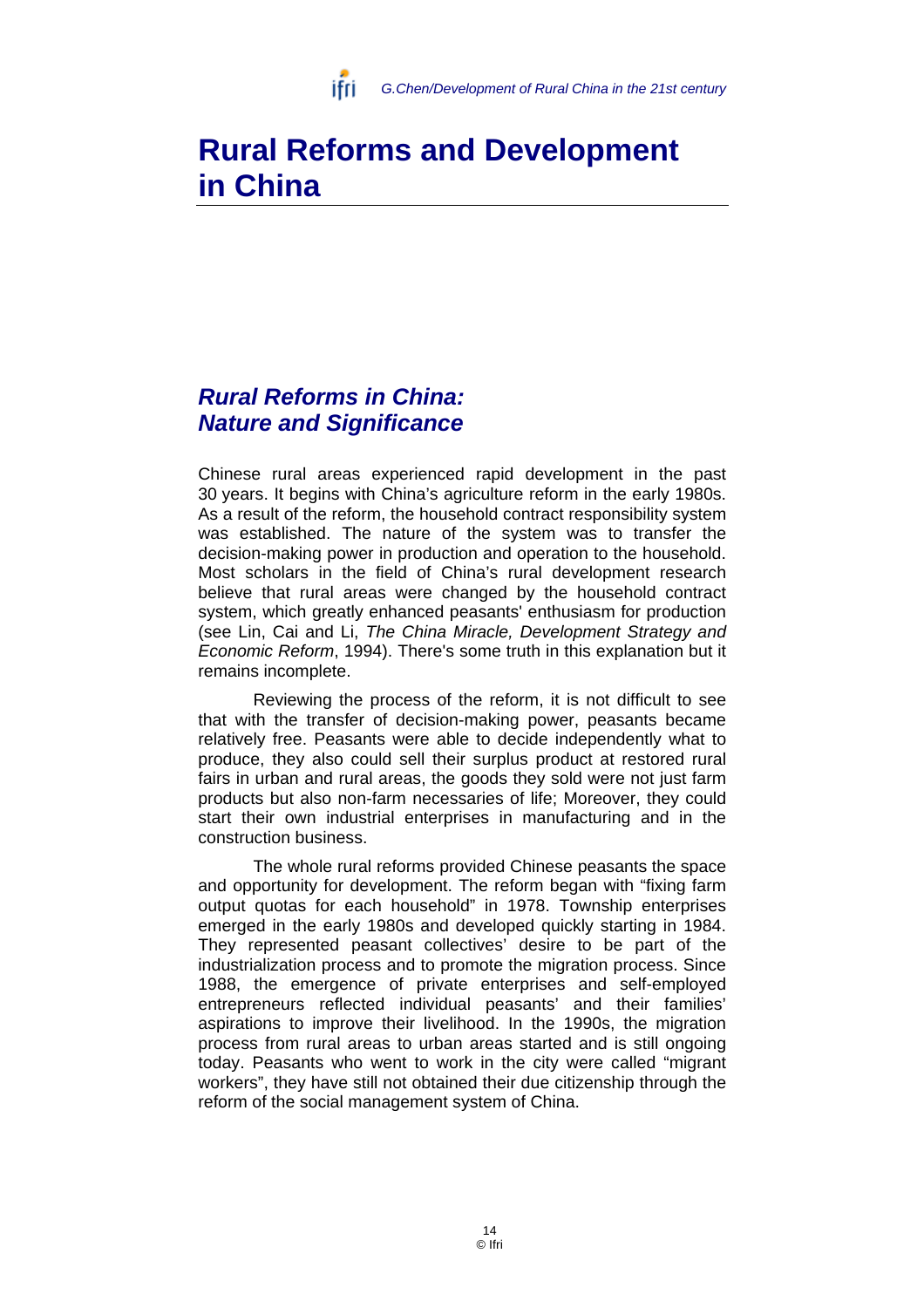![](_page_16_Picture_0.jpeg)

Obviously, one mustn't overlook that peasants also obtained, through the reform process, greater economic freedom and the right to development, which greatly contributed to rural economic and social development.

# *Rural Economic Change in the Past Thirty Years*

At the macroscopic level, the rural economic developments since the reform can be broken down into three facets: agriculture development, rural economic structure change and rural employment structure change.

In the past 30 years, Chinese agriculture developed in a variety of ways. The best indicator would be grain output, which solved the problem of the shortage of provisions that had plagued China for hundreds of years. Rural reforms have largely emancipated most of the rural population from the fear of famine. In terms of grain productivity, from 1978 to 2007, per capita output of grain rose from 1076.2 kg to 1595.2 kg, with overall growth rate at 48.2%. In the same time period, the land productivity of grain increased from 2.03 tons per hectare to 4.75 tons per hectare (figure 8). Finally, the per capita share of grain was 316.6kg in 1978 and increased to 412.2kg in 1996, then it slowly diminished and was reduced to 379.6kg in the year of 2007, but per capita share of grain was still more than 1kg per day (figure 9).

![](_page_16_Figure_5.jpeg)

#### **Figure 8: Grain production (kg/person) and land productivity (ton/ha) 1952-2007**

Source: China Statistical Yearbook 2008.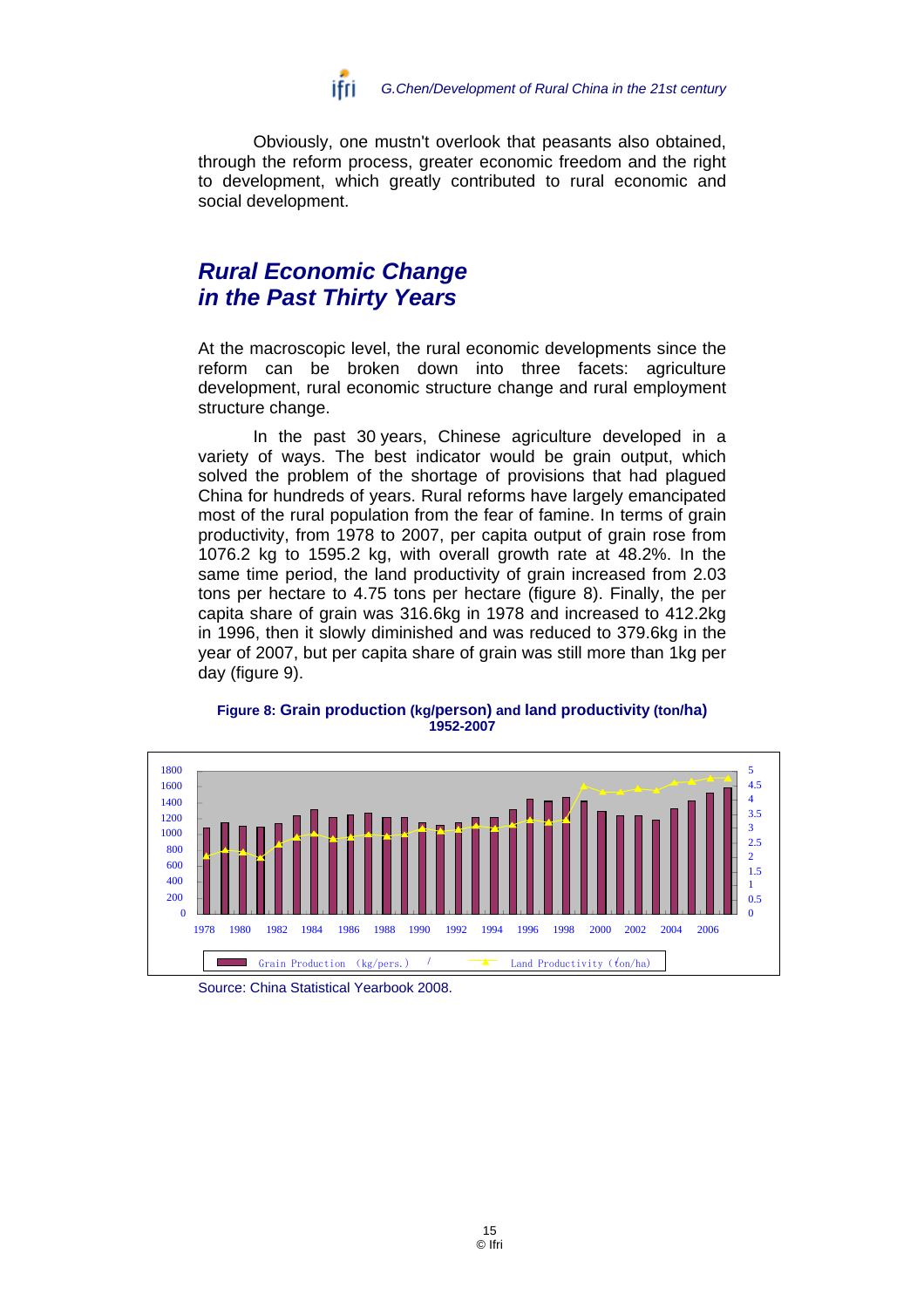![](_page_17_Picture_0.jpeg)

![](_page_17_Figure_1.jpeg)

**Figure 9: Per capita share of grain 1978-2007 (Kg per capita**)

![](_page_17_Figure_3.jpeg)

The changes of agricultural structure also indicate how rural areas have developed in the past thirty years. On the one hand, the average income of households has increased evidently and the structure of income sources has changed a great deal. On the other hand, significant changes have also taken place in the rural residents' food structure and the quality of living has increased considerably. According to official statistics, agricultural output value accounted for 80% of the total output value of farming, forestry, animal husbandry and fishery in 1978. In 2007, it declined to 50.4%. Correspondingly, output value of animal husbandry rose from 15.0% to 33.0%, output of fishery increased from 1.6% to 10% (figure 10).

**Figure 10: Changes of the output value structure: agriculture, forestry, livestock farming, and fishery 1978-2007 (%)** 

![](_page_17_Figure_6.jpeg)

Source: China Statistical Yearbook, 2008.

Meanwhile, the whole economic structure in the rural areas also experienced great changes. The proportion of non-agricultural industries output value rose rapidly. The proportion of total output value (income) of farming, forestry, animal husbandry and fishery was 68.6% in 1978; it declined to 16% in 2003; in the meantime, the proportion of non-agricultural industries output value rose from less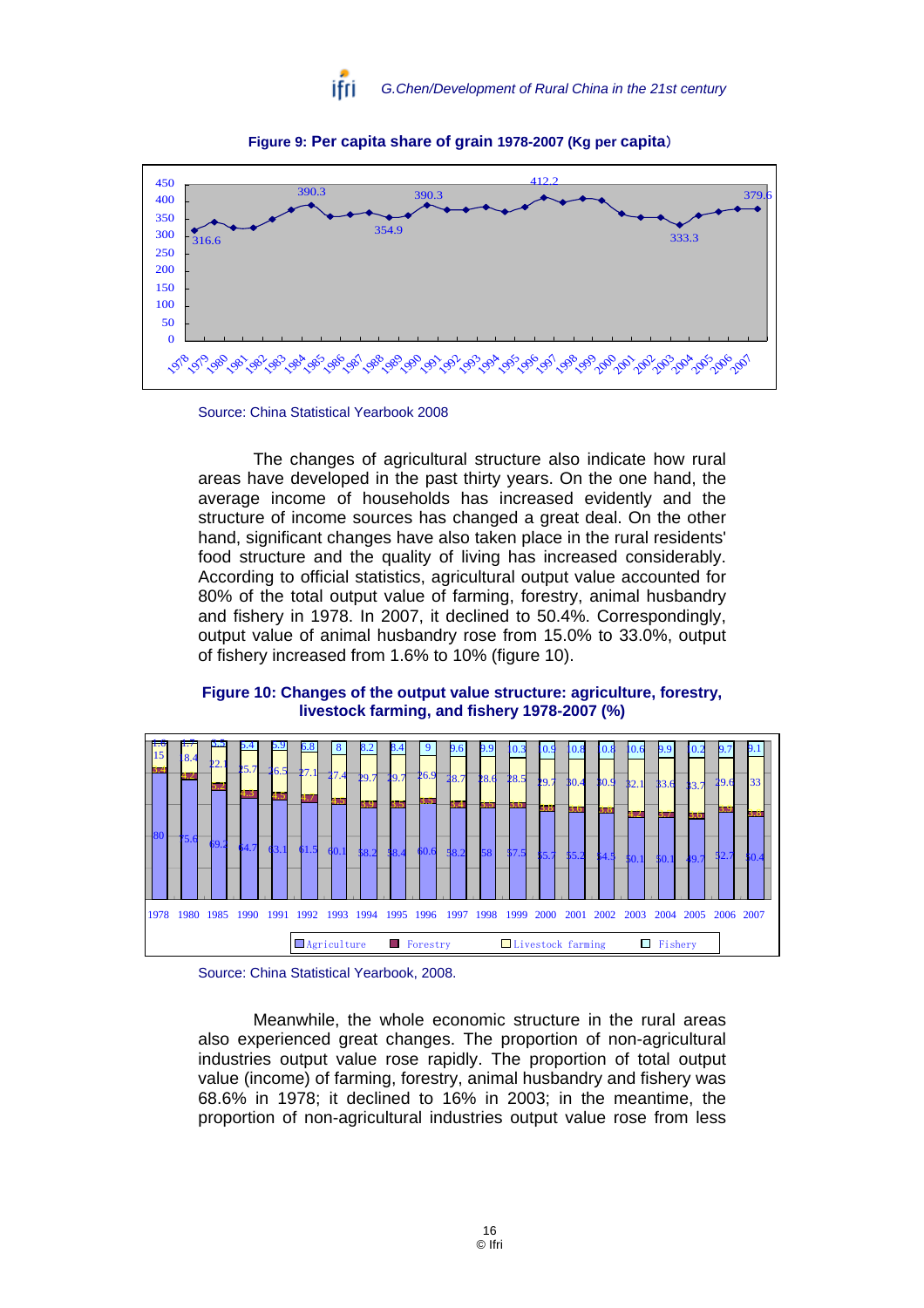![](_page_18_Picture_0.jpeg)

than one-third to more than 84% (figure 11). After the collapse of the planned economy, peasants were allowed the right to engage in nonagriculture activities, which led to such structure changes.

![](_page_18_Figure_2.jpeg)

**Figure 11: Rural economic structure (output/income) 1978-2006 (%)**

Rural employment structure has experienced considerable changes. As shown in figure 12, almost 90% of rural labor forces were employed in the primary industry in 1978, those working in nonagricultural industries accounted for slightly over 10%. In 2005, rural labor forces working in agriculture decreased to less than 60%. Furthermore, it should be pointed out that migrant workers are not included in the statistical category of non-agricultural employment.

# *Change in Chinese Farmers' Living Conditions Since the Launch of the Reform 30 Years Ago*

With the development of the rural economy, the quality of life of Chinese farmers has improved dramatically, which can be shown by three markers: their income, their consumption and the level of rural poverty.

The last 30 years have witnessed a constant increase in Chinese farmers' income. According to nominal income, net income per capita has grown from 133.6 RMB to 4140.4 RMB from 1978 to 2007. In table 13, their net income per capital growth rate is calculated according to the constant price in 1978. It was multiplied 7.34 times. However, the actual increase of net income per capita fluctuated heavily during these years, which could be divided into four stages. Changes in these four stages reflect different phases of institutional reform aimed at farmers and changes in their socioeconomic rights.

Source: Ministry of Agriculture of PRC: Report of Agricultural Development of China. Beijing: China Agriculture Press.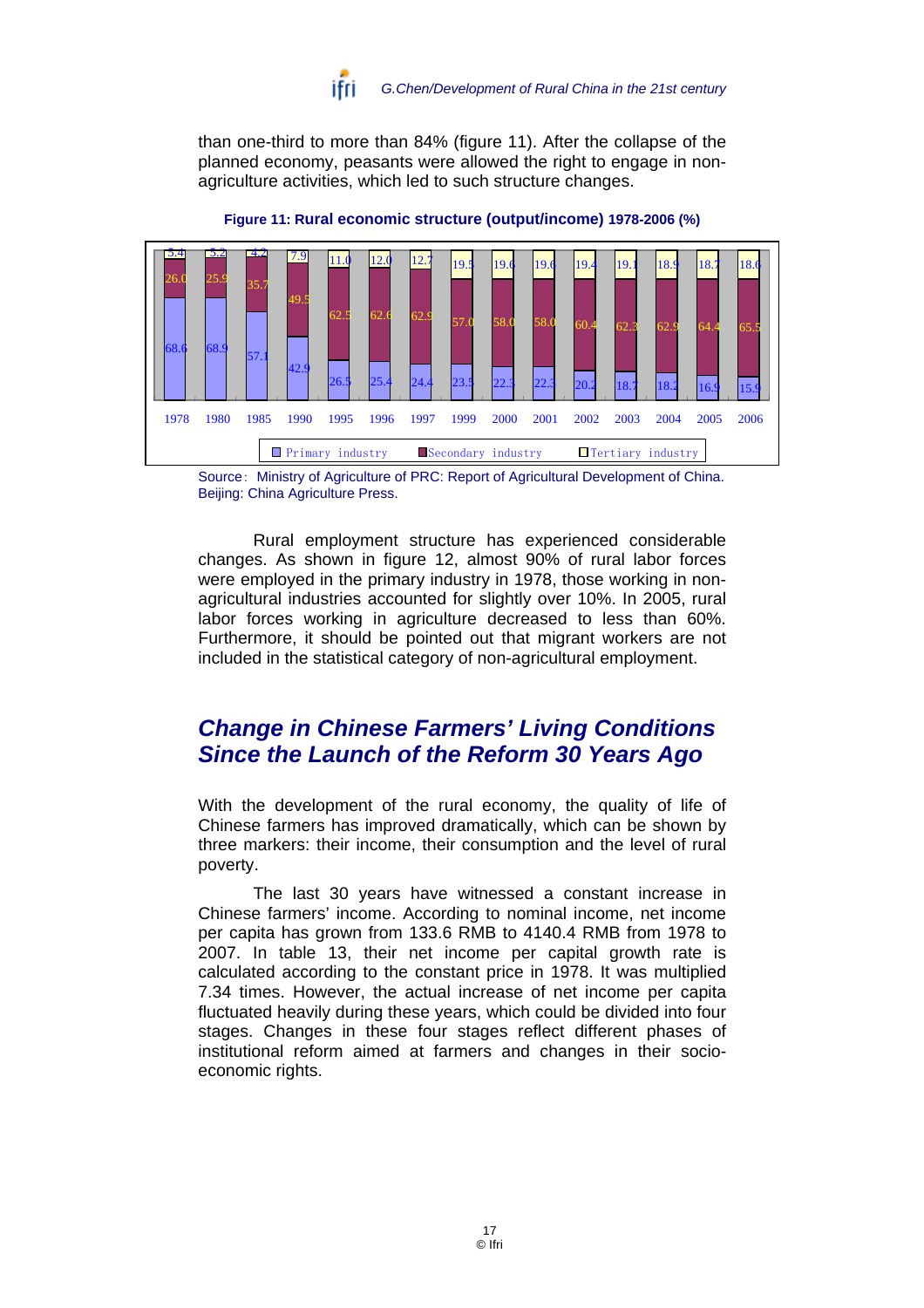![](_page_19_Picture_0.jpeg)

![](_page_19_Figure_1.jpeg)

#### **Figure 12: Employment structure of rural labor forces in 1985-2005 (%)**

Source: China Statistical Yearbook 2007

![](_page_19_Figure_4.jpeg)

![](_page_19_Figure_5.jpeg)

Source: China Statistical Yearbook 2008, 2008 Statistical Yearbook of China's rural areas.

The first phase ended in 1982, during which, farmers' income increased rapidly. Their income in 1982 was 19.9% higher than the previous year, which was a record increase. Such growth resulted without question from farmers' acquisition of household operation rights.

The second phase was from 1983 to 1989, during which farmers' pure income per capita increased on a slower rate. From 1984, rural development in China suffered from a structural surplus of agricultural products and it was difficult for farmers to sell their grain. The Institutional effects engendered by the rural land management reform had come to an end (Chen, 1996), This was the main reason why farmers' actual income growth rate decreased during this phase (it was even negative in 1989 due to the impact of the June 4 event). However, during the same period, rural enterprises kept on developing, which allowed the phase to maintain its strong rate of increase.

The third phase started in 1990. The income growth in this phase is attributed to development of the non-agricultural economy. Furthermore, numbers of rural workers had migrated to urban areas. Starting 1997, the income growth rate slowed down. Rural reform in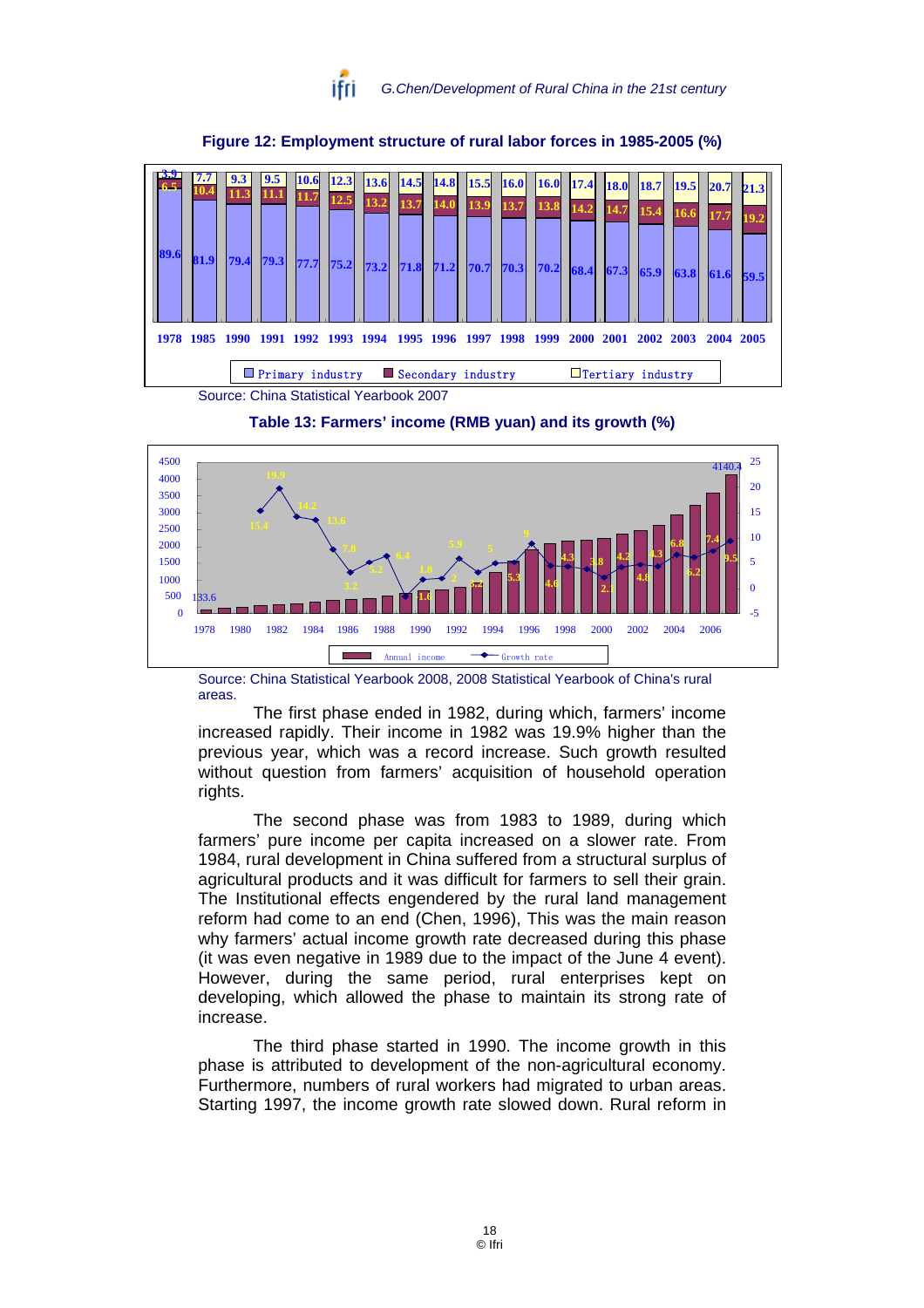![](_page_20_Picture_0.jpeg)

this period focused on property rights reform of township-owned enterprises. Almost all the township enterprises were privatized and the owners of the newly established companies were trying to maximize investment profits instead of community welfare. Rural community members then lost their rights linked to rural companies, which then seriously restricted farmers' income. Some scholars, based on their surveys, argue that, although rural enterprises were initiated by its community members, "they were excluded from the 'game' since they lacked political and economic resources and have neither the right to say nor the right to know. It is those elites possessing political authorities and economic power that benefited from rural enterprise reforms. What's more, rural governments and corporate managers are all in pursuit of maximizing self-interest; while those grassroot people had to adopt an optimistic attitude due to their lack of a spokesman for their own interests, All of this indicates that market machismo cannot bring equity to all groups in a society since there are great disparities amongst different interest groups concerning their bargaining power" (Du, Yuan and Bao, 2004).

Since 2001 we have entered the fourth phase, the per capita net income of farmers increased rather stably and in 2007 reached their highest point since 1985, with an annual increase of 9.5 %. With the restructuring of township enterprises in progress, the number of their employees was reduced by 50% (Du, Yuan, Bao, 2004). It prompted new flows of migrant rural workers towards the cities. Confronted with the new waves of migrants, government organs had to make concessions, allowing or even encouraging the migrant rural workers work in cities, though urban governments maintain policy restrictions to migrant rural workers settlement. Nowadays, there are about 200 million migrant rural workers in China, and they are the main source of income growth in rural areas. Additionally, since 2005, the new government has increased the financial and political support to agriculture and has canceled the agricultural tax. These measures re-stimulated farmers' production, alleviated their burden, and also increased their income.

The consumption level of Chinese farmers has increased substantially during the last 30 years (figure 14). Between 1978 and 2007 the consumption items jumped from 116.1 to 3223.9 yuan. But the real increase, which accounts for the price effect, showed much fluctuation and even negative growth in the years 1989 and 1998. Generally speaking, the average annual growth rate of per capita living expenses in Chinese rural families was 4.8% during the period 1985-2007, equal to the growth of per capita net income of farmers in the same period. Therefore, from an overall perspective, the growth of consumption level is in phase with that of income, though in some specific years there may have been discrepancies.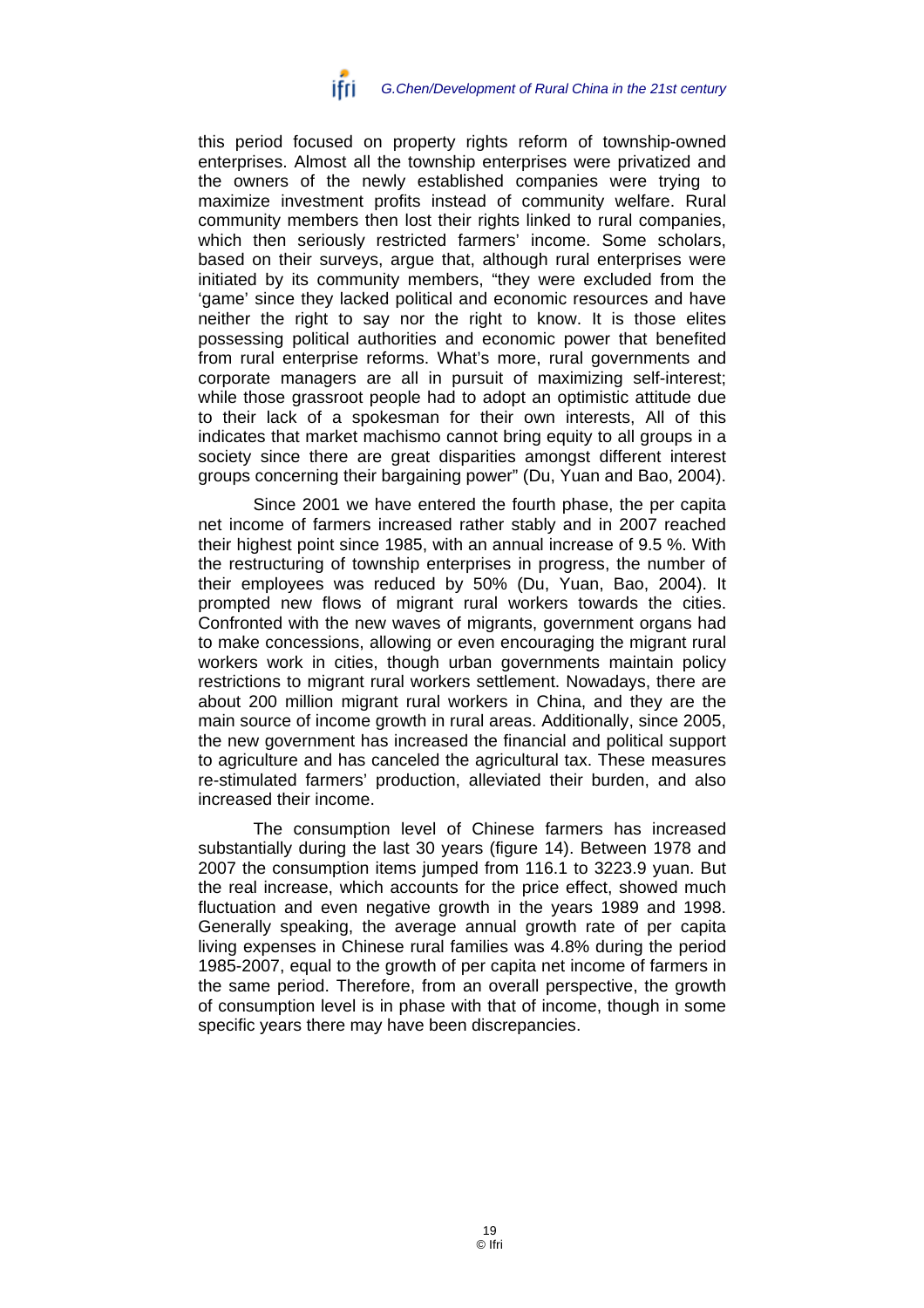![](_page_21_Picture_0.jpeg)

![](_page_21_Figure_1.jpeg)

**Figure 14: Average annual consumption in Chinese rural household (yuan/capita/year) and its growth (%), 1978-2007** 

Source: Annual Yearbook Statistics on Countryside (*Zhongguo Nongcun Tongji nianji*), 2008.

To better understand the growth of Chinese farmers' consumption, we also need to observe the changes in consumption structure and the quality of food consumed. Figure 15 shows the changing trend of expenditure structure of per capita consumption in Chinese farmers' families. It is noticeable that the proportion of food consumption expenditures among living expenses, namely the Engel coefficient, decreased by 24.6% in 30 years. According to international standards, an Engel's coefficient of more than 60% indicates people lives in poverty; a coefficient between 50-60% shows that people can merely cover food and clothing needs, when the coefficient is between 40-50%, it signals that people live in well-being.

![](_page_21_Figure_5.jpeg)

**Figure 15: Structure of the rural households consumption 1978-2007 (%)** 

Source: idem figure 14.

In accordance with these standards, Chinese rural citizens lived in poverty before 1982, merely covered food and clothes needs during the period of 1983-1999, and since 2000 they have lived in well-being. In addition, from figure 15 we can also see that the proportion of clothing and housing expenses increased before 1981, kept relatively stable during 1982-1989, declined steadily after the year of 1990. Furthermore, new types of expenditure (including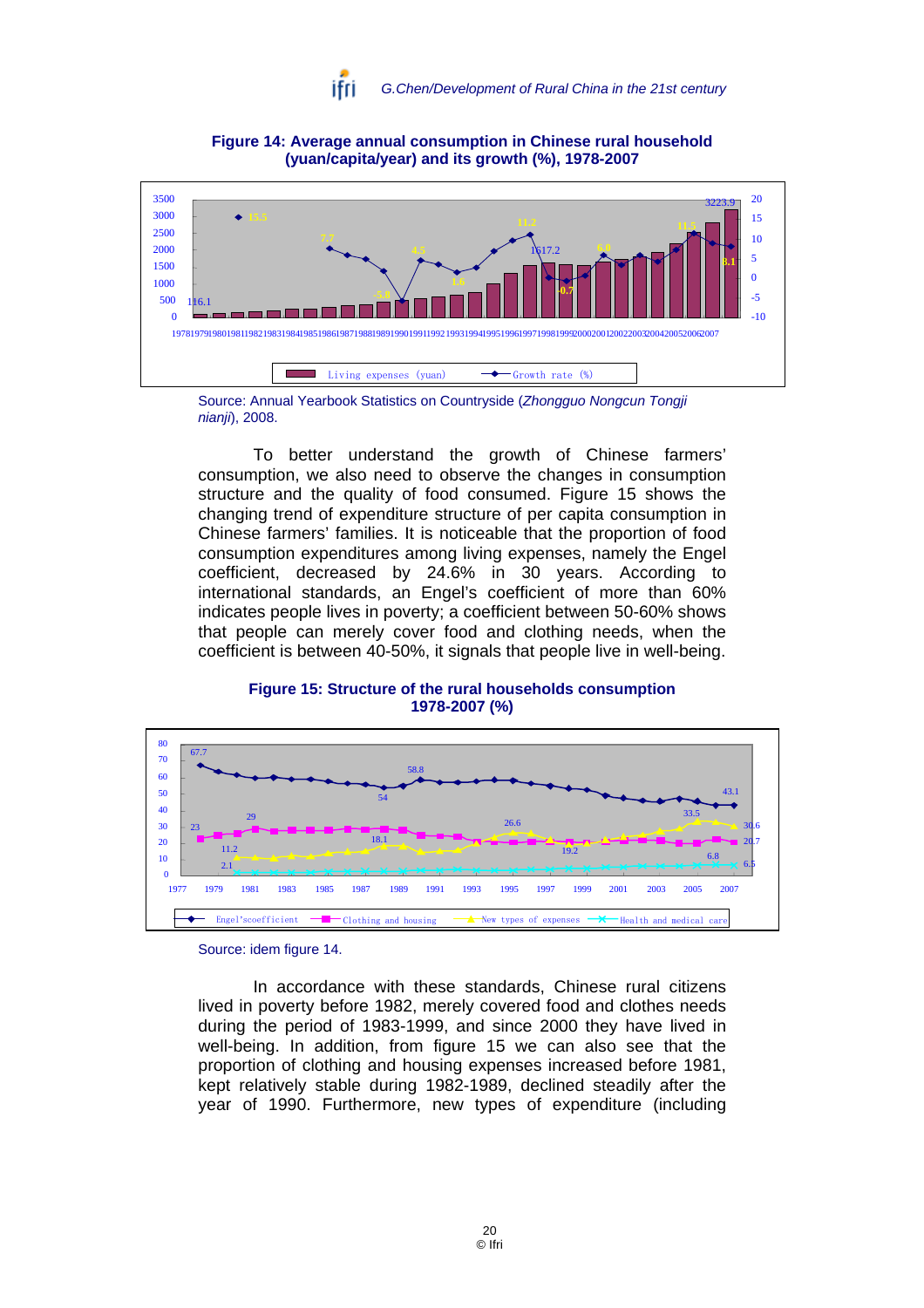![](_page_22_Picture_0.jpeg)

household appliances and services spending, culture, education, transportation and communication expenses and cultural, educational, entertainment supplies and service expenditures) have already developed. Health and medical care expenditures have also risen steadily. These prove that the life conditions of Chinese rural citizens are improving gradually.

The structural changes of food consumption by Chinese farmers is significant factor in the improvement of their living conditions (see figures 16, 17). Vegetable consumption has been reduced and compensated by the consumption of highly nutritive food. A more detailed examination show how, over the past 30 years, pig, cattle, sheep meat consumed by farmers increased nearly 2-fold; per capita edible-oil consumption increased 2.6-fold, per capita consumption of poultry meat increase 12-fold, consumption of egg products increased 4.9-fold and per capita consumption of seafood increased 5.8-fold.

![](_page_22_Figure_3.jpeg)

#### **Figure 16: Average consumption of grain and vegetables in Chinese rural households (kg/capita/year)**

Blue=grain, pink=vegetables. Source: idem fig. 14.

![](_page_22_Figure_6.jpeg)

![](_page_22_Figure_7.jpeg)

Source: idem figure 14.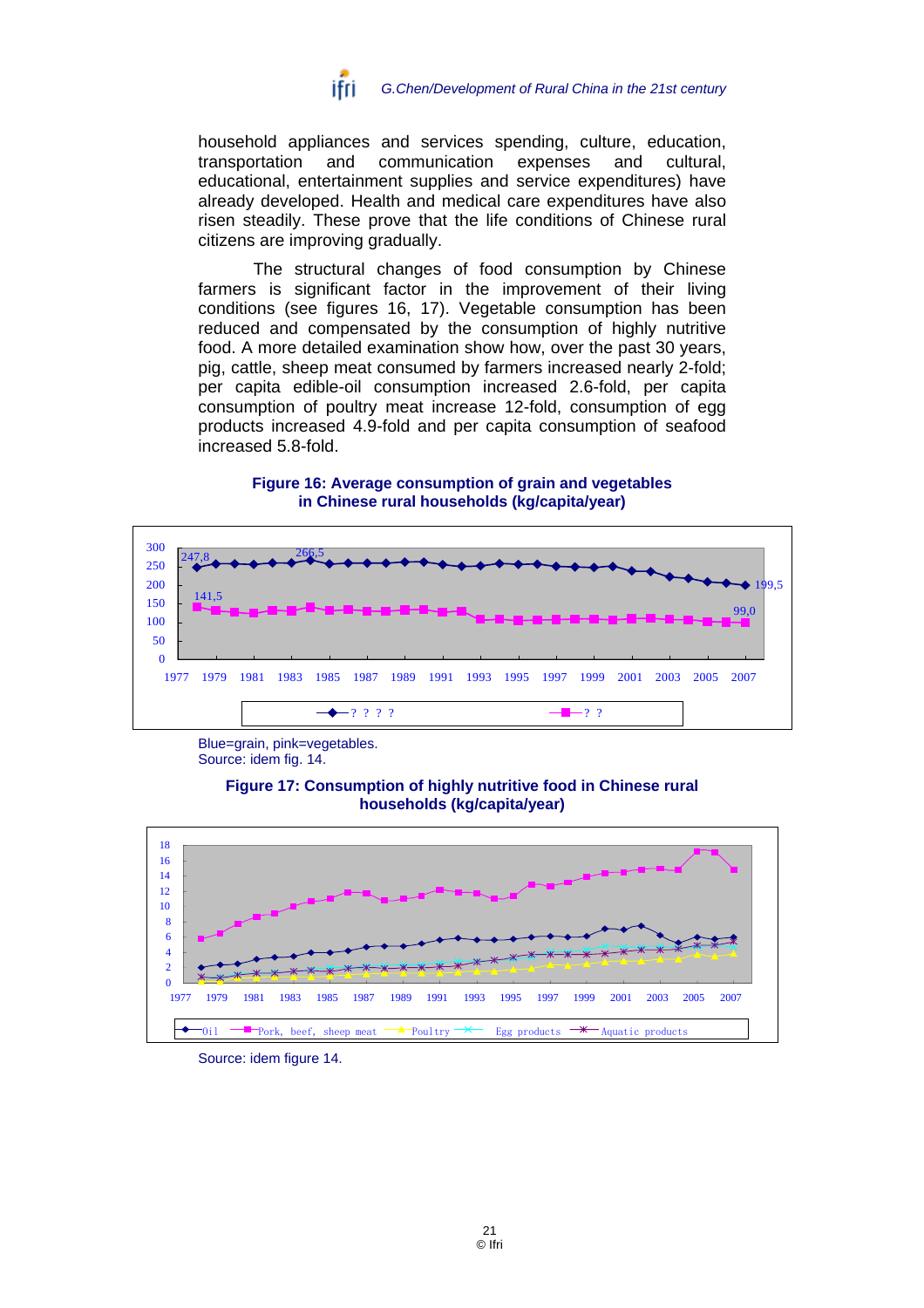![](_page_23_Picture_0.jpeg)

According to the official poverty standards, the poverty-striken rural population in China reached 250 million in 1978 (30,7% of rural population). It declined to 14.79 million in 2007 (1.6%.), but the Chinese official standards have been criticized, for only survival needs are taken into account and development needs are neglected (Chen Guangjin, 2007). As a response to these critics, the relevant organs of central government established a low-income standard in 2000, which is considered by experts as a relative poverty standard for China's rural areas, and a means to measure the low income population in rural areas. According to the monitoring results carried out by the Social Survey Division of National Bureau of Statistics (see figure 19), the low income population in China's rural area reached 62.13 million in 2000, accounting for 6.7% of the whole rural population in China, and declined to 28.41 million and 3.0% in 2007. Therefore, in the year of 2007, if we add the low-income population to the population in poverty, the total amount was 43.20 millions, accounting for 4.6% of rural population.

![](_page_23_Figure_2.jpeg)

#### **Figure 18: Poor population in rural China**

Sources: National Bureau of Statistics, *Surveys on rural economy and social conditions,* 2001, 2008.

![](_page_23_Figure_5.jpeg)

![](_page_23_Figure_6.jpeg)

Source: idem fig. 18.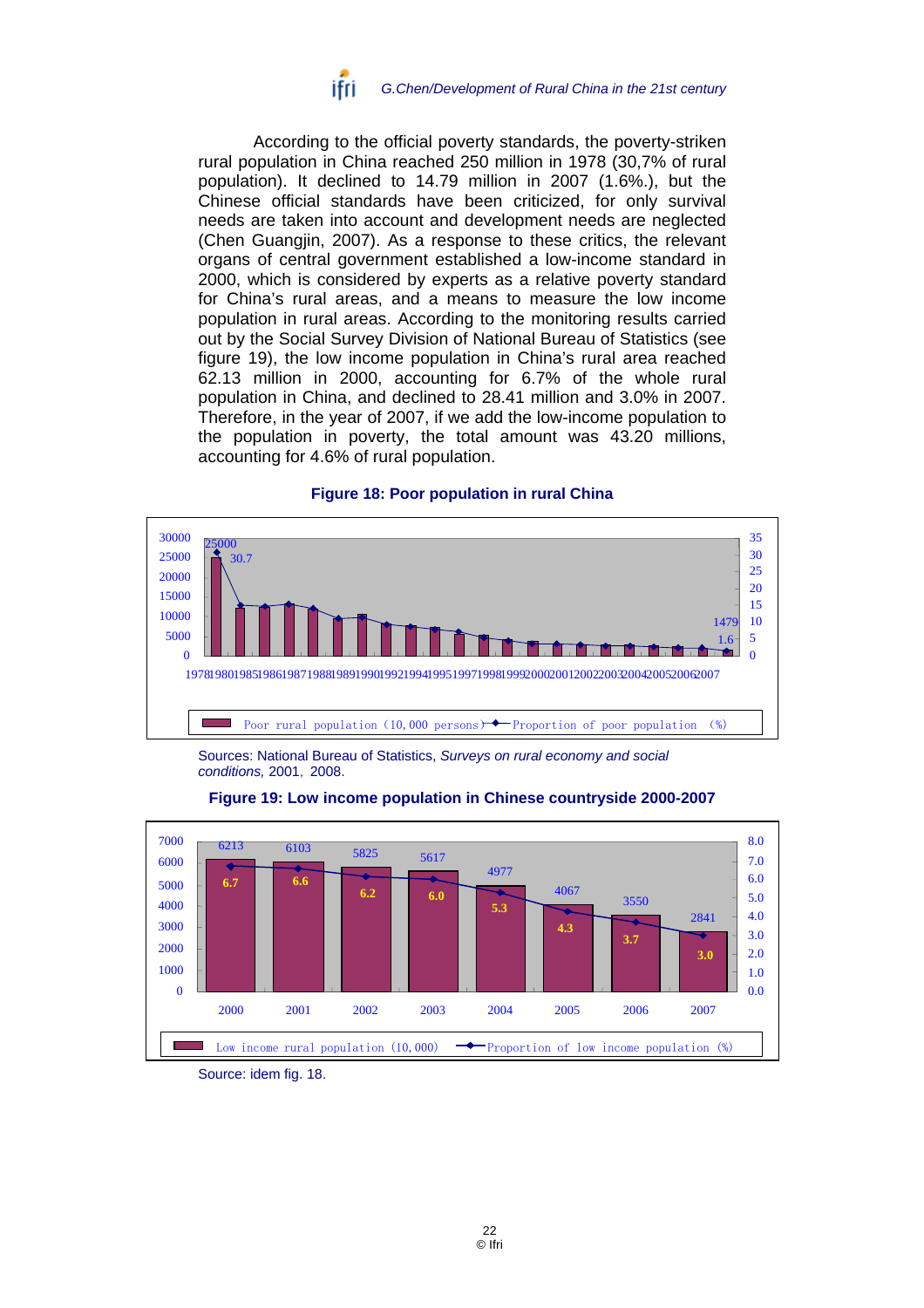![](_page_24_Picture_0.jpeg)

However, the extent of poverty in rural China may be still underestimated. According to our national sample survey of households in urban and rural areas in 2006, in accordance with the poverty line established by the National Bureau of Statistics (683 yuan/year), the low-income line (683-944 yuan per year) and the daily consumption of one U.S. dollar line recommended by the World Bank (equivalent to 830 yuan per year), we proceeded to measure household poverty in 2005, and found that the proportion of population living in poverty was respectively 8.8%, 5.2%, and 12.0% (Chen Guangjin, 2008).

# *Social Development of Rural China During the 30 Years of Reform*

In parallel to its economic development, other remarkable changes have taken place in China's rural community. This report will focus on the development of social and cultural rights. One can distinguish six kinds of social rights. The first is the right of access to education. In modern society, education access has become the fundamental condition for the realization of the individual development, The second is the right to freely choose one's work. China is promoting economic liberalization as well as greater mobility for allowing rural workers to find better jobs in the cities. The third is the right to choose where to live. When one accounts for the imbalance in China's urban and rural development, urban areas have far superior survival and development conditions and opportunities than rural areas. To give farmers the right to live in urban area is a test of social equity. The fourth right is the right to have social security. The modern social security system is not only a reallocation system to enhance social equity, but also a social protection system to help people handle various social risks. The fifth is the right to political participation as a means to promote public welfare and fair public policy, as well as the only way to protect people's self-interest against other interest groups. The sixth is the right to set up an organized social public sphere outside the governments and markets, i.e. to form nongovernmental, nonprofit and voluntary social organizations. In the world today, the development of civil social organizations has proven to be important for the emergence of modern civil society. Some scholars even describe their development as the "revolution of association" (Salamon, 1994). These six kinds of rights consist of the most important set of social rights for the economic and social development of rural China.

### **Education**

In 1986, a new law on education extended compulsory basic education to nine years. Today the implementation of this law mainly concerns rural areas, since this level of education has almost been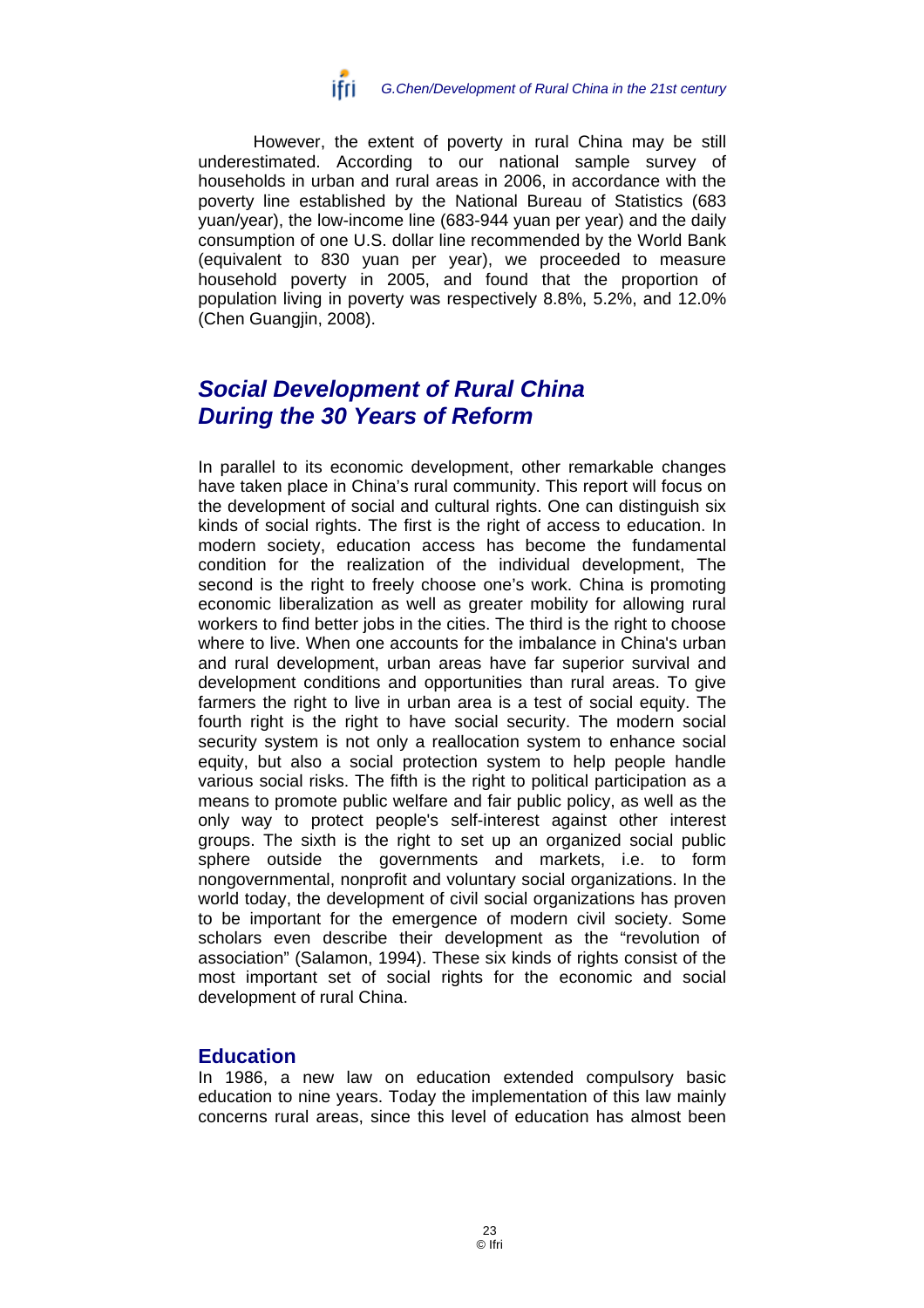![](_page_25_Picture_0.jpeg)

achieved in the cities. The process was also much less advanced in western areas. In 2003, the Chinese government decided to direct its efforts in these western regions in order to reach a level of 85% of population with nine-years of compulsory education by 2007. In 2008, the Ministry of Education announced that at the end of the year 2007, the proportion of students having completed the nine year of school reached 98%. Even if this number may be over estimated, the aim of 85% for 2007 has most probably been reached. During the period starting from the law on education, the upgrading of the labor force is largely due to the better education of the rural workers and can be seen in the figure 20. Most noticeable is the proportion of illiterates which decreased from 27.87% in 1985 to 6.34% in 2007.

#### **Figure 20: Education level of the rural workforce (%)**

![](_page_25_Figure_3.jpeg)

Sources: China Rural Statistical Yearbook, 1987, 2007.

# **The Right to Choose One's Professional Occupation**

The rural labor force has increasingly gone to cities to find jobs, even if they are not recognized there as citizens. The economic benefits that can be obtained from agriculture are usually so low that it only covers basic needs and does not allow workers to prosper. Thus, rural workers do not only go to cities under economic incentives, but also because they are attracted by the life in the cities.

Another factor in explaining rural departures is the position held by local rural authorities who consider 'outgoing work economy' as a way for local society to develop. Therefore, since the late 1990s, and especially after the 21 century, many local governments took steps to encourage peasant worker to leave to work.

According to the statistics, the number of outflowing peasants was 70 million in 1993. It increased to 140 millions in 2003. In 2007, according to the Department of Agriculture statistics, there were 126 million migrant labor from rural villages and 150 million rural workers in town and township enterprises. After deducting the workers that overlap both categories, there were 226 million migrant workers.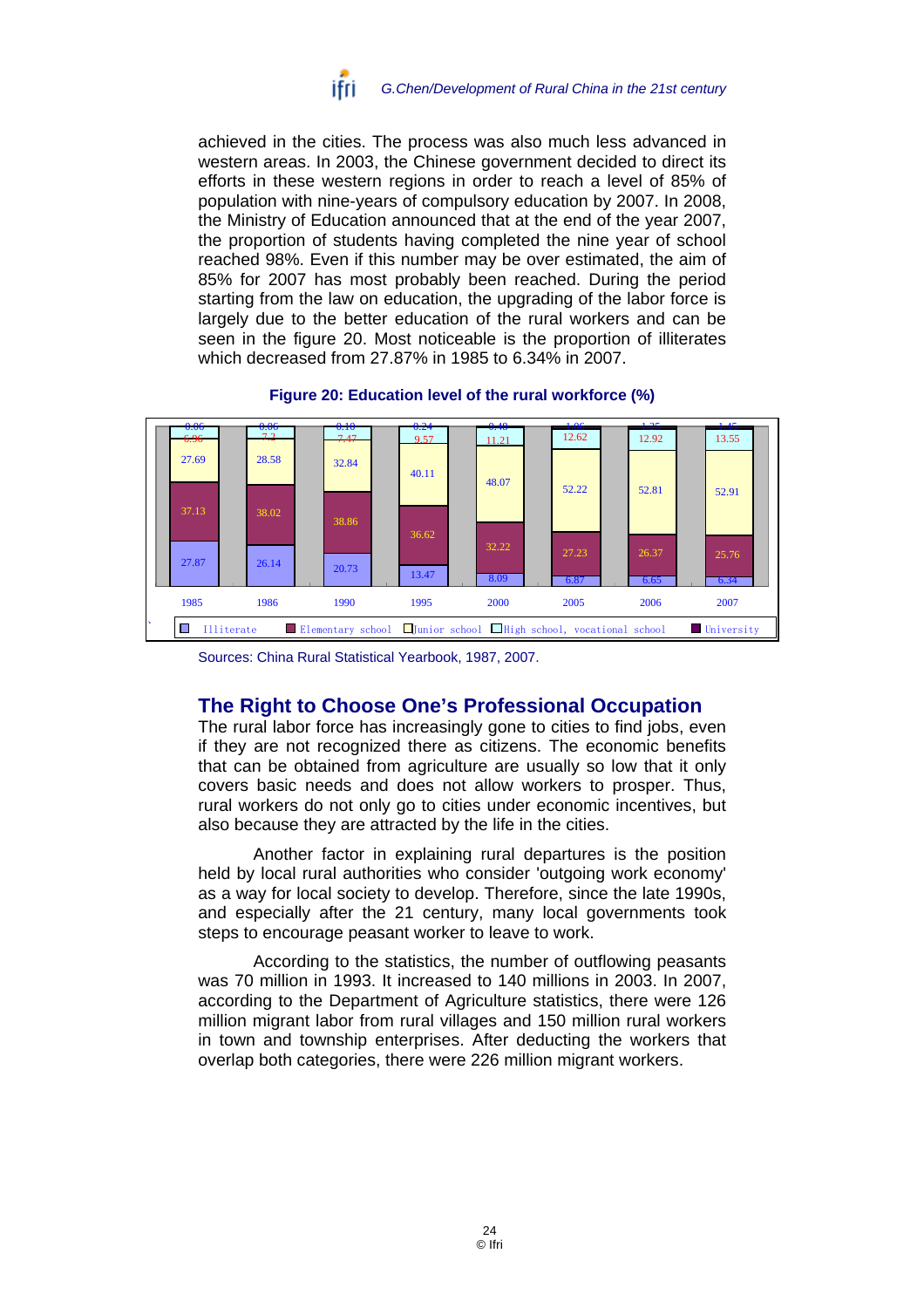![](_page_26_Picture_0.jpeg)

![](_page_26_Figure_1.jpeg)

**Figure 21: Labor productivity of the primary industry and** 

Sources: China Statistical Yearbook, 2008.

# **The Right to Freely Settle Down**

Urbanization has sped in the past 30 years. According to statistics, the number of towns jumped from 884 in 1985 to 19.249 in 2007, and the number of cities from less than 200 in 1978 to around 670 in 2007. In much the same way, the scale of towns and city dwelling populations are increasing year by year. The figure 22 shows the urbanization rate, calculated respectively by the domiciliary population and the resident population. The comparative difference between the two reflects the size of the rural population without urban household status who have dwelt in the city for more than half a year: about 206 million peoples in 2005. They were obviously coming from rural areas and most of them are migrant workers, but also their parents and children.

![](_page_26_Figure_5.jpeg)

#### **Figure 22: Urbanization progress in China, 1983-2005**

Sources: calculated based on data from *China Statistical Yearbook* 2006.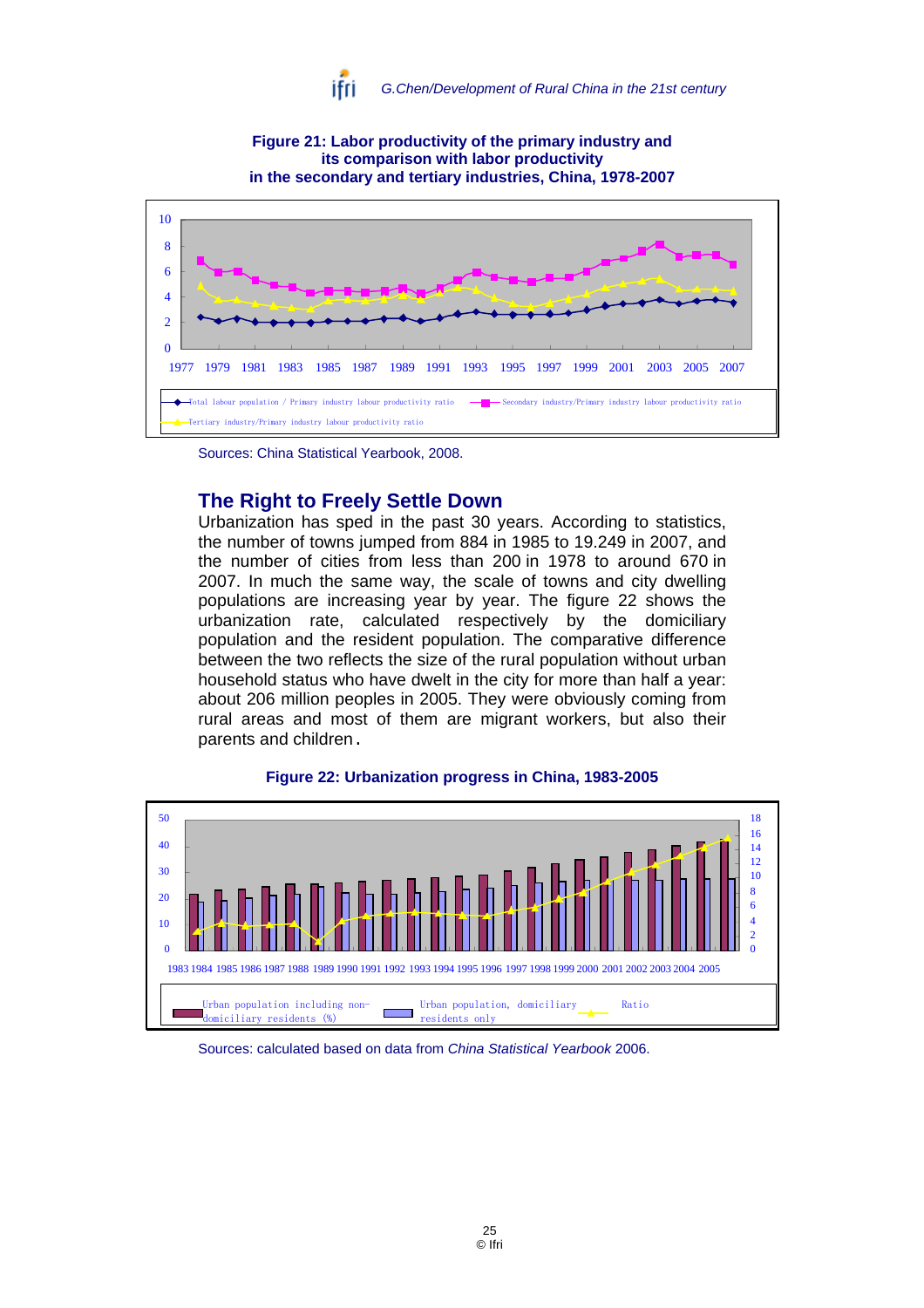![](_page_27_Picture_0.jpeg)

The government has listed them as resident population and thus, recognize at least their presence through the statistics. This came after a painful process: since 1990, the city government did not approve peasants' right to reside in the city for long periods and often drove them out of city in the 'weaving net' way. However, the peasants' aspirations to seek and obtain this right wasn't stifled and their numbers always bounced back after every 'weaving net' action. Finally, the city governments had to approve the peasants' right to dwell in the city, even though they still uphold some policies that discriminate against peasants.

## **Social Security**

It wasn't until 2004 that the social security system for the rural population had been taken into any real consideration by the central government. Before the reform, the people's commune actually provided peasants with considerable social security. The most eminent systems were built around rural cooperative medical care, 'barefoot doctors', or the 'Household enjoying the five guarantees'.

With the reform, these systems lost their efficacy to varying degrees. The system of rural cooperative medical care almost entirely disappeared. The general adoption of the market principle in the health system as it occurred in the middle of 1990 made it 'expensive and hard to see a doctor' for the rural population. The system of 'Household enjoying the five guarantees' was maintained only if the villagers committees had enough collective property. However, after 2004, the government felt this situation had impacted the development and stability of society and thus decided to endeavor new solutions.

# **Political Participation**

After the reform, the main progress in favor of the right of political participation for rural populations was the creation of the villagers' self-governing system which accompanied the disintegration of the people's communes.

In 1982, the village constitution of a committee was written into the constitution; the National People's Congress approved the Organization Law of the Villagers' Committee in 1987, which was later revised in 1998. The revised version contains strong modern democratic ideas and strict democratic program specifications.

During the 1990s, villagers' committees were gradually promoted throughout the entire country by way of experimentation and exposition. However, the local governments strengthened their control on the villagers committees and gave them sundry assignments, leading to the global inefficiency of the self-governing system.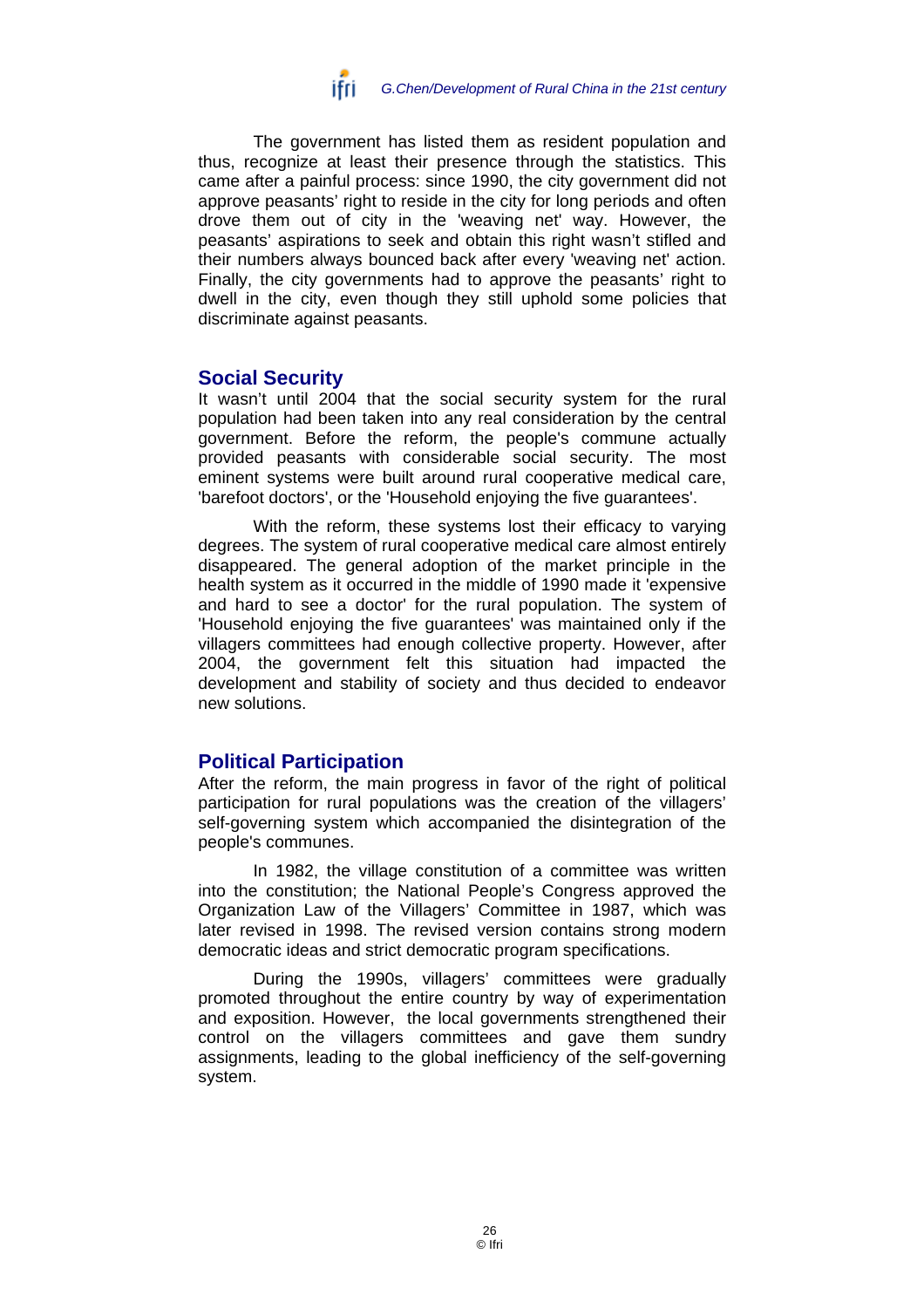![](_page_28_Picture_0.jpeg)

The self-governing right of villagers was vested through legislation, and had not occurred naturally. Thus, it was difficult to resist the extensive penetration of government power and it was even more difficult to solve issues concerning agriculture, the countryside and farmers (*san nong*) according to the principle of villagers' autonomy. Paradoxically, the development of villagers selfgovernment relies on the government's decentralization of power and the transfer of budget . By the start of the 21st century, the system of self-government of villagers gradually became more consistent and villagers became more active. Since its inception, some villages have experienced about 8 or 9 election runs while others have only conducted 3 or 4. Moreover, some places are trying to perform a system of town self-government. However, in the whole, the rural's civic and political participation has remained mainly confined to the governing of village business.

The Chinese scholars believe that the very reason for the slow progress of self-governance among villagers can be attributed to their low organizational level. The earliest attempts at organization in the villages after the launch of the reform were not in governmental form, but by the revival of conventional patriarchal clans. The revived patriarchal clan played an important role in the peasant social life and intervened more and more in the villagers self-governance and the election of its council. The Chinese political and academic circles held different opinions on this development, resulting in three theoretical doctrines: banning, restricting and utilizing. No matter what attitudes people hold towards it, both its revival and development represents the emergence of a peasants' consciousness to self-organize and the government's endorsement of this right to a certain extent, since the Chinese government after all never banned outright this kind of organization.

In Chinese rural villages, the second social organization that experienced wide development are the peasants' multifaceted organizations in the field of specialization and cooperation including technical associations relative to production, production-selling associations and co-adjutant financial associations. Organizations in this type received government support from the very beginning and some local governments even led in establishing them.

The third kind of social organization emerging after the end of the peoples communes is based on the volunteer sector, mainly those carrying out some actions in the peasant civic and social domain (the patriarchal clans are not all necessarily volunteer-based), like all sorts of elder men associations, councils that handle weddings and funerals and other kinds of organizations that govern amateur, recreational and sports activities. The government always approves of these organizations, and has even given some support and directives, but for the most part do not control them. Chinese scholars have done extensive research on those organizations (even including lineage organizations) and discussed their sociological significance. The prevalent doctrine argues that the development of civil society organizations in rural areas exert significant influence on the social governance of rural areas, and could be the social foundation of civil society (Tong, 2005; Yu Keping, 2006).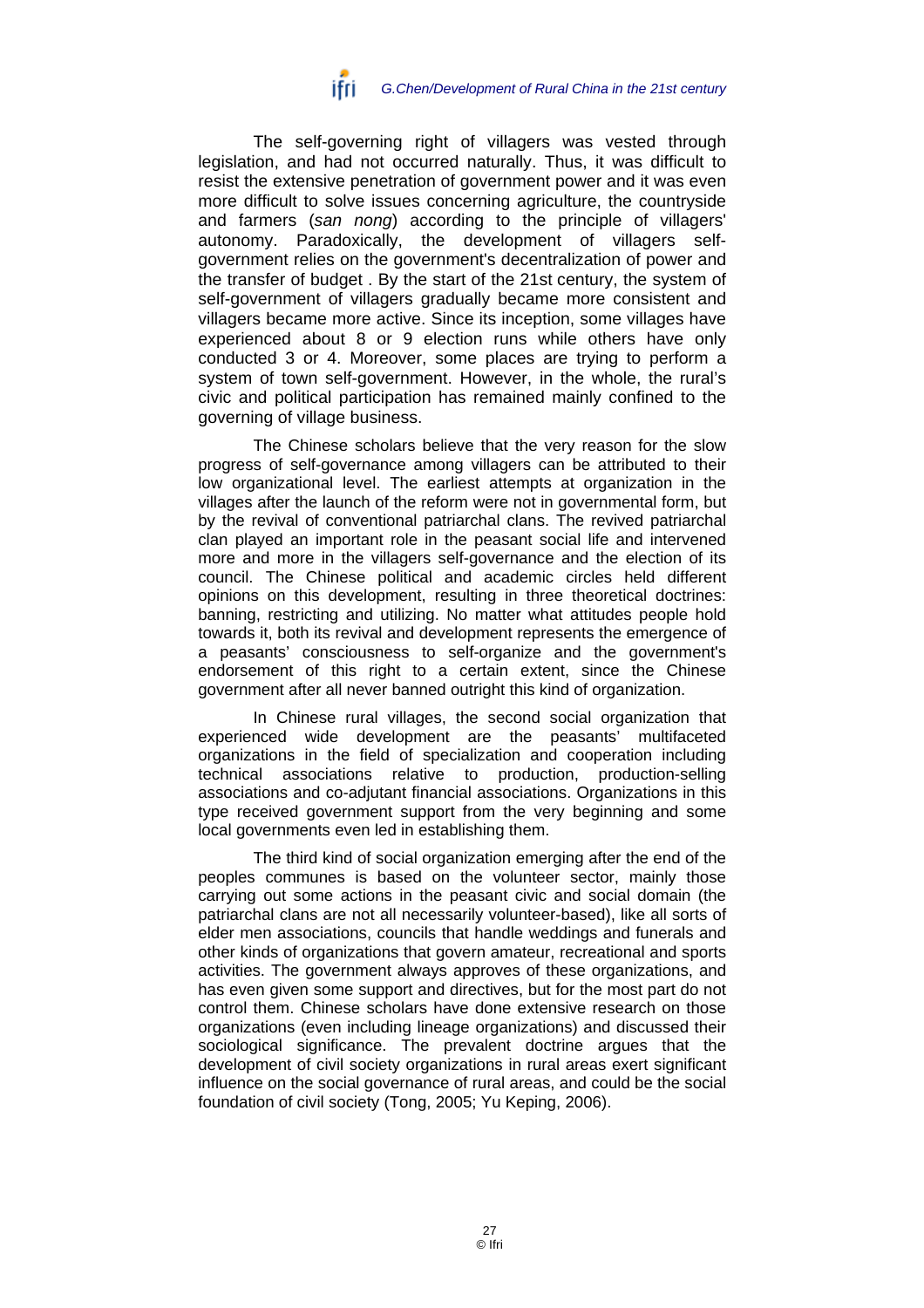![](_page_29_Picture_0.jpeg)

Besides the three categories of social organizations discussed above, religious organizations should also be viewed with some concern. Religions have developed rapidly since the 1990s, including indigenous religions and foreign religions, such as Buddhism, Taoism, Christianity, Catholic, Islam and all kinds of folk beliefs, which grew so strongly that many people believed the Chinese rural areas were experiencing a form of "religious fanaticism". In response to the revival of religions beliefs and the development of religious organizations in rural areas, *The Regulations on Religious Affairs* was put forward in November 2004, which reiterated that the Chinese government respects the right to freedom of religion, and claimed to correctly induct religious organizations and activities. Those religions opposed to government, or that sought improper interests or harmed the body and mind of its believers, would be prohibited and combated. The attitudes and practices towards religious growth in rural areas vary for each local government. Some local governments support the development of local religions, while others restrict the religious organizations, judging they could jeopardize the local social order (Wei Jinping, 2005).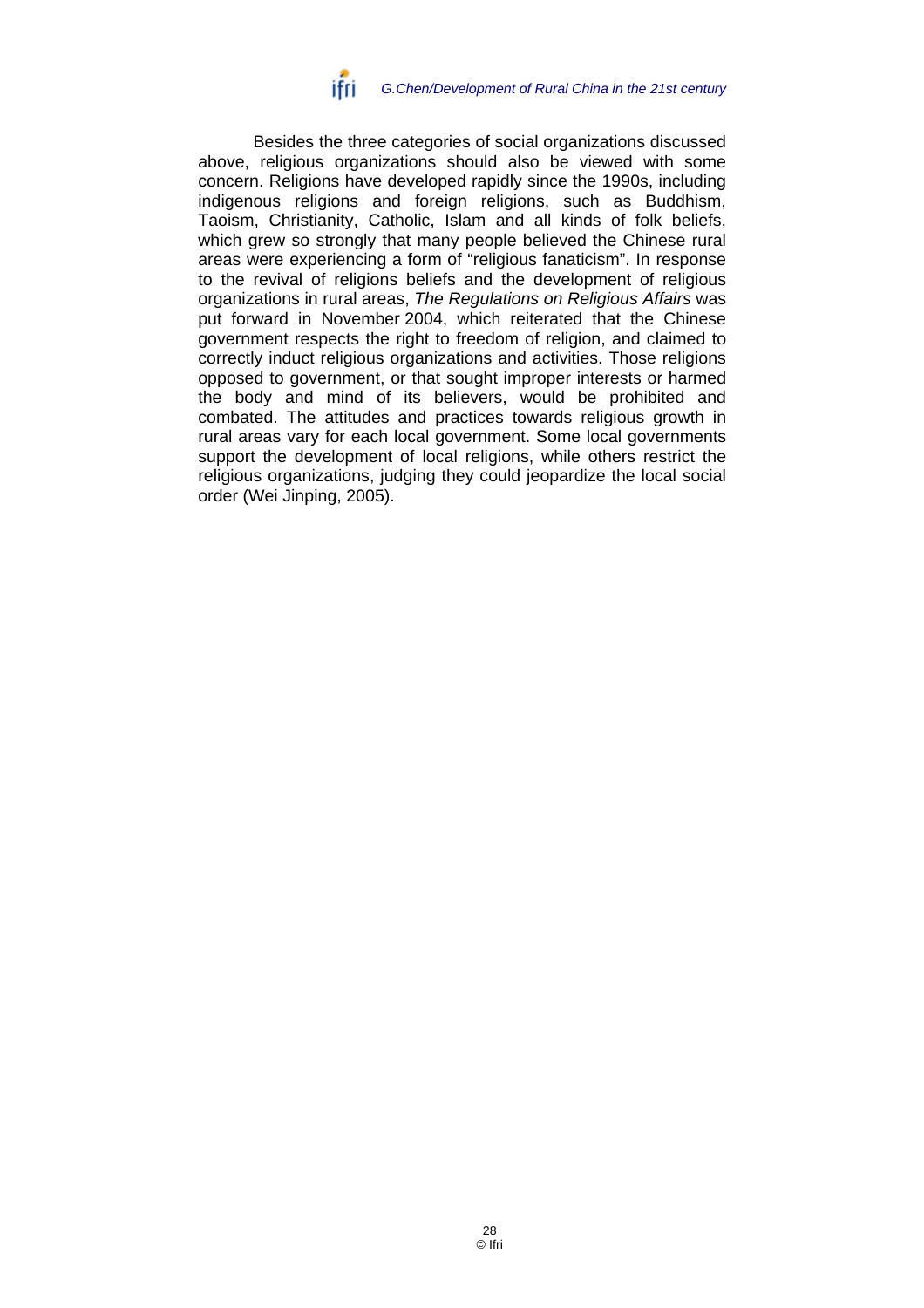![](_page_30_Picture_0.jpeg)

# **The Contradictions and Challenges of China's Rural Economic and Social Development**

In this section, we examine a number of important contradictions and challenges in the economic and social development of China's rural areas, from the perspective of economic freedom and social rights. We will analyze the problems the rural population are confronted with through three aspects: (1) the difficult economic and social situation; (2) the inequality in terms of basic social rights; and (3) the impairment of economic and social rights.

# *Chinese Peasants' Dire Situation in the Current Economic and Social Environment*

# **Resource Constraint**

Resource constraint is the main obstacle to the future development of Chinese peasants. For instance, China had 121,735,200,000 hectares of arable land and 92,750 million rural workers in 2007, which signifies 0.131 hectare arable land per laborer in that year. Since 31,444 million rural workers were in the primary industry, farmers exploited on average 0.387 hectares of arable land. According to official statistics, rural family were composed of an average of 4.03 people permanently living in rural areas in 2007, so each family had only 0.528 hectare of arable land. Thanks to the increase of agricultural subsidies of government, every hectare arable land is able to obtain somewhere between 3,000 and 5,000 RMB. So one family alone can earn about 1,600 to 2,400 RMB in agriculture, which represents about 200-400 RMB each person.

One should also remember that arable land is unevenly distributed in China: some places have rich arable land resources while others don't, especially in the central and eastern areas of China.

Because of their low incomes, rural population savings are very limited and they can hardly invest any capital to enhance the scale of their production They have to turn to external support, like bank loans, but most of them are not qualified to apply for them.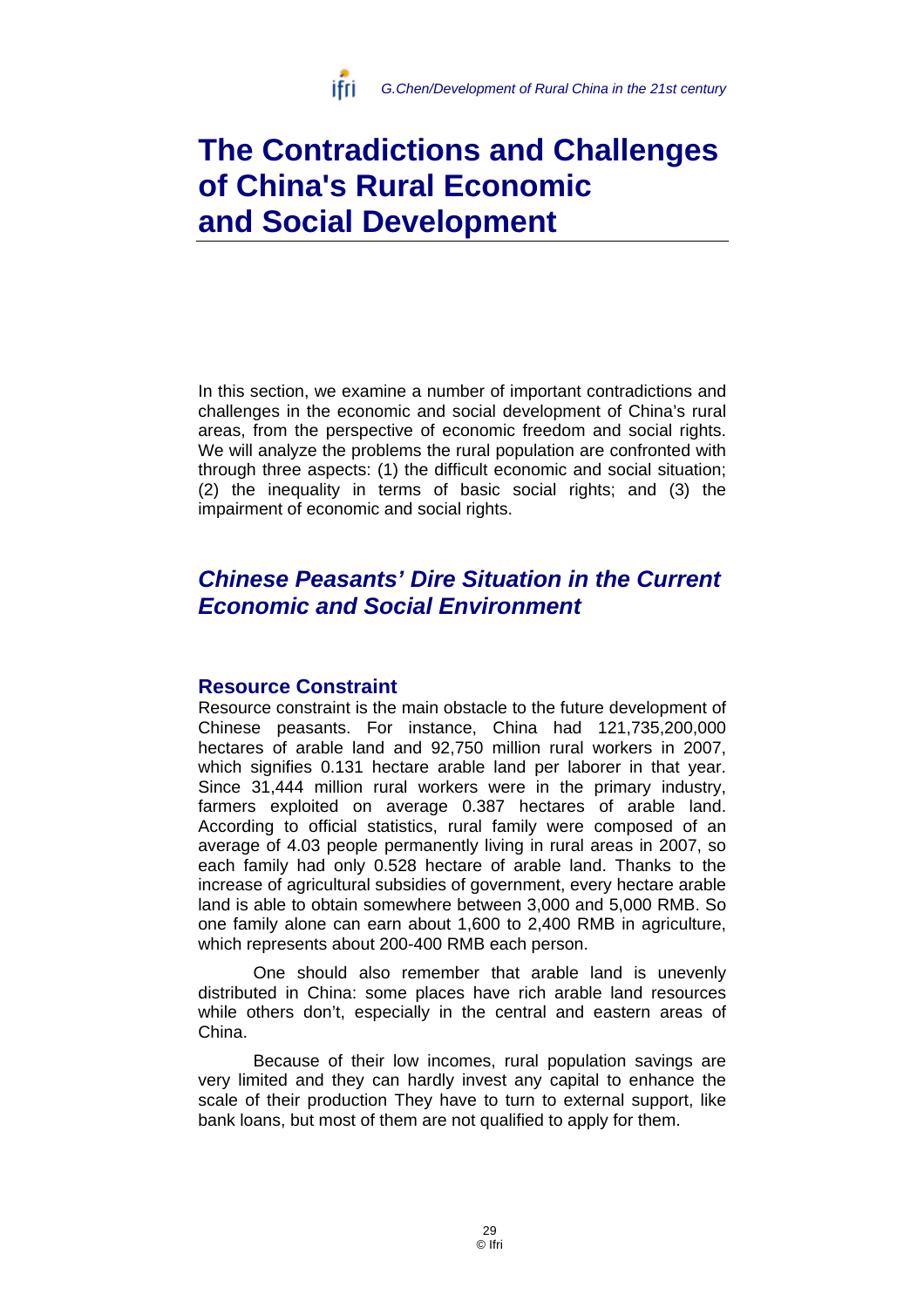![](_page_31_Picture_0.jpeg)

![](_page_31_Figure_1.jpeg)

### **Figure: 23: Peasant households average expenditures and income (yuan) and balance rate (%)**

According to estimates of the China's National Bureau of Statistics, annual outflow of funds from the rural areas is estimated to reach 300 billion yuan in State-owned commercial banks and the county level banks; annual outflow for deposit reserves, at the Central Bank of China, (government bonds and financial bonds in Rural credit cooperatives) is estimated at 1 trillion yuan (*Economic Information Daily*, 2005). The effect of Chinese financial institutions in rural areas has been described as a "pump" effect. The only solution to solve the problem of insufficient inputs in rural areas is to increase the Government's financial investment.

During the last few decades, total national expenditure has increased, but the amount allocated to agriculture among government's total fiscal expenditure has shown a downward trend, especially since 1999 (see figure 24). Moreover, the state financial expenditure in agriculture is not primarily used for farmers, but for the management of large rivers, land improvement projects, as well as for administrative costs.

Sources: *Statistical Yearbook,* 2006, 2008*.*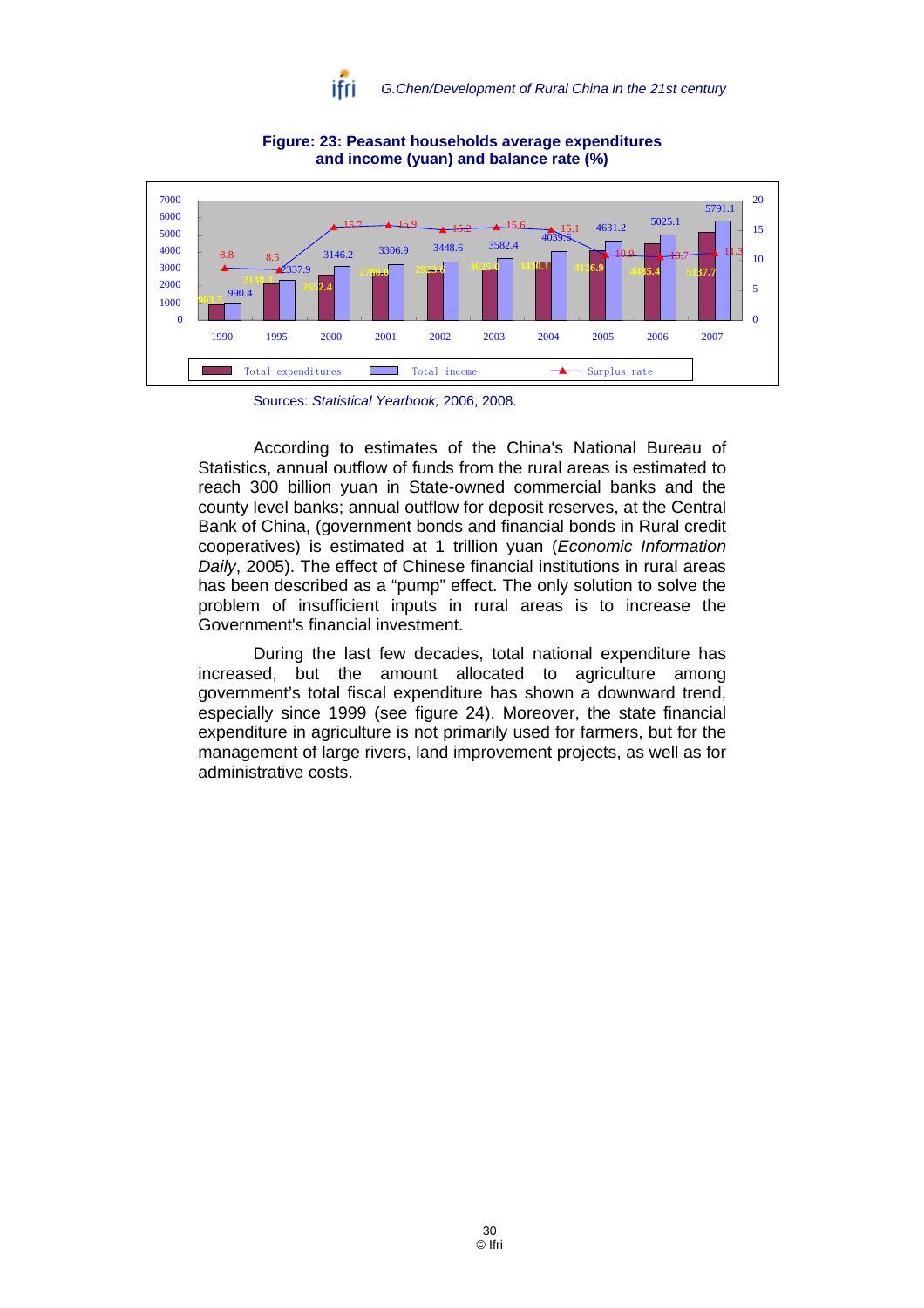![](_page_32_Picture_0.jpeg)

![](_page_32_Figure_1.jpeg)

**Figure 24: National agricultural expenditures (yuan, hundred of million) and its ratio to national total expenditures (%)** 

## **Manifestation of Rural Social Differentiation**

Significant progress has been made in Chinese rural areas, but there are enormous imbalances in the distribution of interests. Rural social disparities has become increasingly prominent, and the majority of peasants do not get much benefit from the rural economic and social development. Such disparities is indicated by the Gini coefficient of distribution of rural residents' income. As illustrated in figure 25, the Gini coefficient has been rising over the past thirty years.

According to a survey held in 2006, the Gini coefficient of rural household has reached a level of 0.6425. The 20 percent with the highest income level earned 41.5 times more than the 20 percent with the lowest incomes.

![](_page_32_Figure_7.jpeg)

#### **Figure 25: Evolution of the inequalities among rural households income in China (Gini coefficient)**

Sources: *Statistical Yearbook 2001* for the years 1980-2000; for 2005, results of a national scale survey by the Institute of Sociology, Chinese Academy of Social Sciences.

Source: Statistical Yearbook, 2006, 2008.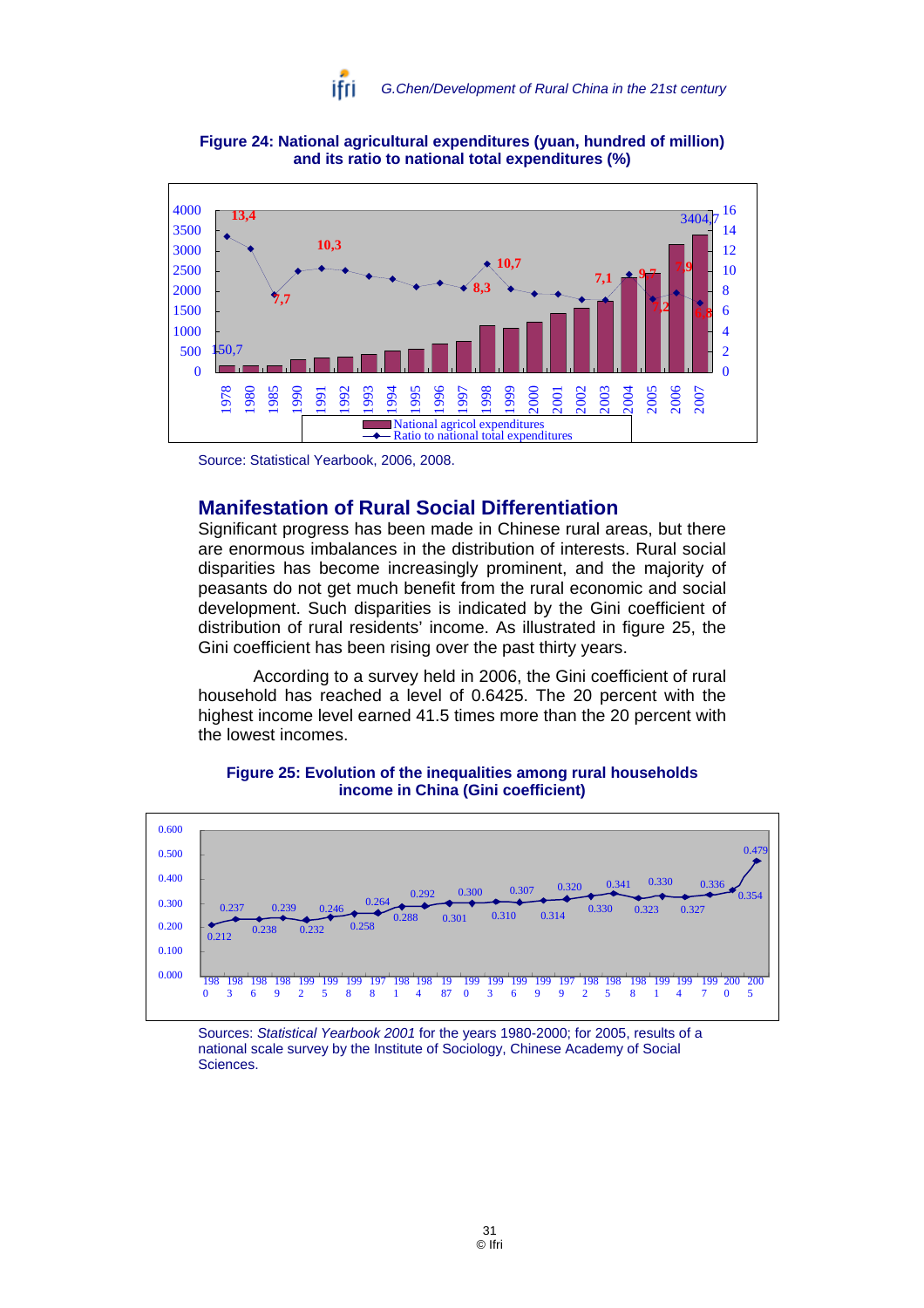![](_page_33_Picture_0.jpeg)

# **The Increasing Gap of Income Between Urban and Rural Areas.**

Two striking characteristics marked the problem of uneven development in China: one is the uneven development between the urban and rural populations, and the other one is the unbalanced economic and social development. The increasing gap of income between urban-dwellers and rural-dwellers illustrate the uneven development. As shown in figure 26, the gap of income between urban and rural underwent two stages. Before 1985, the income gap declined, due to the fact that rural reform led over urban reform. Since 1986, the income gap has been increasing In 2007 the per capita disposable income of urban households was 3.33 times that of the per capita net income of rural households (figure 26). Moreover, if we add various subsidies urban residents obtained through urban welfare institutions, then the gap would be even larger. For example, in 2002 the income of urban residents was 4.35 times higher than that of rural residents (Li Shi, 2008).

![](_page_33_Figure_3.jpeg)

![](_page_33_Figure_4.jpeg)

Source: *Statistical Yearbook* (different years).

# *Economic and Social Inequities*

Inequities between rural and urban population is particularly visible in the exclusion of peasants in urban areas from the supply of public goods, and economic and social rights.

# **Inequity in the Supply of Public Goods**

Three of the most important aspects of the inequities can be analyzed. First, there exists a gap of public educational investment in urban and rural areas. The figures 27 and 28, underline the unequal investment in the case of junior secondary school and primary school. Funds dedicated to education inevitably impact the quality of education. The new legislation in place and the free nine-year compulsory education principle in both urban and rural areas are not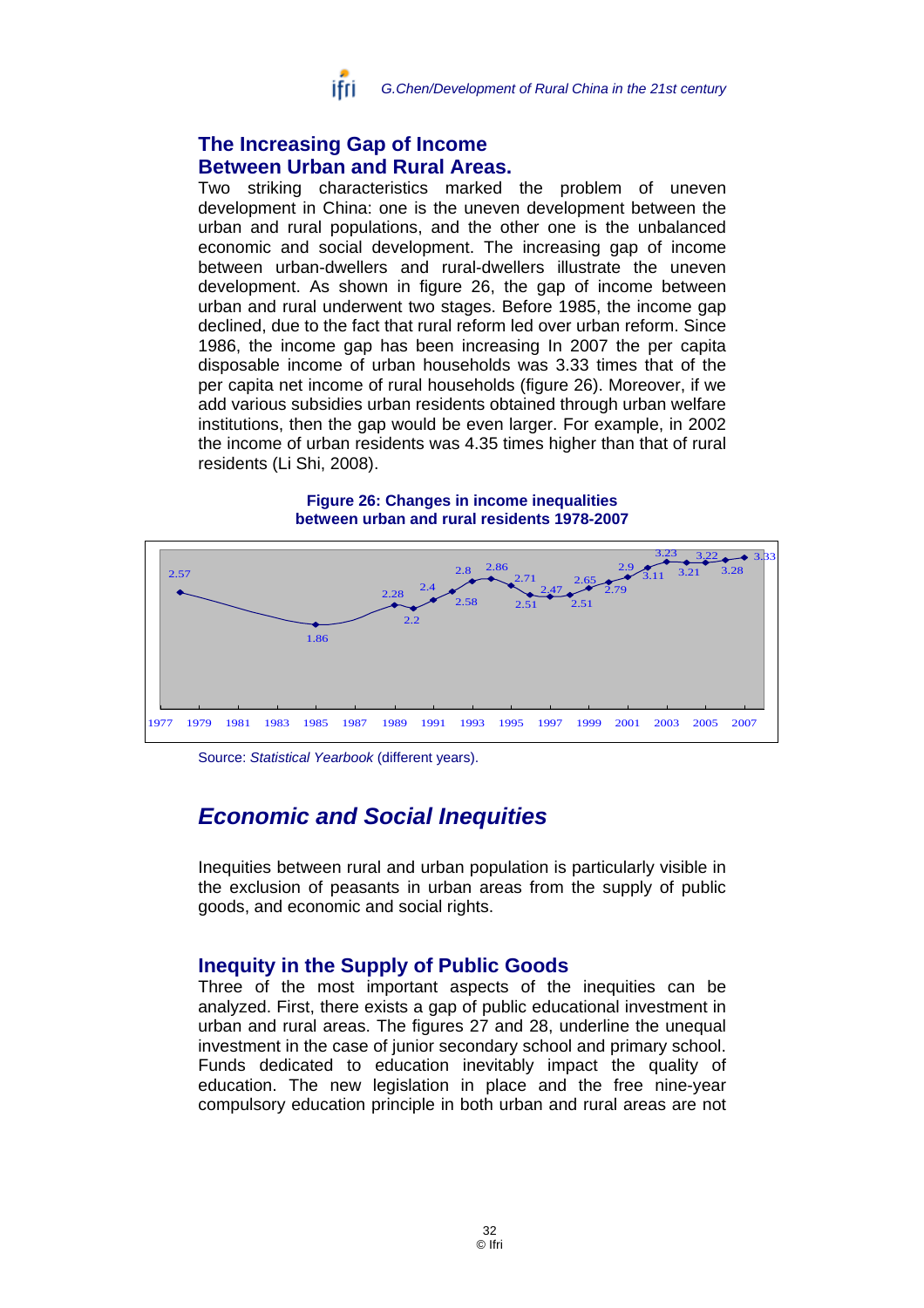![](_page_34_Picture_0.jpeg)

enough to eliminate the disparities in quality of education. One should also notice that, according to the "decision on reforming the educational structure" promulgated in 1985, local authorities assume responsibility for compulsory education. Thus, education is a burden on local authorities, especially the county and township governments.

![](_page_34_Figure_2.jpeg)

#### **Figure 27: Inequalities of average budget allocation to junior secondary students in rural and urban areas 1994-2006.**

#### **Figure 28: Inequalities of average budget allocation to elementary students in rural and urban areas 1993-2006**

![](_page_34_Figure_6.jpeg)

Source: China Ministry of Education Website.

This transfer of responsibilities to local authorities was aimed at enhancing their means to develop education, but it did not take into account the economic development of the counties and towns which do not have the same financial resources.

While arguing that "local authorities shall assume responsibility for compulsory education", central authority transferred the burden of responsibility under the guise of increasing local authorities' powers. Today the proportion of educational expenses financed by the central budget is low, A survey by Liu Fuxing has shown that, of all the educational investments, about 78% were covered by the township authorities, 9% by the counties, 11% by the provincial authorities and 2% by the central government. The

Source: China Ministry of Education Website.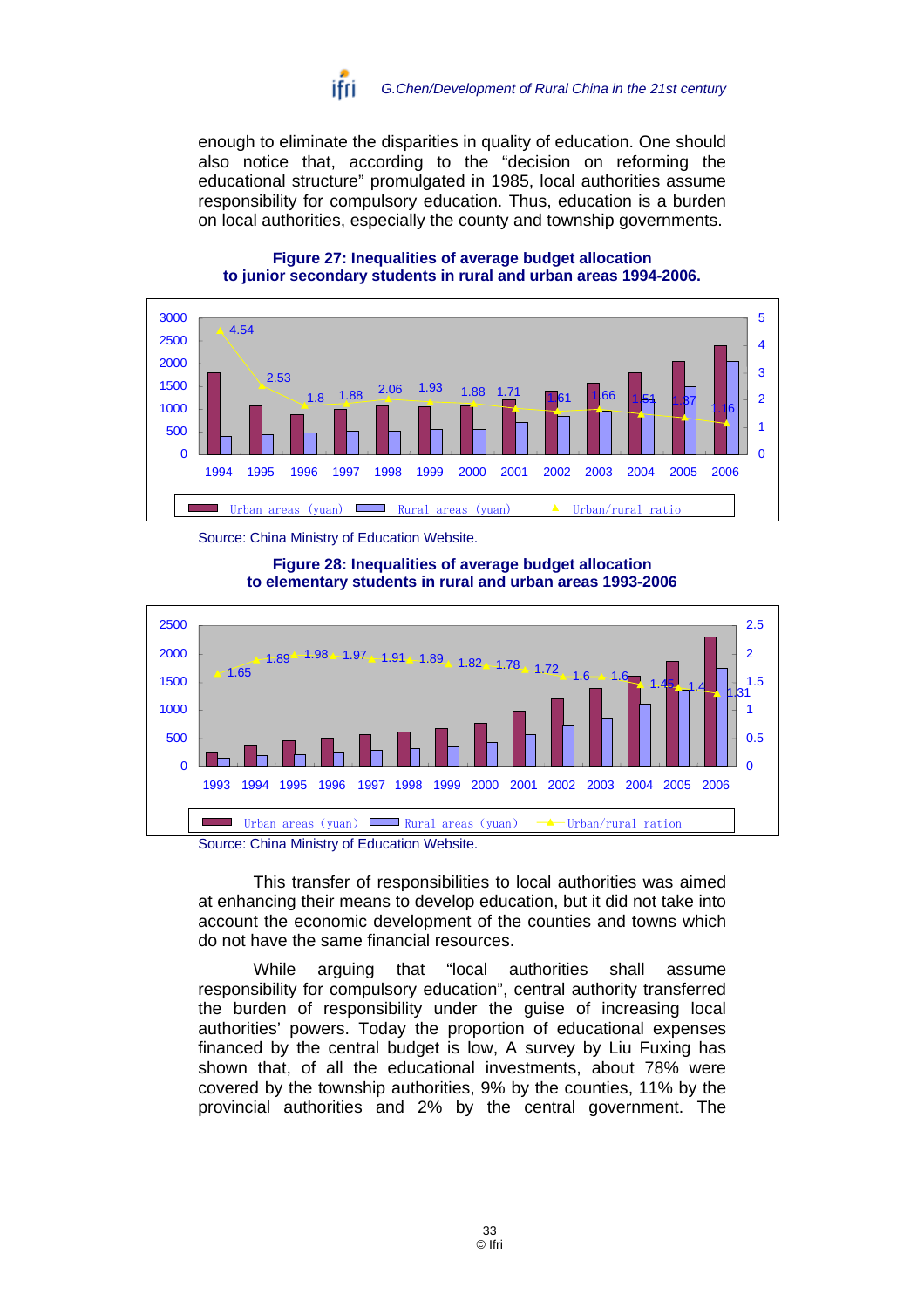![](_page_35_Picture_0.jpeg)

fundings provided by counties and towns accounted for 87%. It came largely from extra charges for education and all kinds of education surtaxes paid by peasants (Liu, 2003).

The second aspect of the unique distribution of public goods regards the governmental expenditures on sanitary and medical service. Since 1978, in order to pursue overall efficiency, the percentage of governmental expenditures on sanitary and medical services has been decreasing year by year, while personal consumption expenditures have been climbing (see figure 29). Furthermore, the government has thrown more funds into urban sanitary and medical services than into rural ones. According to statistical results, the national government raised the sanitation and medical services budget by 50.671 billion yuans over the course of 1991-2000, but only 6.308 billion yuans (i.e. 12.4%) have been allocated to rural areas where the largest portion of the population resides (Beijing Committee of Chinese Peasants and Workers Democratic Party, 2005).

#### **Figure 29: The changing structures of total health expenditures and the gap between urban and rural areas, 1980-2005.**

![](_page_35_Figure_4.jpeg)

Statistics of Urban & Rural Medical Insurance also helps to measure the inequalities. For instance, the New Rural Co-operative Medical System of Beijing collects 150 million yuans from the city government, village communities and personal contribution and is supposed to cover 1.91 million residents. By contrast, the city Urban Employee Medical Insurance collects a huge fund of 4.4 billion, for less than 3 million urban residents (Beijing Committee of Chinese Peasants and Workers Democratic Party, 2005).

The third aspect of inequality is the transfer payments *via* which the government and employers provide various benefits to their residents or employees. Urban & Rural inequalities embodied by the transfer payment effect are by no means inferior to that of other aspects developed previously. The China Statistical Yearbook measures the proportion of Average Rural Transfer Payment Incomes (ARTPI) in the Rural Per Capita Net Income (NRPC) as a whole, the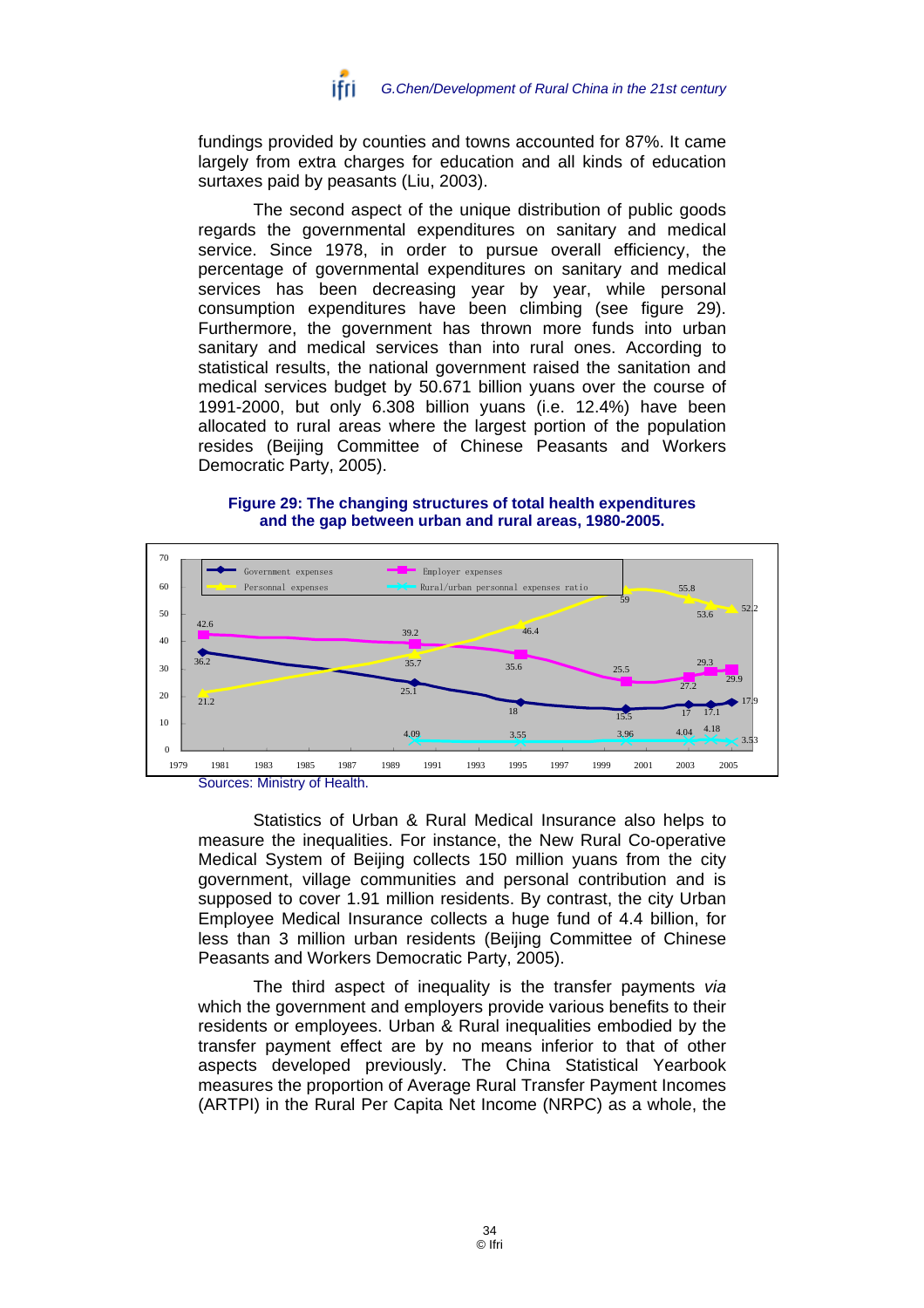![](_page_36_Picture_0.jpeg)

Average Urban Transfer Payment Incomes (AUTPI) in the Urban Per Capita Net Income (NUPC), and the ratio of both results (figure 30). Though the percentage of ARTPI and AUTPI has increased, large difference of these two indexes suggests alarming levels of inequality. Moreover, the already unacceptable gap has widened to an even greater level in the 21st century when it reached a peak ratio of 21.81 in the year of 2003. Although this trend has been halted and kept under control afterwards, it remains on a high level.

![](_page_36_Figure_2.jpeg)

#### **Figure 30: The gap between the transfer incomes of rural and urban regions since 1990.**

# **Social Exclusion of Rural Population From Cities and Towns**

The exclusion of rural population from cities and towns is mainly due to the institutionalized city-countryside household registration system. The government is not planning to radically reform the current household system even though the system affects rural population negatively and it attracted a storm of criticism and demands for drastic innovation or even abolishment. Even if some local governments have announced the end of the distinction between cities and countryside in the household registration system, the implementation remains incomplete and access to social rights are not harmonized.

The exclusion of rural population from the cities is especially striking in the case of rural migrant workers who works in cities, as well as their families. For rural migrant workers, the social exclusion affects the whole employment process from the entry point to the employment guarantees. In the 1990s, some local governments released industrial lists which stipulated the terms for permissible employment of rural migrant workers and set a threshold and bulwark in the recruitment procedures, recruitment ratios, employment fields and industrial occupations, which discriminated against the

Sources: China Statistic Yearbook (many years).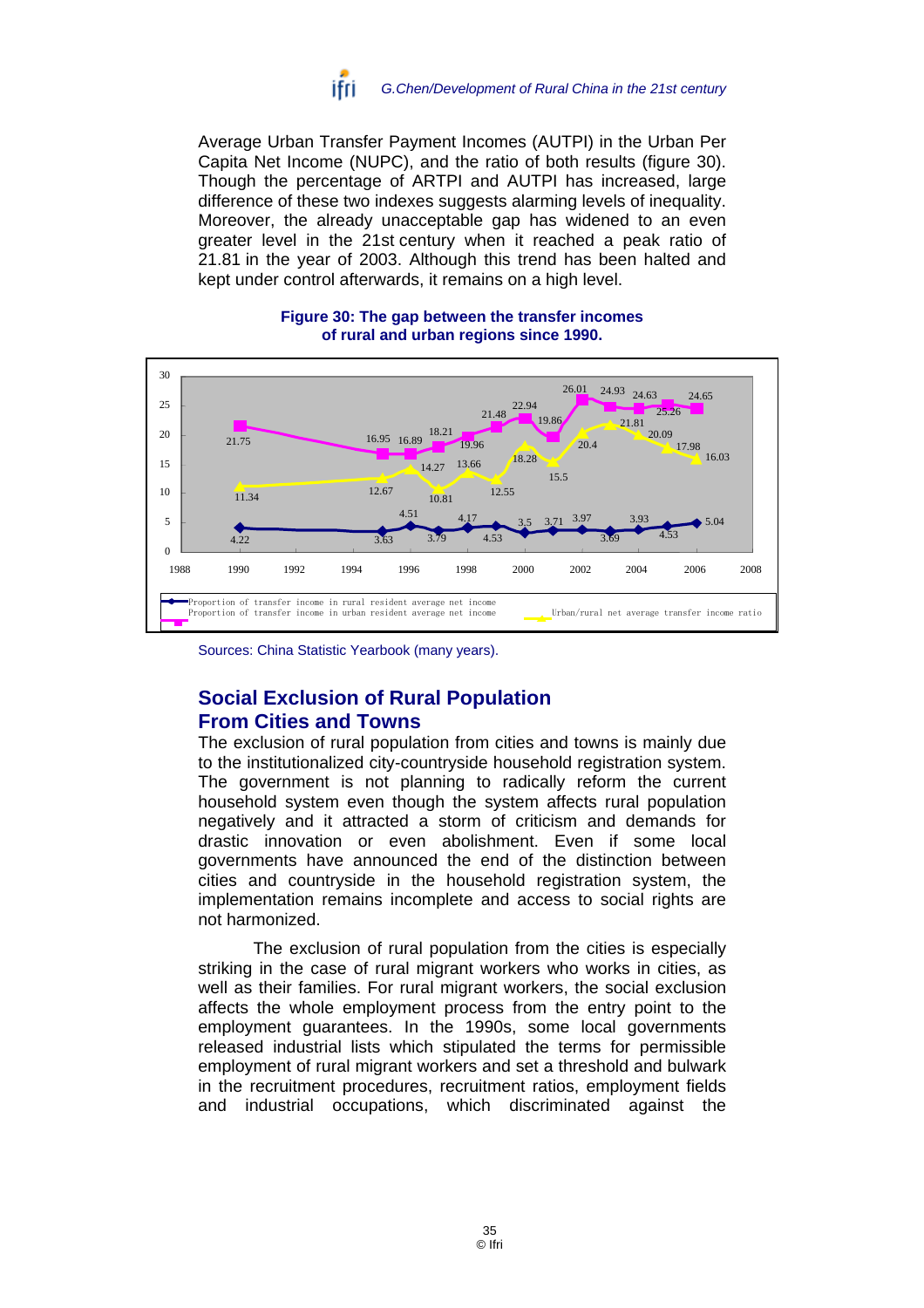![](_page_37_Picture_0.jpeg)

employment of rural migrant workers. Nowadays, the publication of such lists has faded away, mostly because of the mobilization of academics. But the rural migrant workers still mainly work in heavy, dirty, arduous industries and positions. Very few rural migrant workers sign working contracts, they usually accept long working time, low salaries, bad working conditions and an absence of social guarantees. They hardly enjoy any protection of theirs rights, including the right to democratic participation in the company and city access to public services (The General Report of China Rural Migrant Workers Problems Composers, 2006).

### *Low ratio of labor contract.*

Before new Labor Contract Law in 2008, it was common for rural migrant workers not to sign any labor contract with their employers. According to a survey run in 40 cities by the Ministry of Labor and Social Security in 2004, the percentage of rural migrant workers with a labor contract was only 12.5%. The absence of contracts allow the employer to reduce labor costs, to evade duties and to abuse the probationary period.

#### *Long working time.*

According to the survey of the National Bureau of Statistics in 2004, rural migrant workers average work time was 11 hours per day and more than 26 days per month, 76% of workers had overtime work during festival and holidays without being paid for it. Our own field survey with rural migrant workers showed that they often accepted overtime work in order to increase their income.

#### *Low salaries.*

A recent survey indicates that if rural migrant workers work longer hours than city-town employees, their average salaries per month is less than 60% of that of city-town employees. Their actual salary per hour equals a quarter of that of city-town employees. Furthermore, the salaries of rural migrant workers are not only low, but payment is also often delayed.

#### *Bad working conditions.*

It is obvious that working conditions of rural migrant workers are appalling. One of the proofs is the number of severe industrial injuries. Based on the statistics of the State Administration of Work Safety, there is an average of 700,000 disabilities caused by industrial injuries per year countrywide.

### *Absence of social guarantees.*

A large majority of rural migrant workers do not share basic social guarantees because of the current city-town social guarantee system arrangements. Firstly, the rate of subscription to insurance against industrial injuries is low even if this insurance is the only one that has not set obstacles to rural migrant workers' subscription. According to a survey of the Ministry of Agriculture in 2005, only 12.9% of rural migrant workers applied for industrial injuries insurance. Many rural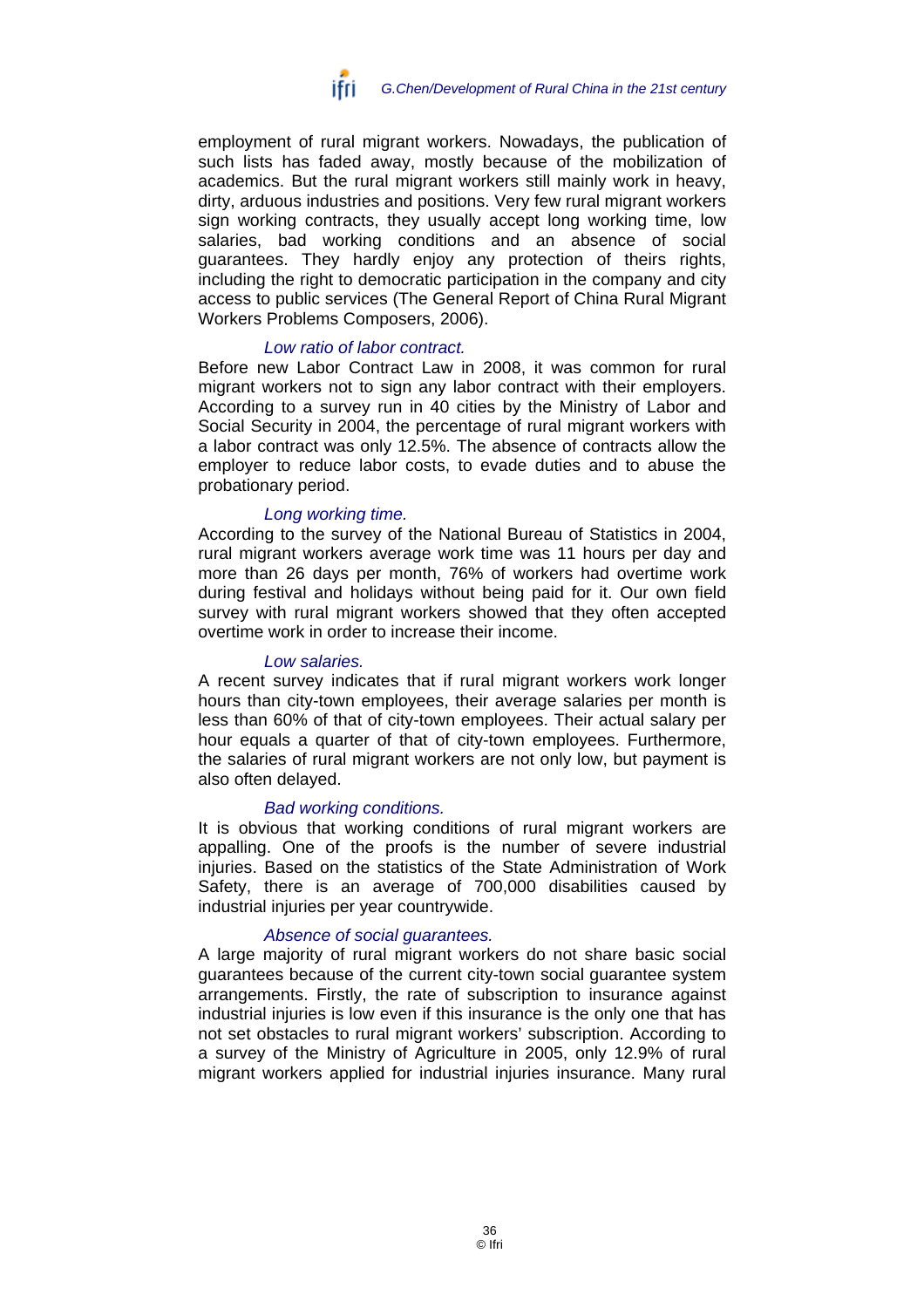![](_page_38_Picture_0.jpeg)

migrant workers do not receive due treatment and indemnities. They become the new poverty-stricken families in the countryside because of their disabilities.

Secondly, few migrant workers have any medical insurance or endowment insurance. A survey by the Ministry of Labor and Social Security in 2004 showed that only 10% applied for medical insurance and 15% for old-age insurance. Furthermore many cancel their membership to basic old-age insurance since the system is not transferable from one province to another. For example, there were 400,000 persons who canceled their membership to basic old-age insurance in 2004 in Dongguan, Guangdong, and the average time span of their insurance policy was seven months.

#### *Difficulties in rights protection.*

Nowadays, many cases are reported regarding industrial injuries, labor disputes and infringement of personal rights. Some enterprises restrict the personal freedom of rural migrant workers by detaining identity card, or even by physical punishment and abuse.

When conflicts arise, rural migrant workers lack any effective protective channels. According to the Labor Law, labor disputes must first go through labor arbitration before it can be prosecuted by a court, but the law imposes a prescription of 60 days for labor arbitration which leaves little time for workers to make their case. Furthermore, since the arbitration process can take one to two years, by the time the decision is taken, the company or its managers may have long disappeared.

### *Absence of democratic participation right.*

Many private enterprises, especially medium and small enterprises, have not yet set up labor unions, which makes it difficult for rural migrant workers to defend their rights even if they have worked in the enterprise for years and have become its technical backbone. In some state-owned enterprises and public institutions, rural migrant workers do not have the same status as city-town employees, and often cannot take part in the employee-representative conference and their normal democratic management rights.

### *Difficulties in changing one's status.*

On the one hand, rural migrant workers' employment is not one of stability but of fluidity. Most of the enterprises do not consider them as steady company employees and rural migrant workers themselves do not develop that kind of employee consciousness. In the laborintensive processing industry and construction industry in which most of rural migrant workers work, many employment positions come and go, and change frequently following market cycles. On the other hand, rural migrant workers are considered a temporary population in the cities and they do not share the same rights as city-town residents and it is hard to become a citizen with the same status as the citytown residents.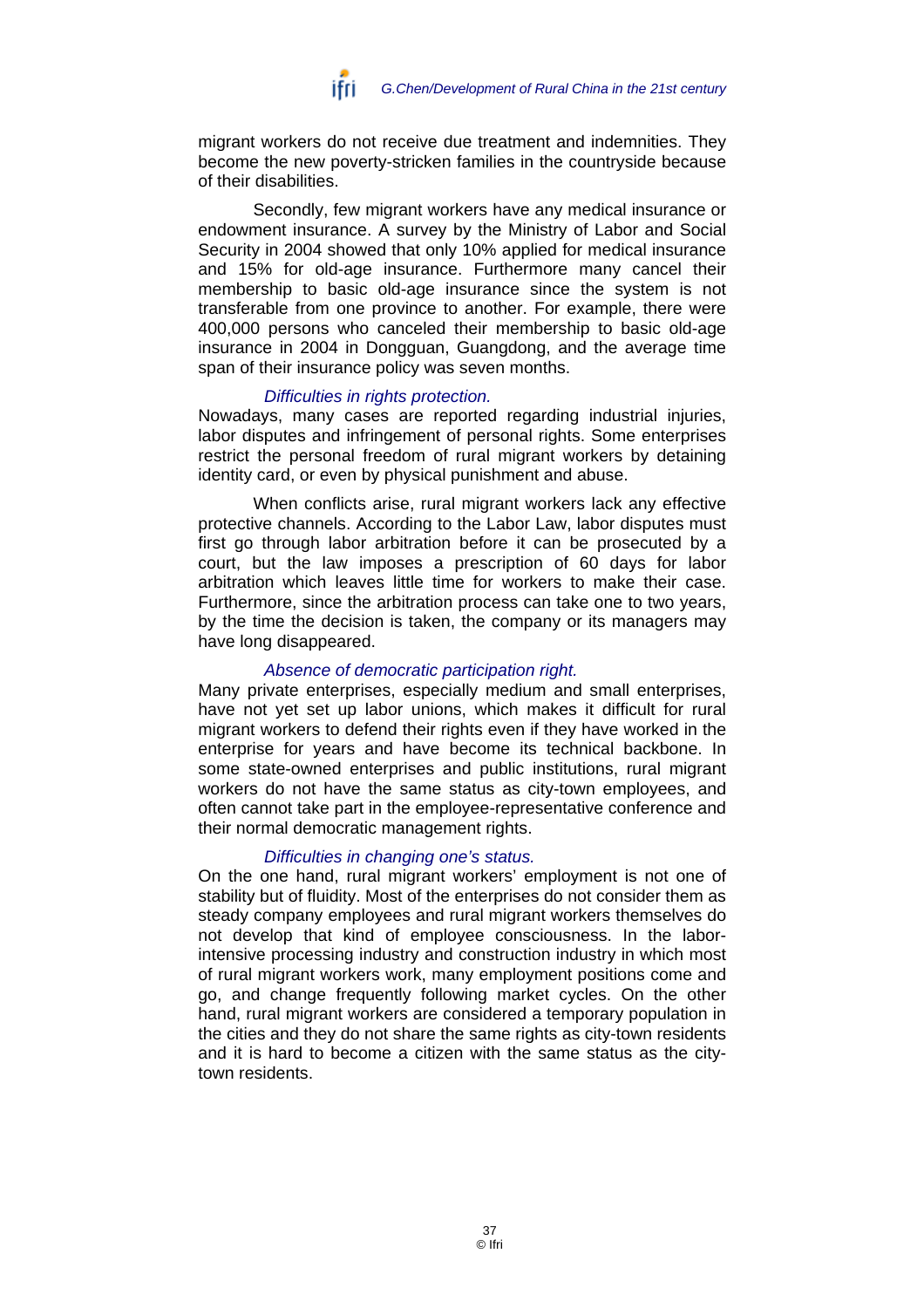![](_page_39_Picture_0.jpeg)

### *Difficulties in sharing city public services.*

The main difficulty is the education of rural migrant workers' children since they are not considered as beneficiaries of the local compulsory education system. Some local schools still collect extra fees from rural migrant workers' children for the elementary schools, these representing some 600 to 800 yuan per term and for the junior high school, about 1.000 yuan per term. Some special schools for rural migrant workers have been created but they are not supported by the local government and they demand higher fees which aggravates the cost burden. Some other children are left-behind in the countryside and may lack good care and education.

The above-mentioned forms of social exclusion are all the result of the rural-urban household registration system which creates a dichotomy between the urban and rural areas. It is now urgent for China to resolve the problems encountered by rural migrant workers in order to preserve the social harmony.

# *Peasants' Vulnerability*

In Chinese social structure, peasants belong to disadvantaged groups. They not only suffer various inequalities in terms of economic and social rights, but the few rights they have are also often the object of abuse.

Before the central government decided to cancel the agricultural tax in 2005, the tax burden tended to be a very heavy, almost insufferable burden to many peasants. Their burden became extremely cumbersome during the 1990s. As peasants said, the situation then was just like "First tax is light, second tax is heavy, third or fourth unable to pay". "First tax" refers to agricultural tax and tax on agricultural special products, which are collected on a national level and under the regulation of law, thus quite low. "Second tax" refers to town coordination fees and village control, regulated by local governments or even villager committees. "Third or fourth" taxes refer to the apportion quota assigned by county or town governments, and some fees collected by some department even not directly involved with rural affairs. These heavy burdens are actually a form of deprivation to peasants, a clear assault on their rights and triggered great opposition. At the end of 1990s, the central government launched a reform of this tax system and established a so-called "change from fees to taxes" and "a singular tax". Central government claimed that the tax collected by the country should not exceed 5% of peasant's net per capita income in the year before. Plus 2.5% as additional education tax and some other fees, the sum should not exceed 7.5%. Nevertheless, these policies were not wellimplemented in practice. Peasants' burden was even heavier than before. Some field research show that the actual tax burden may reach as high as 25% of peasant's total income. During that period, a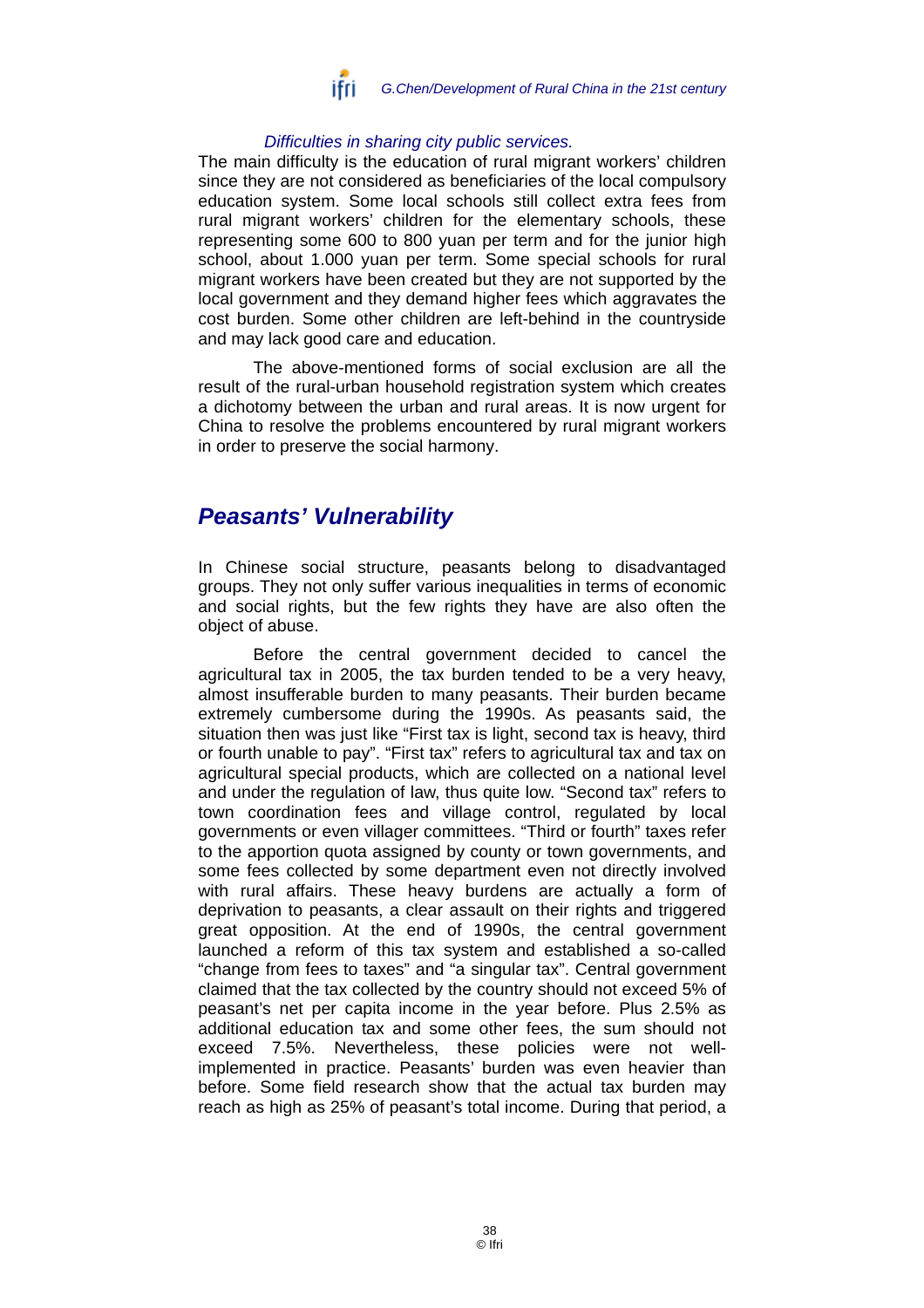![](_page_40_Picture_0.jpeg)

peasant's net per capita annual income was about 2.000-3.000 yuan, i.e. 200 yuan per month. In urban areas, the personal income tax was collected only towards people whose monthly income exceeded 800 yuan. It is quite clear that the tax imposed on peasants is unfair.

Ever since the 1990s, China's industrialization and urbanization processes were hastened and new spaces were needed. Under this situation, peasants' rights on the fields suffered great pressure. As the corresponding law says, local governments can levy peasants' fields for public, social benefits. The governments must calculate the average annual grain income of the levied agricultural land in the past 3 years. Based on this average income, it must pay 15 years of grain income (later increased to 30 years) to peasants, as well as other attached subsidies. Growing grain can only enhance a low income, so governments need to pay no more than 30.000 yuan per *mu*, sometimes even less than 1.000 yuan per *mu* to get the fields.

The real problem is that there is no legal definition of the socalled "public benefits", so the government could legally levy fields for "public benefits" but turn them into industrial or commercial lands. During this process, after land market transaction, the levied fields often bring millions of premiums. Peasants do not share these premiums. In the era of planned economy, when a city wanted to levy rural fields, it did not give villagers subsidies but at least could give them jobs. Nowadays, no one will do so. A survey shows that the gains produced by levying fields from countryside are shared as follows: 20%-30% for local governments, 40%-50% for enterprises, 25%-30% for village committees; 5%-10% for villagers (Wang Ping, 2005). The government is estimated to have gained 2000-5000 billion RMB, and 60 million peasants have lost their lands, more than one third of whom has no job, no income and no social security.

We could develop many other aspects of peasants' rights violation. The main reason of their vulnerability is the lack of respect towards their economic, social and political rights. For example, while village autonomy has been encouraged, the power was actually controlled by village committees or local elites. Villagers' right to attend collective affairs meetings had been badly harmed. In some places, driven by personal gain, leaders of village committees conspired with governments and field developers to sell fields which belonged to the collectivity. They did not consult villagers and even prevented them from attending meetings by using violent methods. Sometimes even the village leaders lose their consultation rights and are prevented from negotiating with governments or developers. What's more, the designation of land price is still monopolized by the government. When some peasants try to denounce abuses by local governments or developers, they often see their right to judicial proceeding hindered or blocked: the Chinese highest judicial power sometimes demands that local courthouse refuse their appeal process. The core problem is that peasants are lacking representation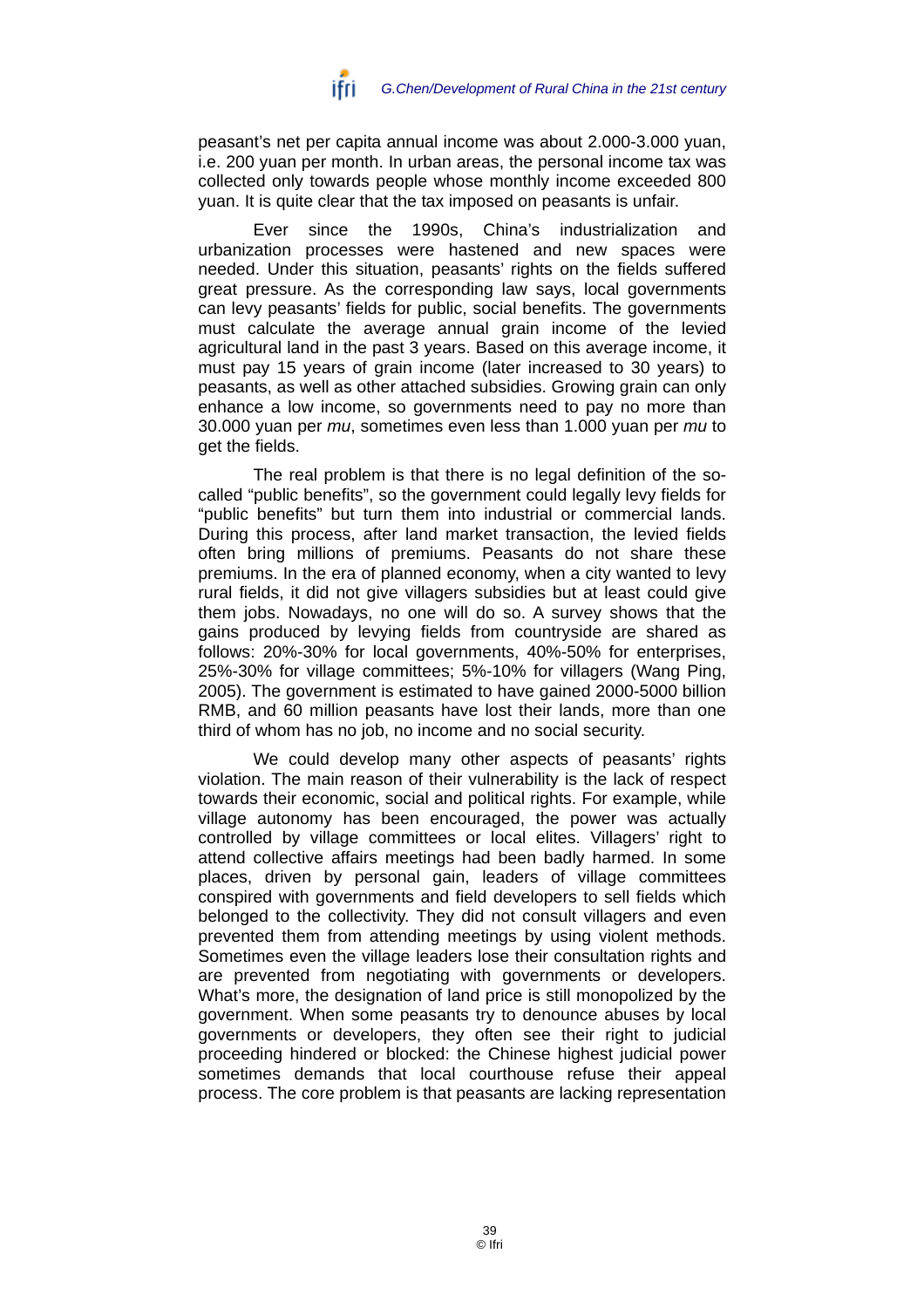![](_page_41_Picture_0.jpeg)

in the legislation sphere. Very few peasants have access to a seat in the National Congress. The rare peasant representatives are more symbolic than anything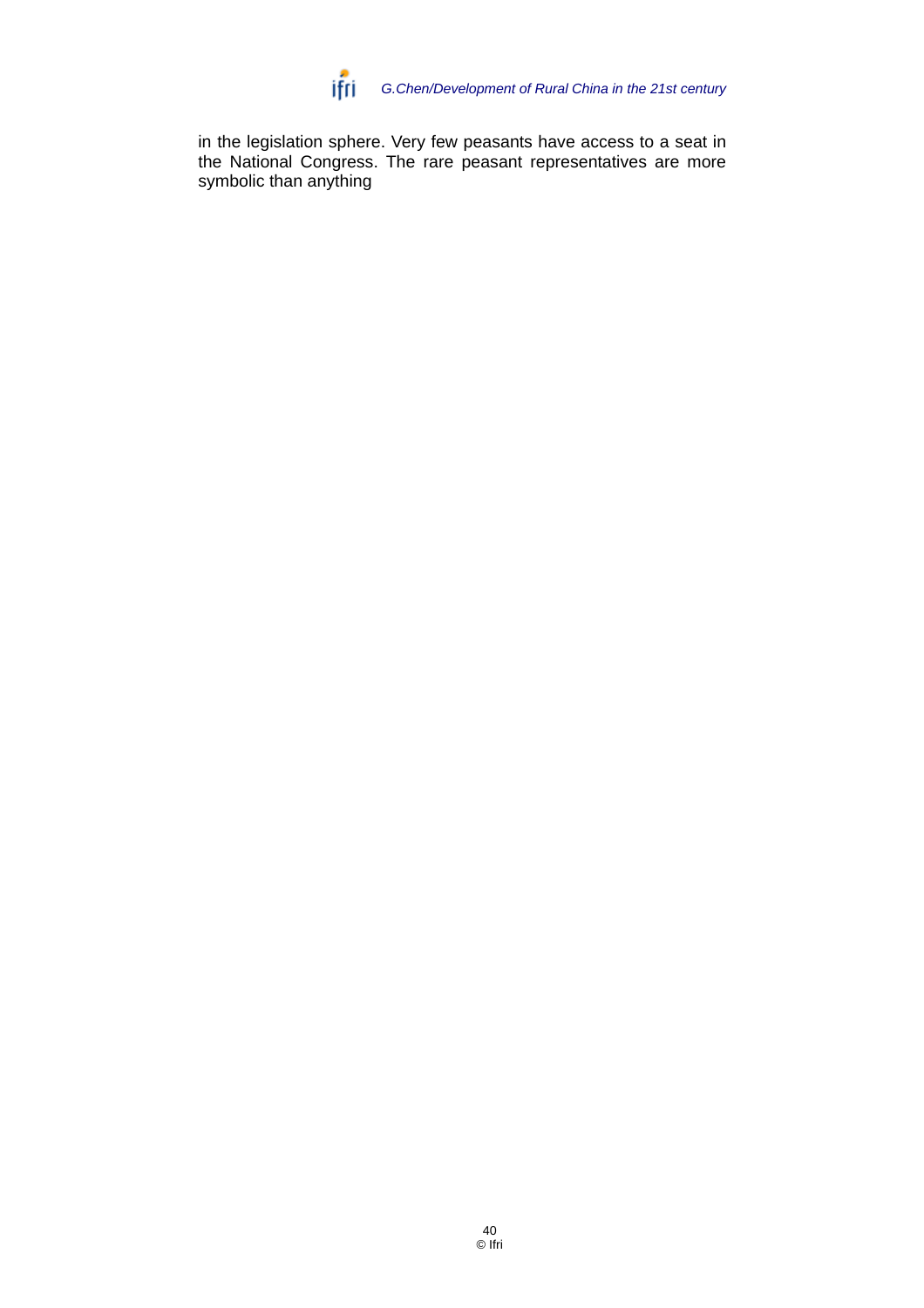![](_page_42_Picture_0.jpeg)

# **Conclusion: New Reform, New Hope?**

China is entering a new stage of its development: on the one side, private consumer goods are overstocked as consumption cannot increase fast enough; on the other side, the country does not provide enough public goods. Both phenomena are key obstacles to further economic development of China.

Chinese countryside is also entering a new stage of its development. The rural population needs more economic initiatives and they need their social and political rights to be better respected and protected. This new stage requires new reforms and only these reforms, which could satisfy rural demand for equal rights, would bring new hope and confidence into the process of development.

The advent of this new stage has been illustrated by a series of national affairs, some of which were planned, others accidental. The year 2003 may be considered the starting point. The SARS epidemic revealed how new social risks could possibly affect Chinese society and gradually showed the imbalances in China's economic &social development and urban & rural development. From then on, each year has been marked by remarkable events: violent conflicts due to individual or collective opposition against agricultural taxes and land acquisitions; large-scale conflicts between officials and the population triggered by accident; murder or suicide. The urban/rural gap is worsening and questions the ability of the Chinese to support a third-world economic community. All of these elements has pushed China to new directions, namely towards emphasizing social equity more than economic efficiency, and to pay more attention to the frameworks restraining the Chinese people, especially in the rural areas.

In recent years, the Chinese government has already launched a series of proposals and policies, focusing on increasing the people's power in rural areas.

In **2002**, the 16th CPC National Congress confirmed the Chinese reform's goal in the future to build a more harmonious society under the guide of the concept of scientific development. To achieve this goal, China had to coordinate economic and social development, urban area and countryside development, humane and environmental development, domestic and overseas, as well as inter-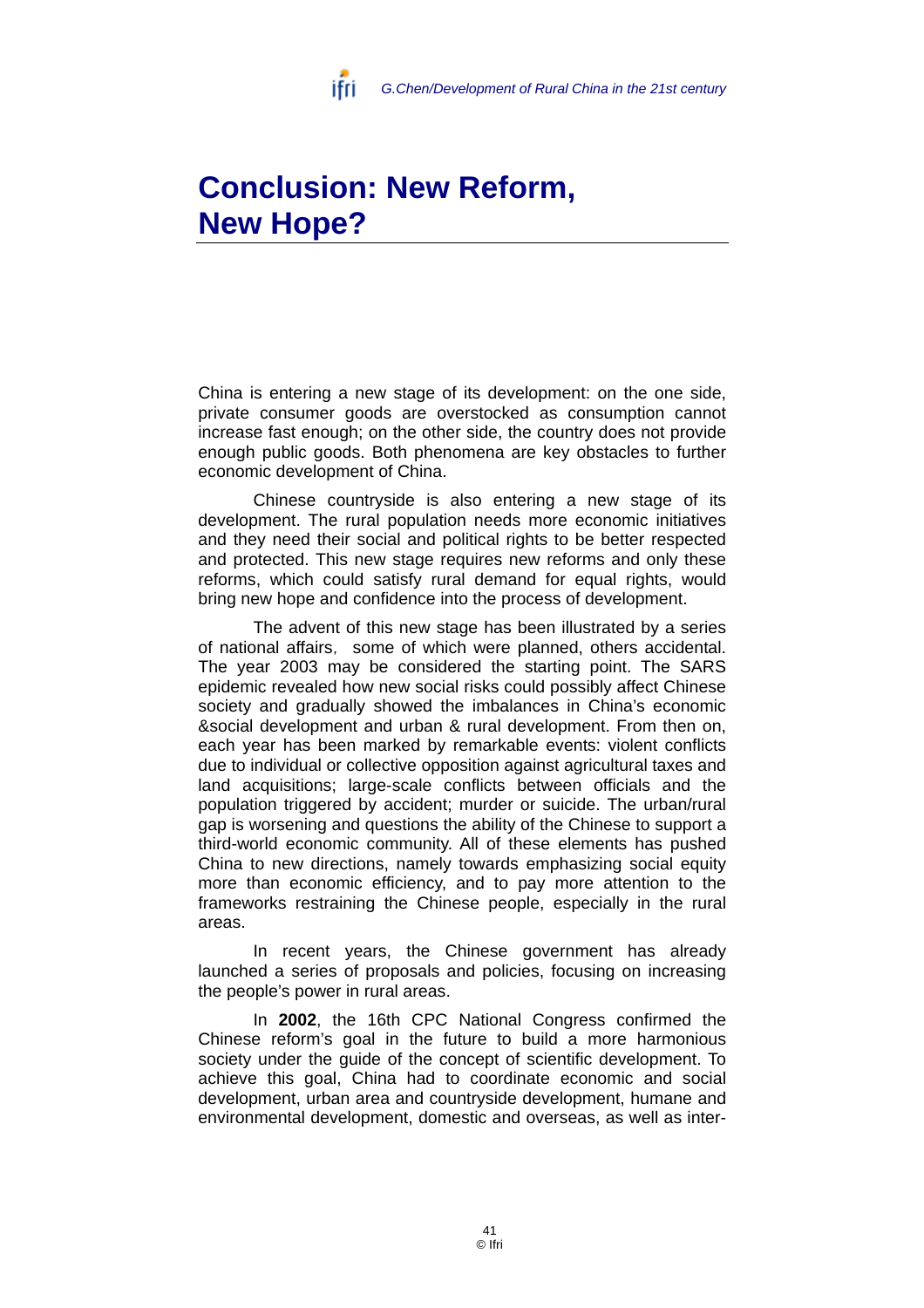![](_page_43_Picture_0.jpeg)

regional development. This formed the core principles of CPC's policies in the next five years. During CPC's 6th Plenary Session of the Sixteenth Central Committee (2006), a Proposal on the Establishment of a Socialistic Harmonious Society was passed. The 17th CPC National Congress also systematically developed the theory of Socialism in Chinese Characteristics and the concept of scientific development, confirming "Developing Well and Fast" and "Solving Living Problems" as the government's core goals.

In **2003**, some local government began to propose a unified household registration system between cities and countryside, or to propose a coordinated management of urban and rural areas. The practical implementation of these systems vary from region to region. In general, their goal is to reduce the gap, to lead development in rural areas and to solve the problem of agriculture, peasant and countryside.

In **2004**, the government began to experiment a new cooperative healthcare system in rural areas. After 2005, it was extended to the whole country and government provided greater investments every year. Nowadays, the new rural cooperative healthcare funding increased from the initial 50 yuans (personal funds provide 10 yuans, local and central government provide 20 yuans for each) to 100 yuans (personal funds provide 20 yuans, local and central government provide 40 yuans respectively). This system is now covered across the whole countryside.

In **2005**, the central government decided to cancel the agricultural tax, which had been in existence for two millennia. The same year, Chinese government began to carry out the minimal living subsidy system in urban areas.

In **2006**, under the power of the newly modified Law of Compulsory Education, central government and local governments agreed to share the responsibility of offering educational funds. The school fees during the compulsory education period would be waived, and government's compulsory educational fund support would be regulated by law. 70% of the central government's increased educational expenses would be spent on rural education. Furthermore, the Proposal on the Establishment of a Socialistic Harmonious Society confirmed the goal of educational equity. A new round of healthcare reforms has been set up. The resolution of employee/employer conflicts is the focus and a system to solve the salary back-pay problem was also launched.

In **2007**, the State Department published its Outline on National Education Development for its 11th five-year plan. The outline claimed that government will bring urban compulsory education into the area of public financial security. The Ministry of Labor and Social Security announced its plan to improve the minimum wage system, seeking better protection of rural migrant workers. Some officials claimed that a set number of rural migrant workers must seat at the National People's Congress so that the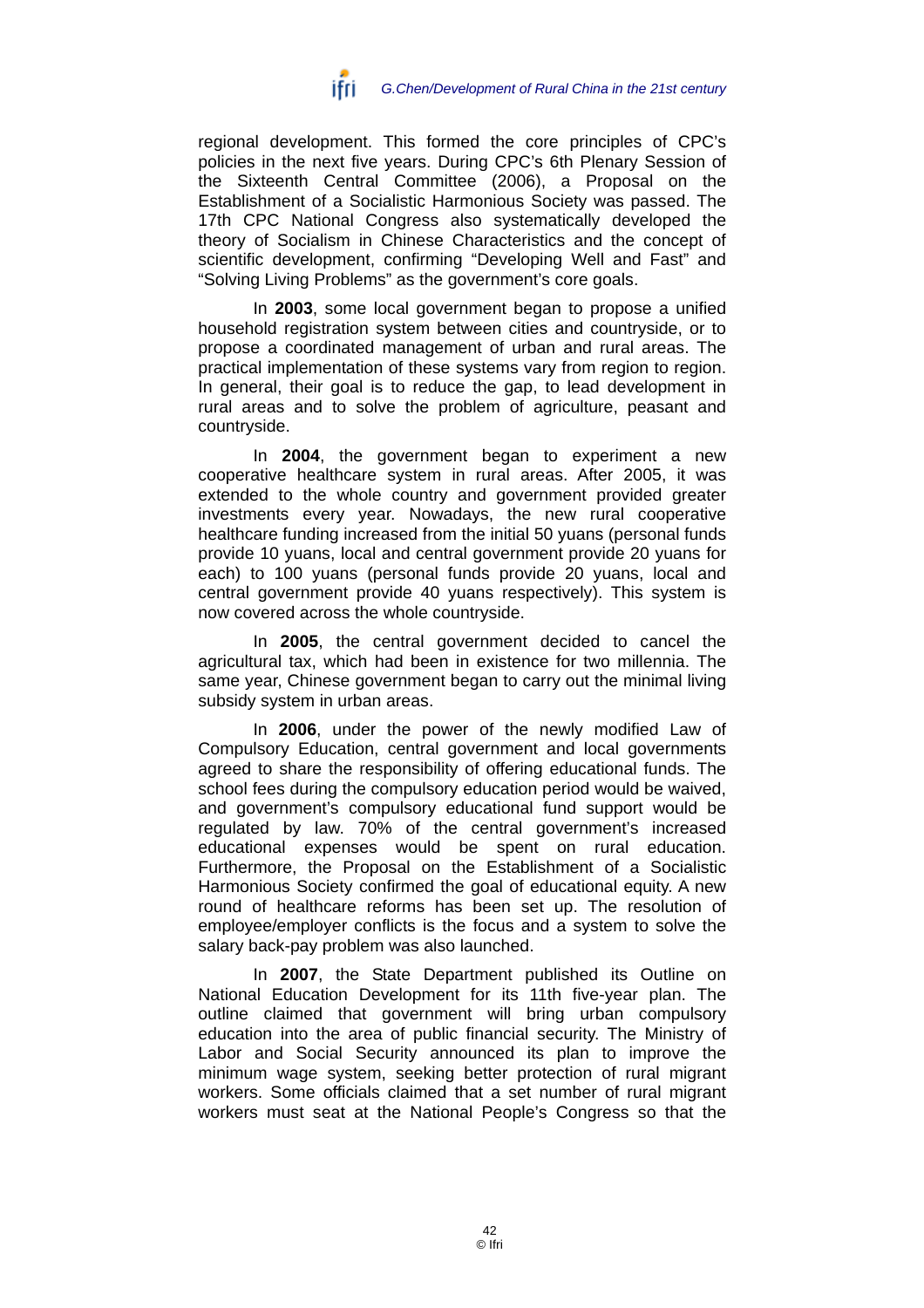![](_page_44_Picture_0.jpeg)

workers can be better represented and can themselves present their ideas. The State Department announced the creation of a Minimal Living Subsidy System, offering a legal base for this subsidy system. In August, the Ministry of Civil Affairs claimed that the minimal living subsidy system had been set up in 31 provinces, meanwhile many of the new rural endowment insurance systems were being experimented. On the aspect of the employee/employer relations, an Employment Promotion Act was proposed and a new Labor Contract Law went into effect on January  $1<sup>st</sup>$ , 2008. A national inspection of wage-paying of rural migrant workers was organized all over the country, and many wage back-pay problems were solved.

In **2008**, the most important event was the implementation of many laws and regulations regarding labor relations: The New Labor Contract Law, the Labor Dispute Arbitration Regulation Law, the Regulations for the Implementation of the Labor Contract Law and the Regulations for the Implementation of Enterprises Employee's Paid Annual Leave. The rate of contract workers rose, but the number of conflicts also increased. Compulsory education is supposed to be entirely free.

In **2009**, under the impact of the international financial crisis, China finally recognized the great importance of effective domestic demand on economic growth. In order to stimulate consumption, a series of policies were proposed. The No.1 file released by the central government was the Proposal on Advancing Reform Development in Countryside. It proposed 28 measures to advance agriculture development. The file proposed a financial system reform, setting and improving land markets, hastening the development of small- and middle-scaled regional banks, emphasizing the need to support credit in the countryside, supporting the development of cash crops, increasing agricultural subsidies, increasing the lowest grain procurement prices, employing more rural migrant workers in fundamental-facilities construction, helping rural migrant workers in unemployment, making more people gain benefits in employment policies and completing collective forest rights reform in five years. Public opinion considers these measures as a new dynamic force towards the development of rural areas.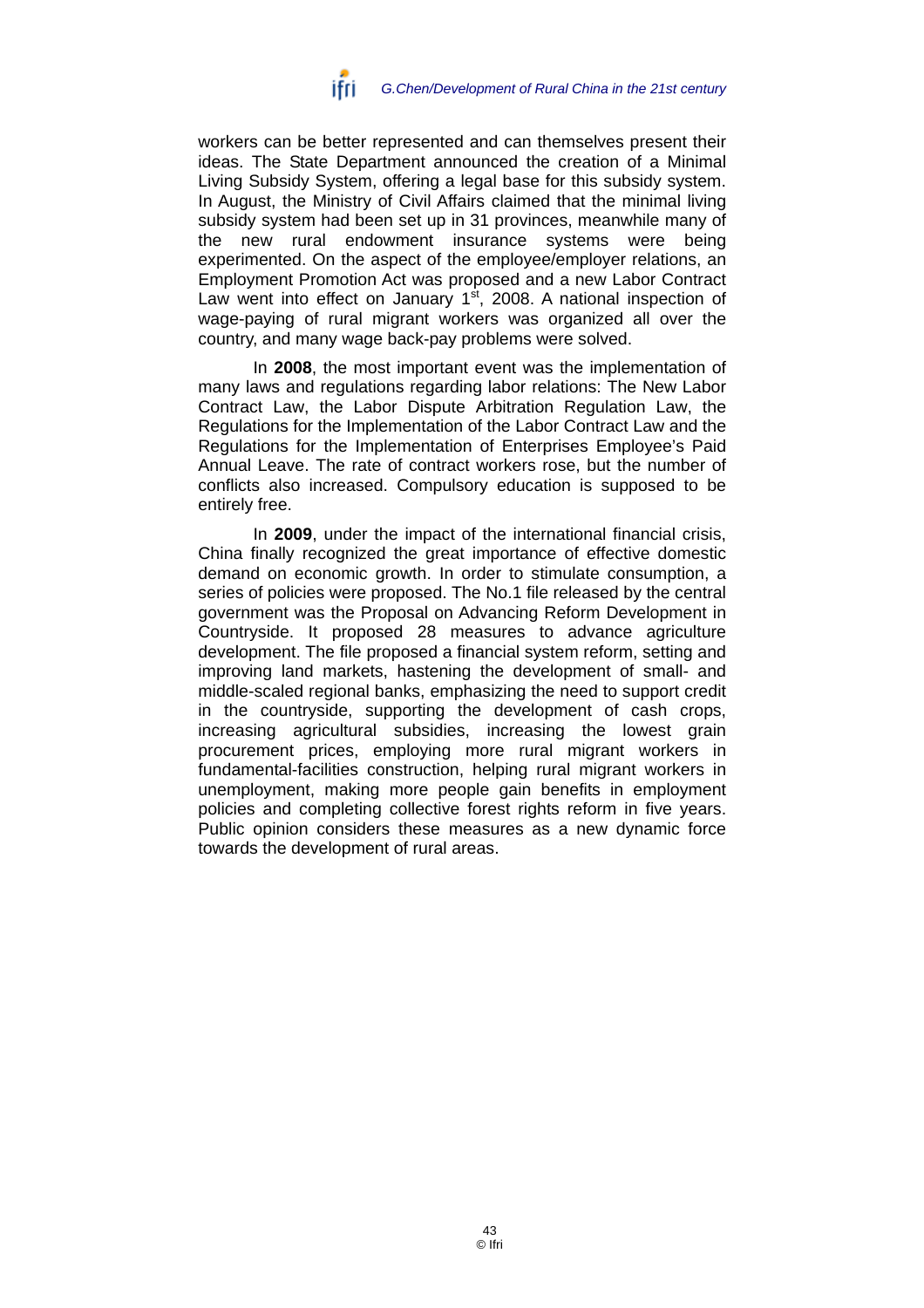![](_page_45_Picture_0.jpeg)

# **References**

Beijing Committee of Democratic Party for Workers and Farmers: "Beijing shi guanyu changxiang tongdeng fazhan zhong yi liao wenti de jiaocha baogao" (An Investigation Report on Public Health Problems in Relation with the Coordinated Development of the Urban and Rural Beijing), *Yiyuan lingdao jueci sankao* (Policy-making References for Leaders of Hospitals), No. 1.

Chen Guangjin, 1996. *A Review and Prospect on the Modernization of Rural China*, Changsha: Hunan Press.

-2007. "Poverty Reduction and Economic Development in Rural China", *in* Wang Xiaoyi, Wang Jie, Chen Guangjin, and Fan Ping, *Problems Facing Peasants of China under A Multidimensional Perspective*, Nanjing: Phoenix Press and Media Group and Jiangsu Renmin Press.

——2008. "An Analysis on the Poor People", *in* Li Peilin, Chen Guangjin, Zhang Yi and Li Wei, *Social harmony and Stability in China Today*. Beijing: Social Sciences Academic Press (China).

Dong Xuebing, 2001. "Institutional Innovations from the Practice of Villagers' Autonomy for the Twenty Years—Co-actions between the State and the Society", *Zhejiang Social Sciences*, No. 4.

Du Zhixiong, Yuan Peng and Bao Zongshun, 2004. "A Study on Issues of Property Reforms, Ownership Structures and Workers Participations in Town-owned Enterprises", *Management World*, No. 1.

Duan Qi, 2003. "General Situation of Christianity and Problems Facing It in China Today", *Research of Religions in the World*, No. 3.

*Economic References, 2005.* "A Specialist's Suggestion for the Increase of Investments in Agriculture: To Set up a Back-flow Mechanisms of Rural Capitals", October 28.

General Team (Department) of Rural Survey, National Bureau of Statistics, 2001, 2008. *Poverty Monitoring Report of Rural China*. Beijing: China Statistics Press.

Jiang Guohe, 2006. "A Review of Researches on Issues of Patriarchal Clans in Contemporary Rural China Since 1990s", *Observation on Rural China*, No. 3.

Li Chunling, Wang Boqing, 2008. "A Report Based on the Survey of Salary of Graduated Students in China", in Ru Xin et al. (eds), 2008.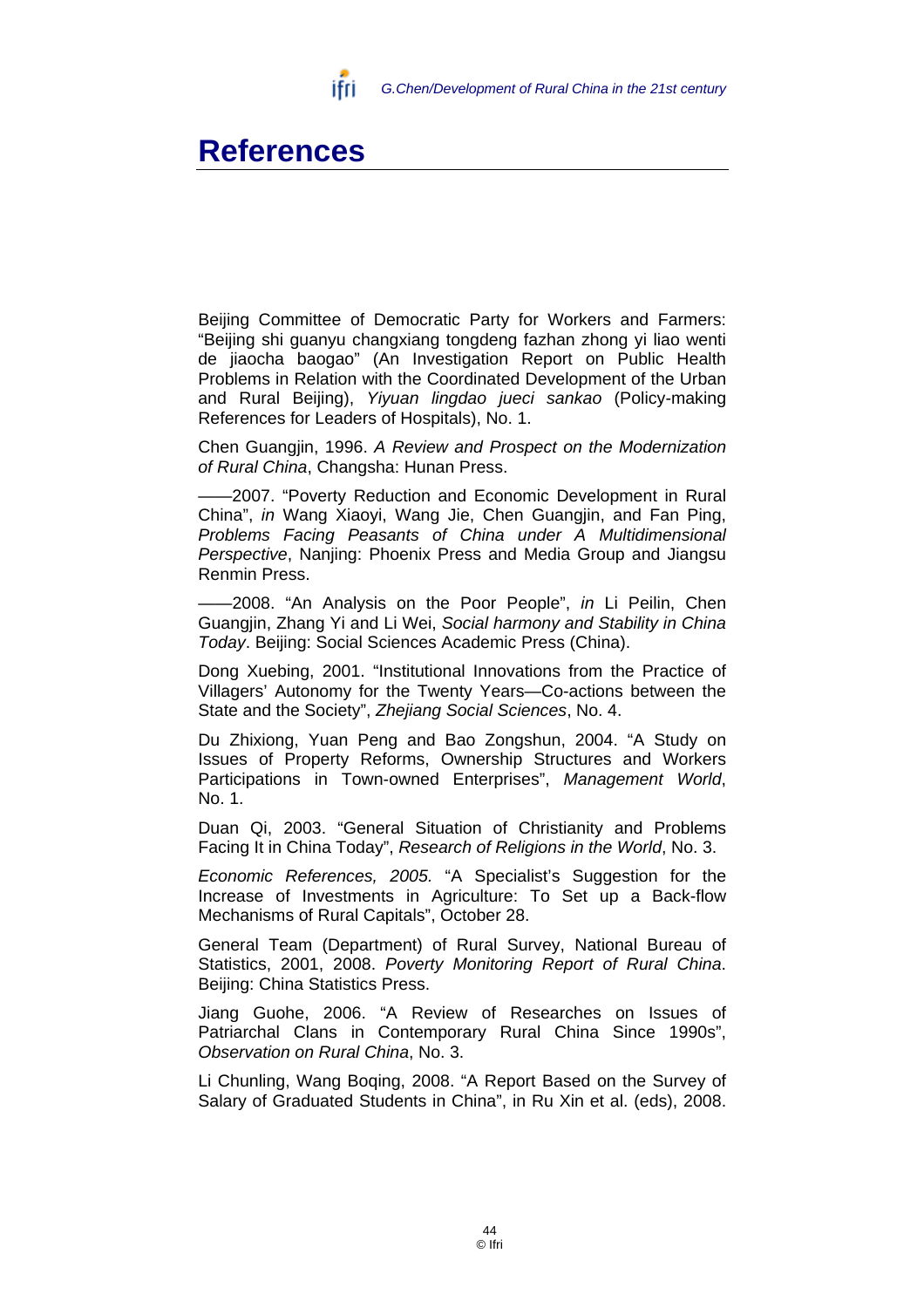![](_page_46_Picture_0.jpeg)

*Society of China: Analysis and Forecast* (2009). Beijing: Social Sciences Academic Press (China).

Li, Shi (ed.), 2008. *Zhongguo Jumin shouru fenpai yanjiu* (Research on income distribution in China), Beijing: Beijing Normal University Press.

Liu Fuxing, 2003. "Wo guo jiaoyu zhengci de gongpingxing yu gongping jizhi" (The Equality and Equalization Mechanisms of Education Policies in China), *Jiaoyu xue* (Pedagogy*)*, No. 1.

Ministry of Public Health of PRC, 2008, 2009. China Health Yearbook (2008). Beijing: China Statistics Press.

-2009, "Reforms and Development of Public Health System in China", available at: http://www.moh.gov.cn/publicfiles/ business/htmlfiles/zwgkzt/pwstj/list.htm , accessed 2009- 02-16.

Mao Lei, 2005. "Number of Migrants Is already More Than 140 Millions in China, It Brooks No Delay to Protect Their Rights through Legislations", *Renmin Ribao Daily*, July 27.

Peng Zhen, 1991. *Selected Works of Peng Zhen*. Beijing: Renmin Press.

Qian Hang and Xie Weiyang, 1995. *Tradition and Its Transformation: Typology of Rural Patriarchal Clans in Taihe, Jiangxi Province*. Shanghai: Shanghai Academy of Social Sciences Press.

Salamon, Lester M., 1994. "The Rise of the Nonprofit Sector". *Foreign Affairs,* Vol.73, No.4, (Jul/Aug).

Tong Zhihui et al, 2005. *Rural NGOs and the Development of Rural China*, Beijing: Social Sciences Academic Press (China).

Wang Huning, 1991. *Patriarchal Cultures in Contemporary Rural China: An Exploration on the Social Modernization of China*. Shanghai: Shanghai Renmin Press.

Wang Ping, 2005. "Di gen zhengzhi: quanmian jiepou zhongguo tudi zhidu" (Politics Based on the Land: An Overall Analysis of the Land System of China), *Zhongguo gaige* (China Reform), No. 7.

Wei Jinping, 2005. "Investigation and Reflection on the Problems of Religions in Rural China", *Journal of Hubei Socialist College*, No. 4.

Wen Rui and Jiang Guohe, 2004. "A Humble Opinion about the Studies of Patriarchal Clans in Contemporary Rural China since 1990s", *Journal of Fujian Normal University*, No. 4.

Xu Yong, 2005. "A Reflection on the Predicaments Facing Villagers' Autonomy in Rural China Since 1990s", *Journal of Huazhong Normal University*, No. 2.

Yan Xianpu, 2003. "Nine Major Causes and Three Major Negative Effects of High Increase of Inhabitants', Deposits", *Shanghai Bonds Report*, October 8.